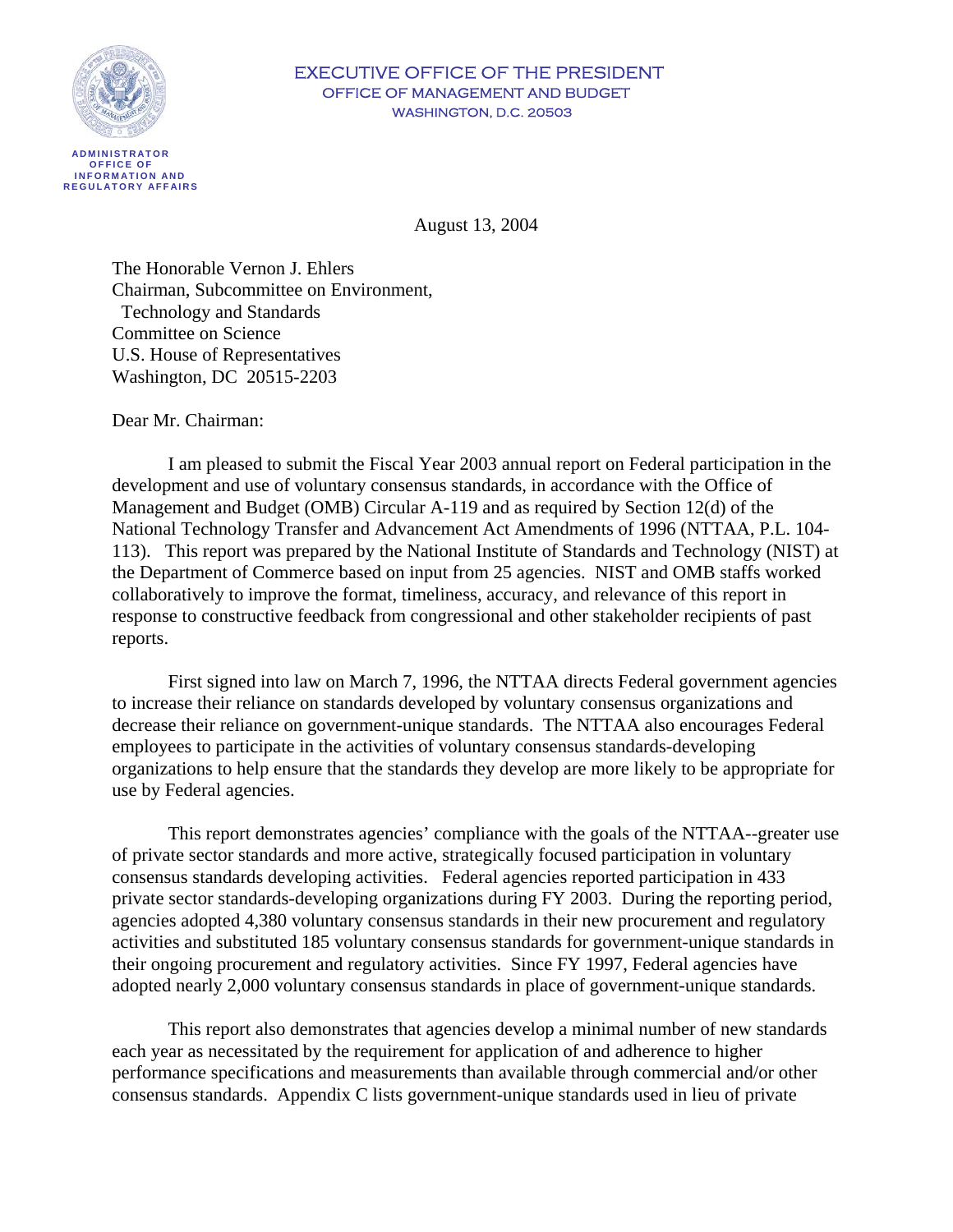sector standards as well as the associated explanations for such use reported from FY 1997 to FY 2003. Table 3.1 illustrates the cumulative use of government-unique standards as well as the increases reported per year from FY 1997 to present. The nine government-unique standards reported for the first time in FY 2003 are:

- two Department of Labor standards--one to mitigate coal mining health and safety hazards and an Office of Safety and Health Administration (OSHA) workplacespecific standard for exit routes, emergency action plans, and fire prevention plans;
- a General Services Administration glass beads standard for cleaning and peening that are specific to Air Force size and performance needs;
- a Consumer Product Safety Commission standard regarding metal-cored candle wicks containing lead and candles with such wicks; and
- five Environmental Protection Agency standards for testing, measurement, and compliance monitoring of chlorinated acids in water, wood heaters, and sulfuric fuel emissions.

Thank you for your ongoing interest in and support for Federal use of voluntary consensus standards.

Sincerely,<br>J.h. 9 S.h.

John D. Graham, Ph.D. Administrator Office of Information and Regulatory Affairs

[Enclosure](#page-2-0) 

Identical Letter Sent to The Honorable Mark Udall; The Honorable Bart Gordon; The Honorable Sherwood L. Boehlert; The Honorable John McCain; The Honorable Ernest Hollings; The Honorable Sam Brownback; The Honorable John Breaux; The Honorable Richard B. Cheney; and The Honorable J. Dennis Hastert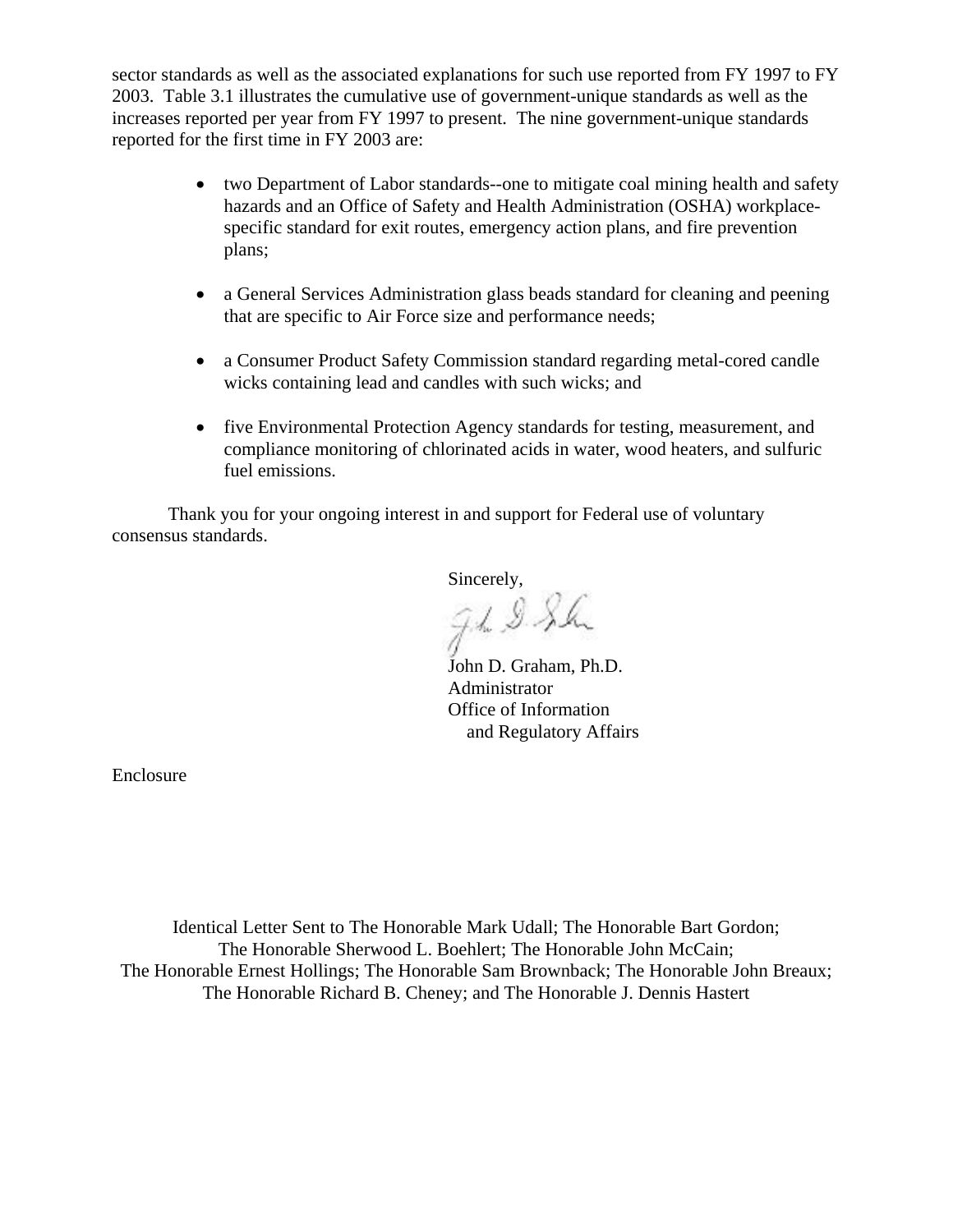## **NISTIR 7118**

# <span id="page-2-0"></span>**Seventh Annual Report on Federal Agency Use of Voluntary Consensus Standards and Conformity Assessment**

Kevin L. McIntyre Michael B. Moore *Standards Coordination and Conformity Group Standards Services Division Technology Services*

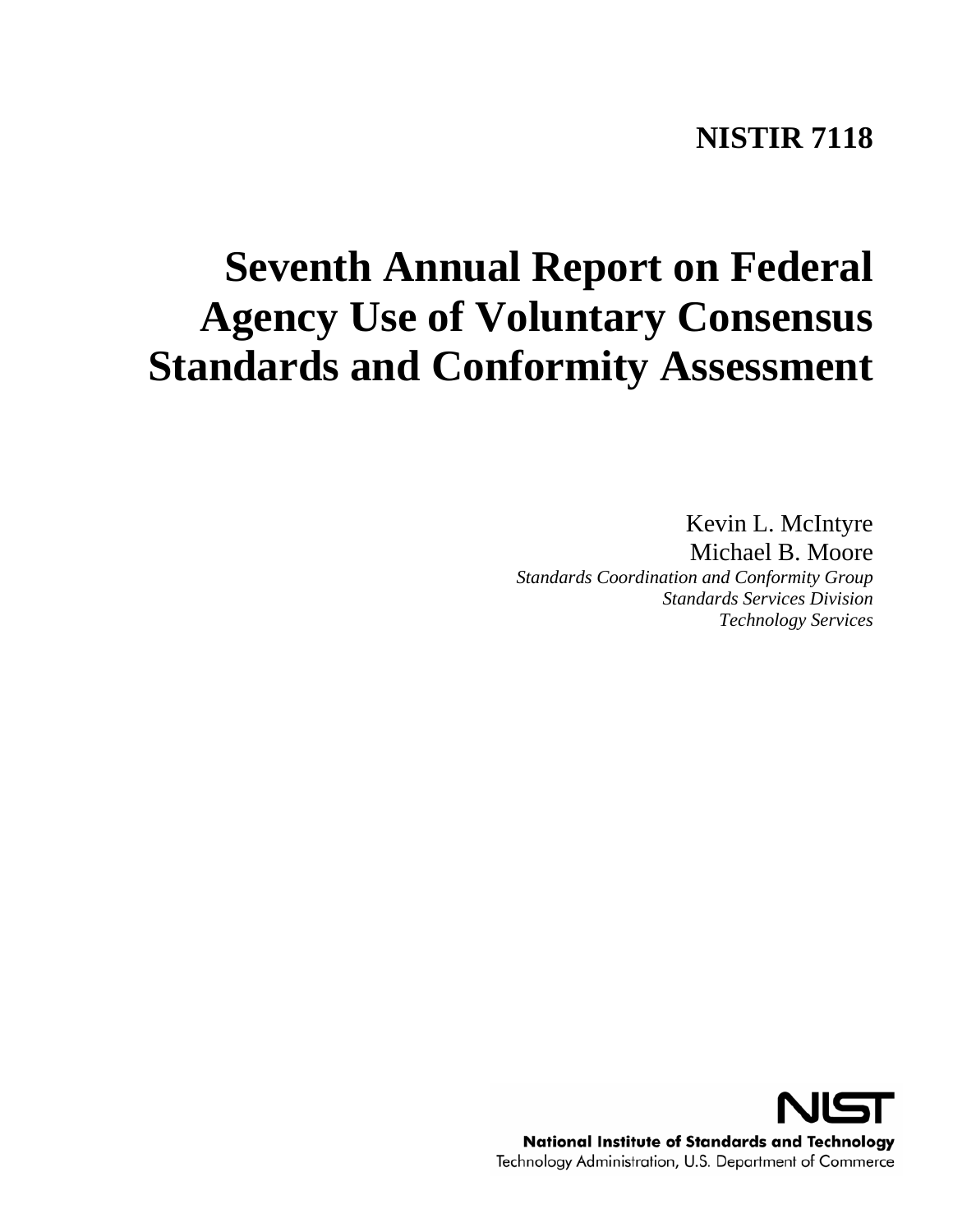## **NISTIR 7118**

## **Seventh Annual Report on Federal Agency Use of Voluntary Consensus Standards and Conformity Assessment**

Kevin L. McIntyre Michael B. Moore *Standards Coordination and Conformity Group Standards Services Division Technology Services* 

May 2004



**U.S. DEPARTMENT OF COMMERCE**  *Donald L. Evans, Secretary*  **TECHNOLOGY ADMINISTRATION**  *Phillip J. Bond, Under Secretary of Commerce for Technology*  **NATIONAL INSTITUTE OF STANDARDS AND TECHNOLOGY**  *Hratch G. Semerjian, Acting Director*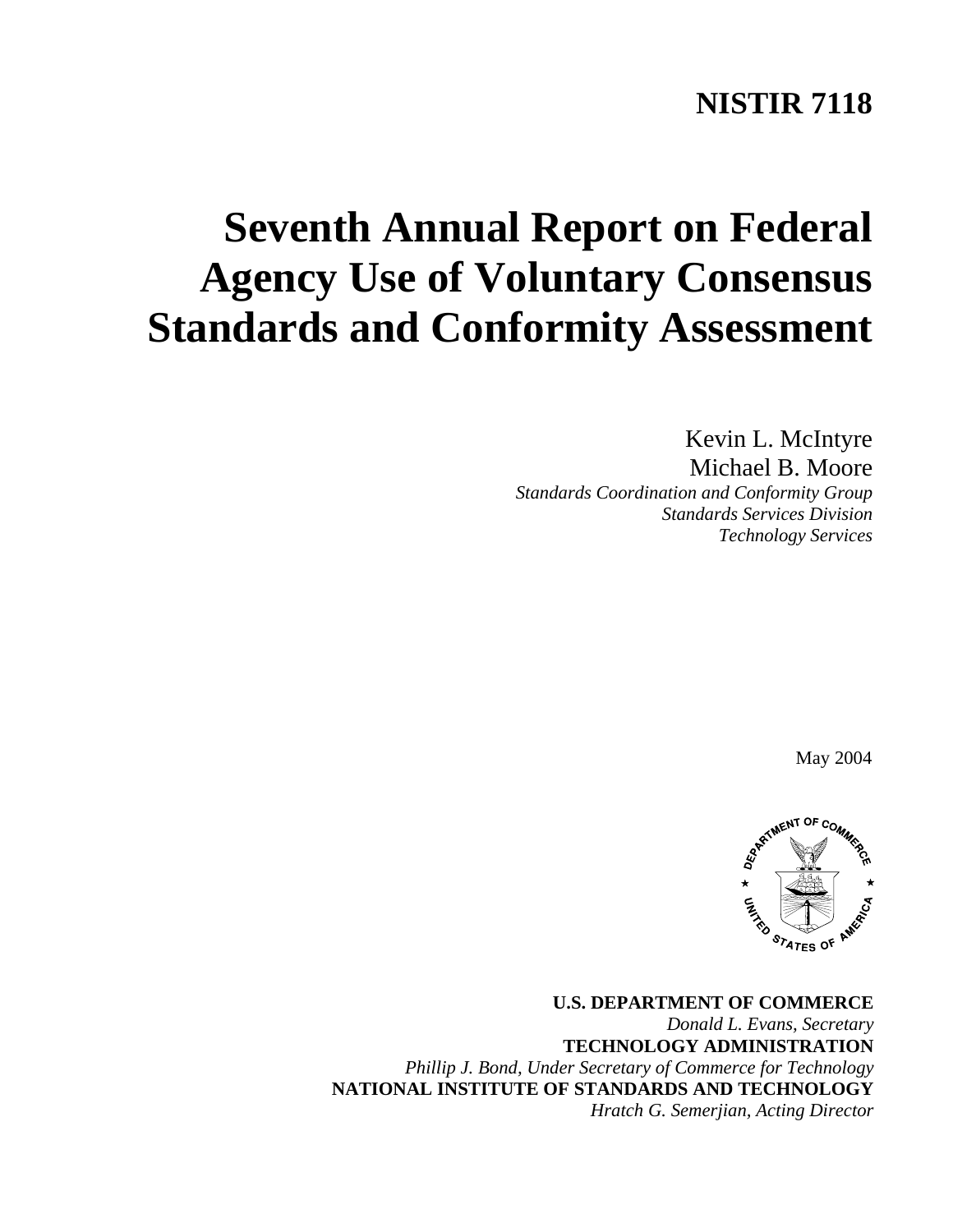## **Table of Contents**

|                   | 4.1 Federal Agency Participation in Private Sector Standards Development Activities 7 |  |  |  |  |
|-------------------|---------------------------------------------------------------------------------------|--|--|--|--|
|                   | 4.2 Federal Agency Employees Participating in Private Sector Standards Bodies         |  |  |  |  |
|                   |                                                                                       |  |  |  |  |
|                   |                                                                                       |  |  |  |  |
|                   |                                                                                       |  |  |  |  |
|                   |                                                                                       |  |  |  |  |
|                   |                                                                                       |  |  |  |  |
|                   |                                                                                       |  |  |  |  |
| <b>APPENDICES</b> |                                                                                       |  |  |  |  |
| Appendix A:       |                                                                                       |  |  |  |  |
|                   | Appendix B: FY 2003 Federal Agency Activities Related to Use of Private Sector        |  |  |  |  |
|                   |                                                                                       |  |  |  |  |
| Appendix C:       | Government-Unique Standards Used in lieu of Voluntary Consensus                       |  |  |  |  |
|                   |                                                                                       |  |  |  |  |
| Appendix D:       |                                                                                       |  |  |  |  |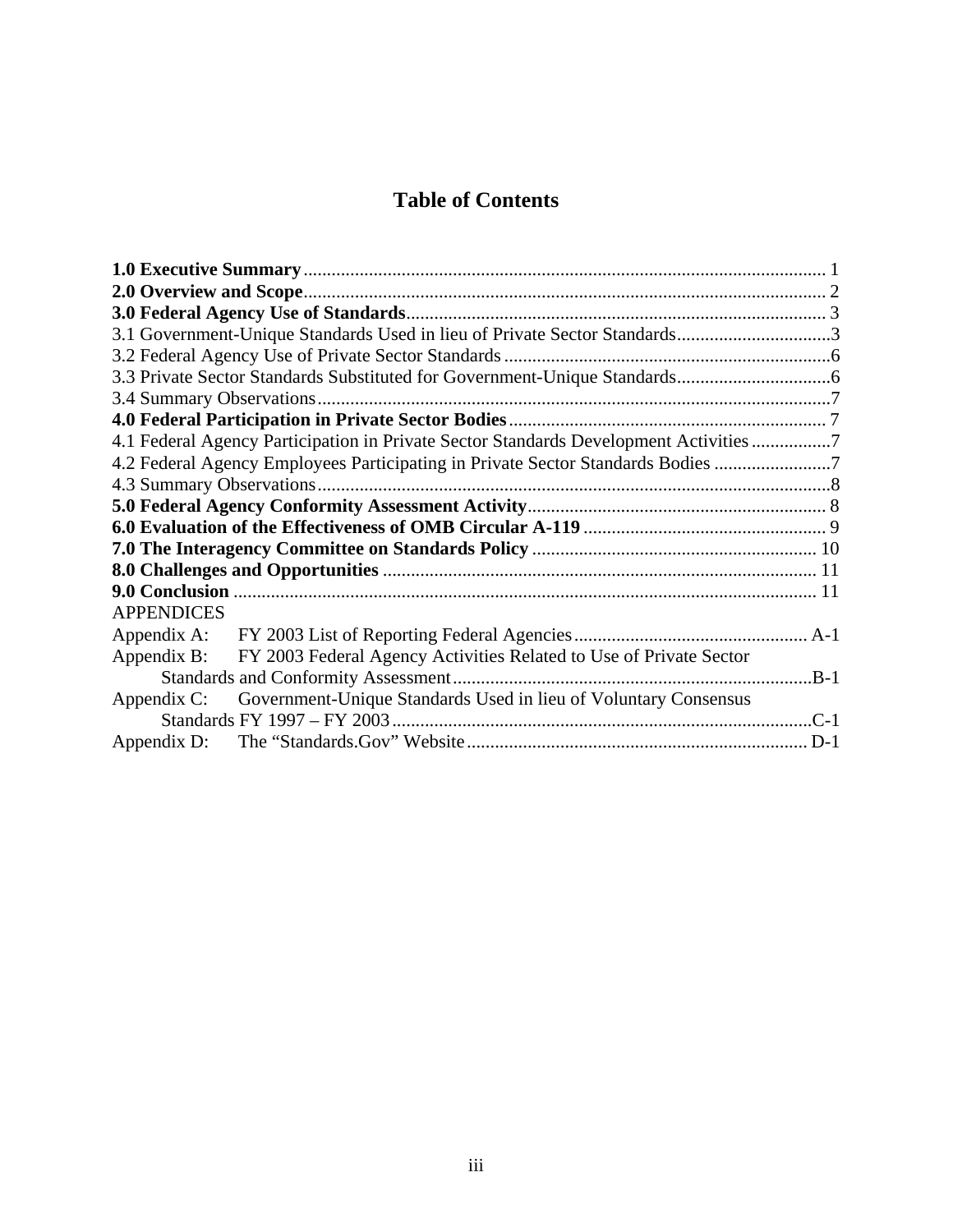#### <span id="page-5-0"></span>**Summary Report on Federal Agency Use of Voluntary Consensus Standards and Conformity Assessment Activities for FY 2003**

#### **1.0 Executive Summary**

This summary report is provided to the Office of Management and Budget (OMB) by the National Institute of Standards and Technology (NIST) in compliance with OMB Circular A-119 and Public Law 104-113, the National Technology Transfer and Advancement Act (NTTAA). It describes activities related to the use of voluntary consensus standards and conformity assessment practices by agencies of the Federal government during FY 2003 as required by Paragraph 9 of the Circular.

This report presents the standards and conformity assessment activities of 25 Federal agencies. Reported data show that overall Federal agencies continue to look to the private sector to fulfill government needs rather than creating new government-unique standards. Since FY 1997, Federal agencies have adopted nearly 2,500 private sector standards in support of their regulatory, procurement and policy activities.

For FY 2003, Federal agencies reported 400 new uses of private sector standards. In addition, during the same period agencies substituted 185 private sector standards for government-unique standards. This is a clear demonstration of the progress made by agencies in complying with the NTTAA and Circular A-119. It indicates that, overall, agencies are increasingly looking to the private sector to fulfill government's needs rather than create new government-unique standards.

Agency reporting on the number of government-unique standards used in lieu of private sector standards shows an incremental increase in FY 2003; with only nine new uses reported. New uses by agencies of government-unique standards in lieu of private sector standards have declined steadily each year since FY 1999.

Federal agencies reported participation in 433 private sector standards developing organizations during FY 2003. This is the largest number recorded since 2001 when NIST began collecting this data. The number of agency staff participating in standards activities was 3,568, an increase of 11% over the previous reporting period. Even so, private sector standards developers assert that there continue to be areas where greater Federal agency participation is necessary to ensure government input on important standards-related issues.

For their part, Federal agencies report that maintaining their current levels of participation in standards developing organizations is becoming increasingly difficult. Competing organizational priorities, dwindling budget resources and anticipation in coming years of accelerated staff losses due to retirement and downsizing are just some of the reasons for concern in this area among agency Standards Executives.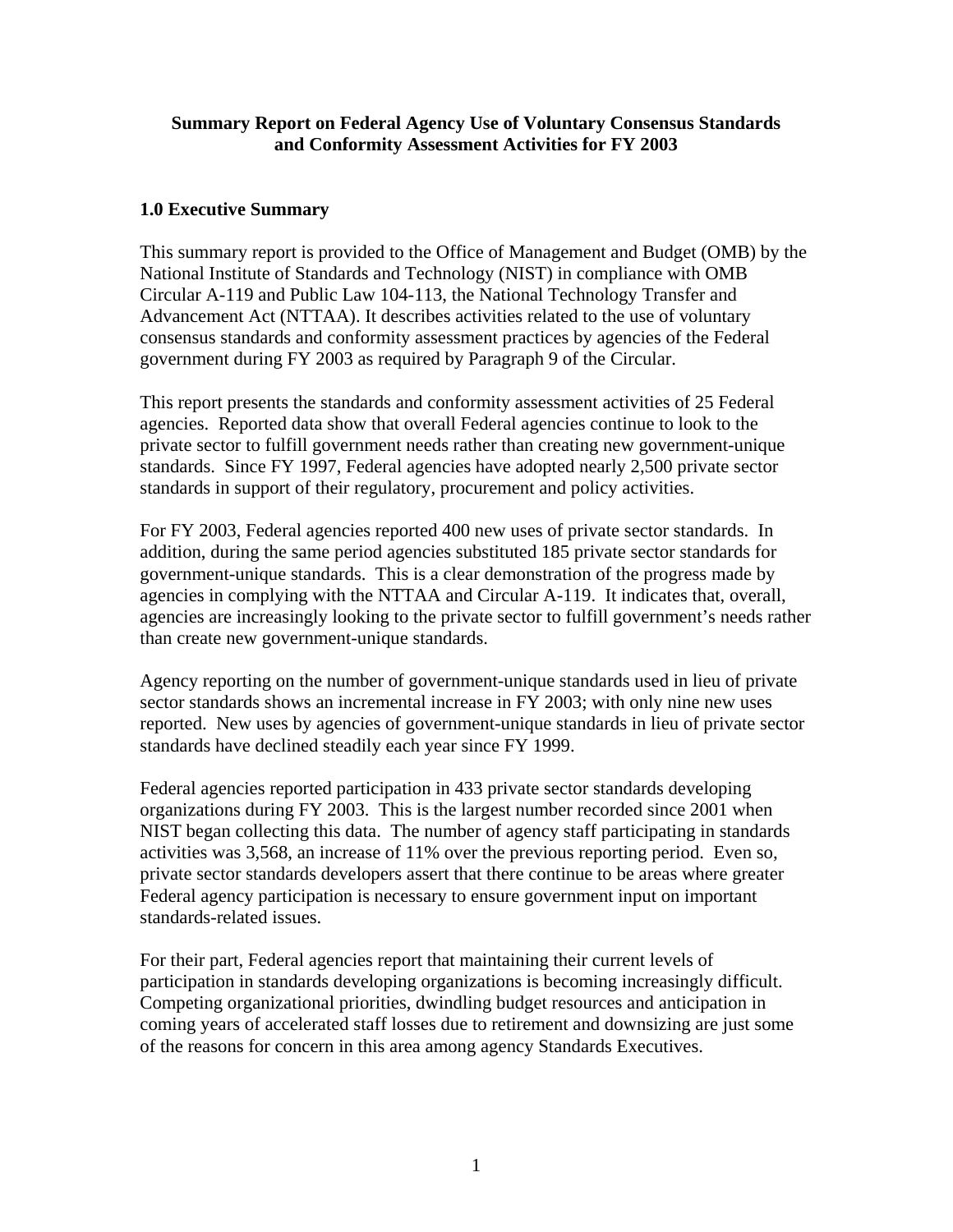<span id="page-6-0"></span>Federal agencies continue to make advances in their ability to assess their standardsrelated activities and to make accurate reports of their activities for incorporation into this annual report. NIST is focusing its efforts on improving information sharing among Federal agencies as well as between the public and private sector, and on developing training programs to acquaint agency staff with their responsibilities under the NTTAA.

#### **2.0 Overview and Scope**

This summary report is provided to the Office of Management and Budget (OMB) by the National Institute of Standards and Technology (NIST) in compliance with OMB Circular A-119. It describes activities related to the use of voluntary consensus standards and conformity assessment practices by agencies of the Federal government during FY 2003 as required by Paragraph 9 of the Circular. The account of federal activities summarized in this document was compiled from reports submitted to NIST by federal agencies also in compliance with Paragraph 9 of the OMB Circular and Section 12 of the NTTAA. First signed into law on March 7, 1996, the NTTAA directs federal government agencies to achieve greater reliance on voluntary consensus standards developed by the private sector and decreased dependence on government-unique standards developed by and for the government. It also directs that federal agency personnel participate in the activities of voluntary consensus standards developing organizations in order to help ensure that standards produced in the private sector are more likely to be appropriate for use by federal agencies. These policies had been reflected for many years in OMB Circular A-119, and the enactment of the NTTAA codified these policies into statute and reinforced them.

This report presents the standards and conformity assessment activities of twenty-five (25) federal agencies as listed in Appendix A. Data for the Department of Homeland Security (DHS) is not included in this report, as the Department was not fully formed and operational with respect to its standards management operations in time to file a submission for FY 2003 for inclusion herein. Consequently, reports from the Federal Emergency Management Agency and the National Communications System, both of which reported as independent agencies in years past, as well as the US Coast Guard, which formerly reported under the Department of Transportation, are not included in this report, as those agencies were all subsumed under the newly established DHS during FY 2003.

This summary report represents a shift in reporting methodology from prior submissions made by NIST in compliance with the Act and the Circular. In response to comments received on the content and structure of past reports, NIST has attempted to prepare a shorter, more focused report that is more useful and informative for the reader. Supplemental information including individual agency submissions that were published in the past as appendices to NIST reports can be obtained online at www.standards.gov or by contacting NIST directly.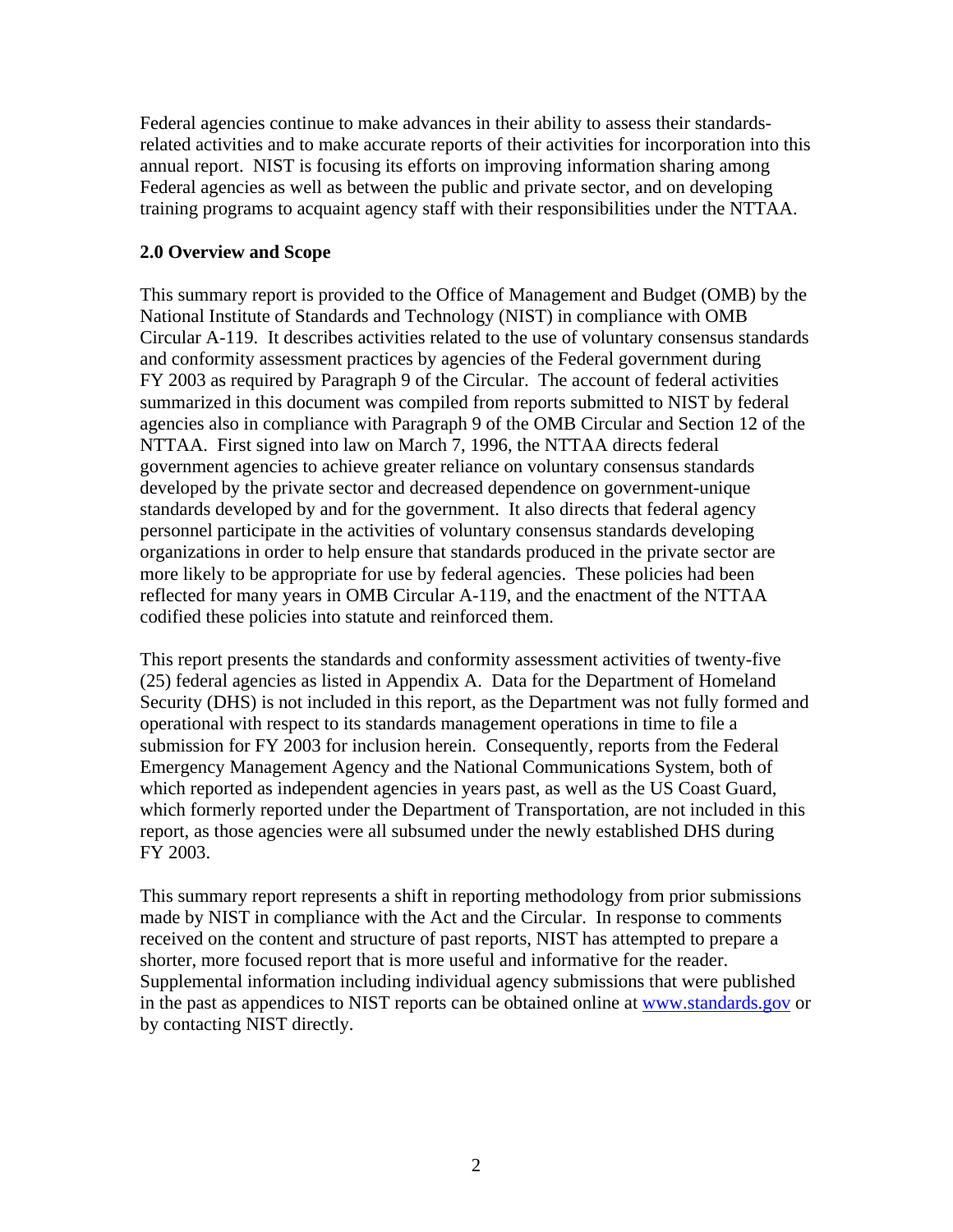#### <span id="page-7-0"></span>**3.0 Federal Agency Use of Standards**

According to OMB Circular A-119, federal agencies must use voluntary consensus standards, both domestic and international, in their regulatory and procurement activities in lieu of government-unique standards. An agency has the discretion to decline to use existing voluntary consensus standards if the agency determines that use of such standards is inconsistent with applicable law or otherwise impractical. According to paragraph 6 a.(1) and (2) of OMB Circular A-119:

"Use" means incorporation of a standard in whole, in part, or by reference for procurement purposes, and the inclusion of a standard in whole, in part, or by reference in regulation(s).

"Impractical" includes circumstances in which such use would fail to serve the agency's program needs; would be infeasible; would be inadequate, ineffectual, inefficient, or inconsistent with agency mission; or would impose more burdens, or would be less useful, than the use of another standard.

The Circular also directs agencies to establish a process for ongoing review of their use of standards for purposes of updating such use, including substitution of private sector standards for government-unique standards wherever possible.

The stated policies of the OMB Circular are thus intended to reduce to a minimum the reliance by agencies on government-unique standards. The Circular also states that its policies do not create the basis for discrimination in agency procurement or regulatory activities among standards developed in the private sector, whether or not they are developed by voluntary consensus standards bodies. Historically, federal agencies have in fact used other private sector standards (classified by the Circular as non-consensus standards, industry standards, company standards and de facto standards). In reporting the full measure of their efforts at minimizing government-unique standards, agencies have typically reported to NIST their activities in these areas as well. Consequently, the information contained in this report addresses the use of standards and participation in standards development activities of organizations described interchangeably either as non-government or private sector standards developers. Either of these terms can be taken to include voluntary consensus standards as well as the other classifications of standards listed above.

#### 3.1 Government-Unique Standards Used in Lieu of Private Sector Standards

According to paragraph 6 of OMB Circular A-119, the heads of agencies "must transmit to OMB through NIST an explanation of the reason(s) for using government-unique standards in lieu of voluntary consensus standards." After careful review of data for FY 2003 and past reporting periods, NIST and OMB have taken steps in this report to account for inconsistent reporting across the agencies that has in the past presented a less than accurate picture of this important metric. To explain briefly, some agencies in past years have counted the number of private sector standards not used instead of the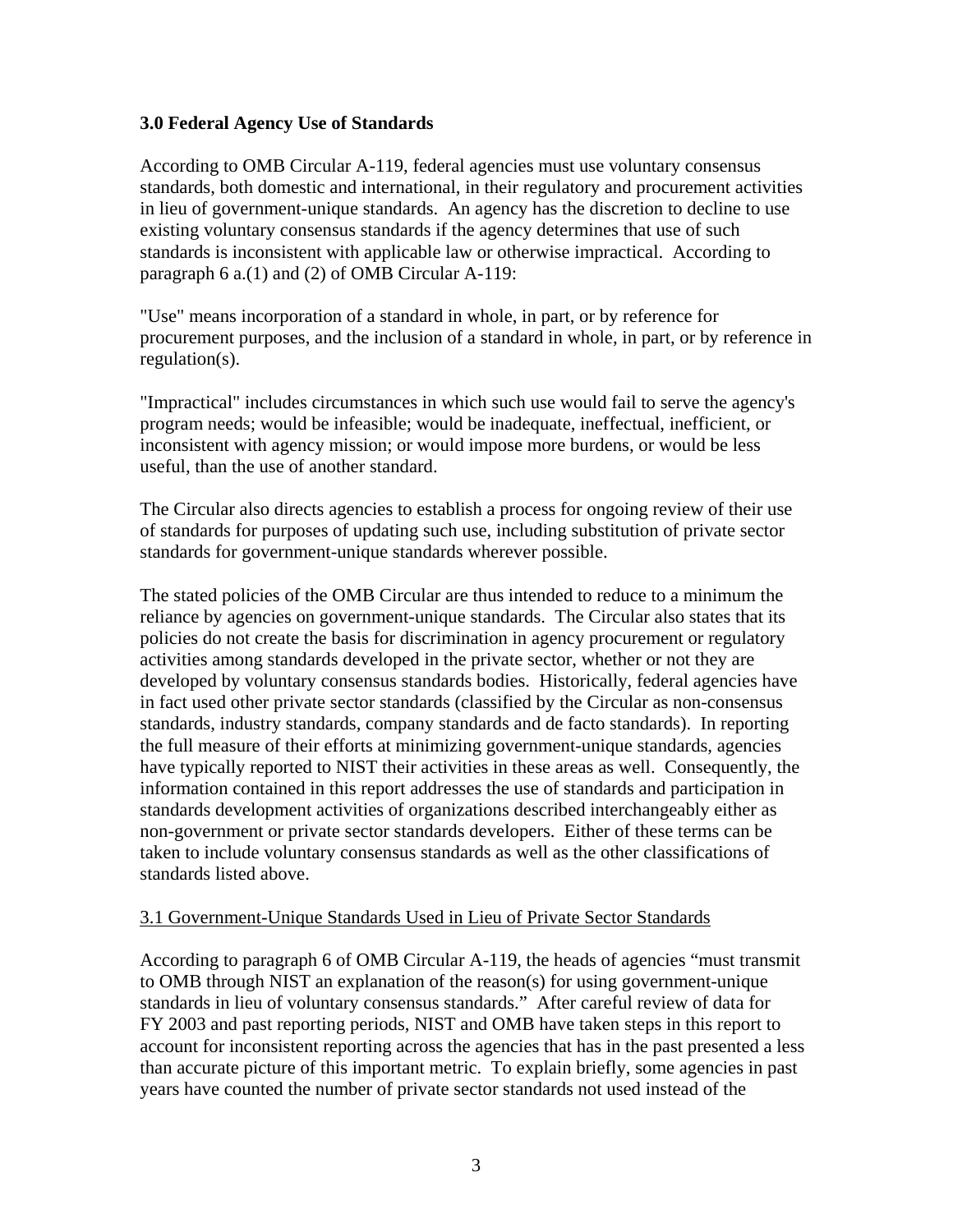government-unique standards that were introduced. For example, a single governmentunique standard used in lieu of five private sector standards was often reported as five government-unique standards used. For the first time in this report, each governmentunique standard is listed (and counted) only once along with all of the corresponding private sector standards not used. Appendix C contains a complete listing of reported government-unique standards used in lieu of private sector standards for FY 2003, as well as the associated rationales for such use provided by the agencies. Secondly, further examination of the government-unique standards reported in this category has revealed that some standards were listed previously when no alternative private sector standards existed. In the absence of a private sector standard not used, these government-unique standards need not be reported and have therefore been removed from the list. Finally, while some agencies report use of a government-unique standard in the first year that it is used and in each subsequent year until such use is rescinded, other agencies report use of a government-unique standard only in the first year of its use. For this report, an effort was made to normalize the reported data in a manner consistent with the spirit of the NTTAA.

Table 3.1 illustrates the cumulative use of standards from FY 1997 to present by agency as well as the number introduced and withdrawn each year. Appendix C contains a list of the 72 government-unique standards and justifications reported between FY 1997 and FY 2003 that are still in use.

| Agency              | <b>FY</b><br>1997 | <b>FY</b><br>1998 | <b>FY</b><br>1999 | <b>FY</b><br>2000 | <b>FY</b><br>2001 | <b>FY</b><br>2002 | <b>FY</b><br>2003 |
|---------------------|-------------------|-------------------|-------------------|-------------------|-------------------|-------------------|-------------------|
| <b>DOD</b>          | $\star$           | $\star$           | $\star$           | $\star$           | $\star$           | $\star$           | $\star$           |
| <b>HHS</b>          | 3                 | 3                 | 3                 | 3                 | 3                 | 3                 | 3                 |
| <b>HUD</b>          |                   |                   |                   | $\overline{2}$    | 2                 | 2                 | 2                 |
| <b>DOL</b>          |                   |                   |                   |                   | 1                 | 2                 | 4                 |
| <b>DOT</b>          | 1                 | $\overline{2}$    | $\overline{2}$    | 2                 | $\overline{2}$    | 3                 | 3                 |
| <b>EPA</b>          |                   | 4                 | 29                | 30                | 40                | 45                | 50                |
| <b>GSA</b>          |                   |                   |                   | 3                 | 2                 | 2                 | 3                 |
| <b>NASA</b>         | $\star$           | $\star$           | $\star$           | $\star$           | $\star$           | $\star$           | $\star$           |
| <b>NARA</b>         |                   |                   |                   | 1                 | 1                 | 1                 | 1                 |
| <b>CPSC</b>         |                   |                   |                   | 1                 | 1                 | 1                 | $\overline{2}$    |
| <b>GPO</b>          |                   |                   |                   | 4                 | 4                 | 4                 | 4                 |
| <b>New Uses</b>     | $+4$              | $+5$              | $+25$             | $+12$             | $+11$             | $+7$              | $+9$              |
| Discontinued        |                   |                   |                   |                   | $-1$              |                   |                   |
| <b>Total in Use</b> | 4                 | 9                 | 34                | 46                | 56                | 63                | 72                |

**Table 3.1 Government-unique Standards Used in Lieu of Private Sector Standards FY 1997 – FY 2003**

\* DOD and NASA report on a categorical basis in accordance with Section 12 of OMB Circular A-119.

Agencies were not asked to report in FY 1997 those government-unique standards already in place at the onset of the NTTAA and OMB Circular A-119 reporting requirements. Consequently, there is no data presently available to indicate how many government-unique standards introduced more than seven years ago are still in use that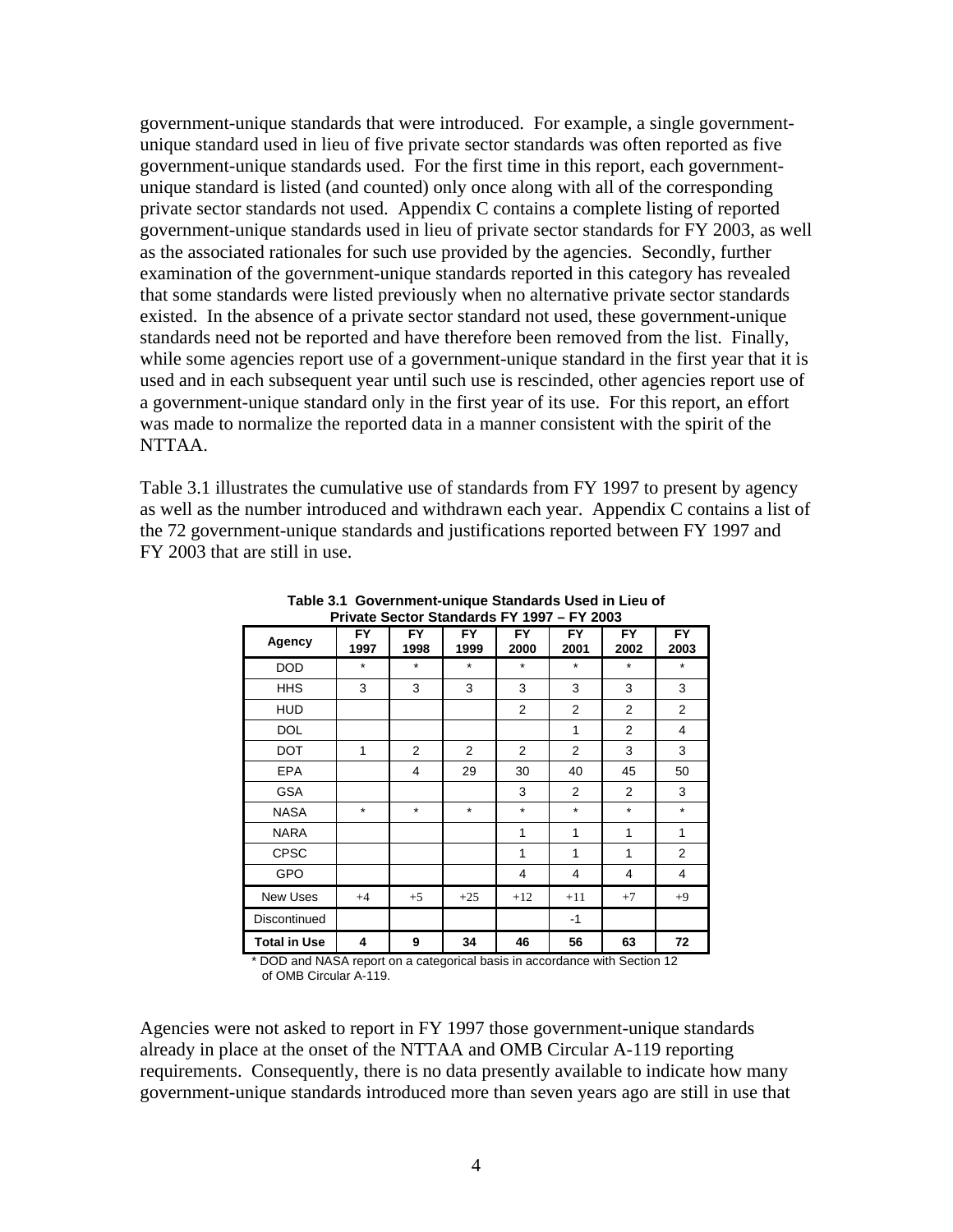could possibly be withdrawn and replaced by more current, relevant and cost-saving voluntary consensus standards. Therefore, NIST will encourage agencies to intensify their efforts in future years to review government-unique standards uses that are five years old or older to determine if suitable voluntary consensus standards are now available for substitution. Also, for future reporting periods NIST will call on agencies to specifically report ongoing use of previously reported government-unique standards such as those listed in Appendix C and to identify additions, deletions, and substitutions of government-unique standards that occur during the reporting period as is captured in Table 3.1.

Table 3.1 indicates that agencies continue to develop a minimal number of governmentunique standards each year. Agencies report that these additions are necessary in order to fulfill demands of higher performance specifications and measurements as well as to accommodate highly specialized technologies.

OMB Circular A-119 allows federal agencies to report the number of private sector standards they have used on either a categorical or transactional basis as outlined in Paragraph 11 and Paragraph 12 of the Circular, respectively. In short, under the categorical option, agencies that make extensive use of standards in procurement activities are not required to list individually all of the government-unique standards they used in lieu of private sector standards during the period. Thus, the numbers represented in Table 3.1 do not fully encompass all of the government-unique standards used in lieu of private sector standards by federal agencies during FY 2003. Only two agencies, the Department of Defense (DOD) and the National Aeronautics and Space Administration (NASA), opted to report their use of government-unique standards in lieu of private sector standards on a categorical basis for FY 2003. However, both DOD and NASA have always reported this way for prior reporting periods. Therefore, the data points in Table 3.1 consistently represent government-unique standards used in lieu of private sector standards for the rest of reporting agencies.

The practice of using government-unique standards on the part of federal agencies will necessarily continue because of the highly specialized applications of technology (i.e., military, space travel, national security) in which federal agencies are involved. However, the incidence of new uses of government-unique standards has stabilized at a very low rate; only nine new standards were used for the first time during this reporting period. Agencies that continue to use government standards developed in the past instead of available voluntary consensus standards state the need to apply and to adhere to higher performance specifications and measurements than are available through commercial and/or other consensus standards. Therefore, while the government-unique standards listed may appear at face value to be duplicative of available private sector standards, the health, environmental and safety benefits of their use balance the costs. Examples include the Department of Transportation's (DOT) Performance-Based Brake Testing standards for large trucks and buses, the Environmental Protection Agency's (EPA) Methods for testing air quality, and the Department of Health and Human Services/Food and Drug Administration's (HHS/FDA) Guidelines on Aseptic Processing.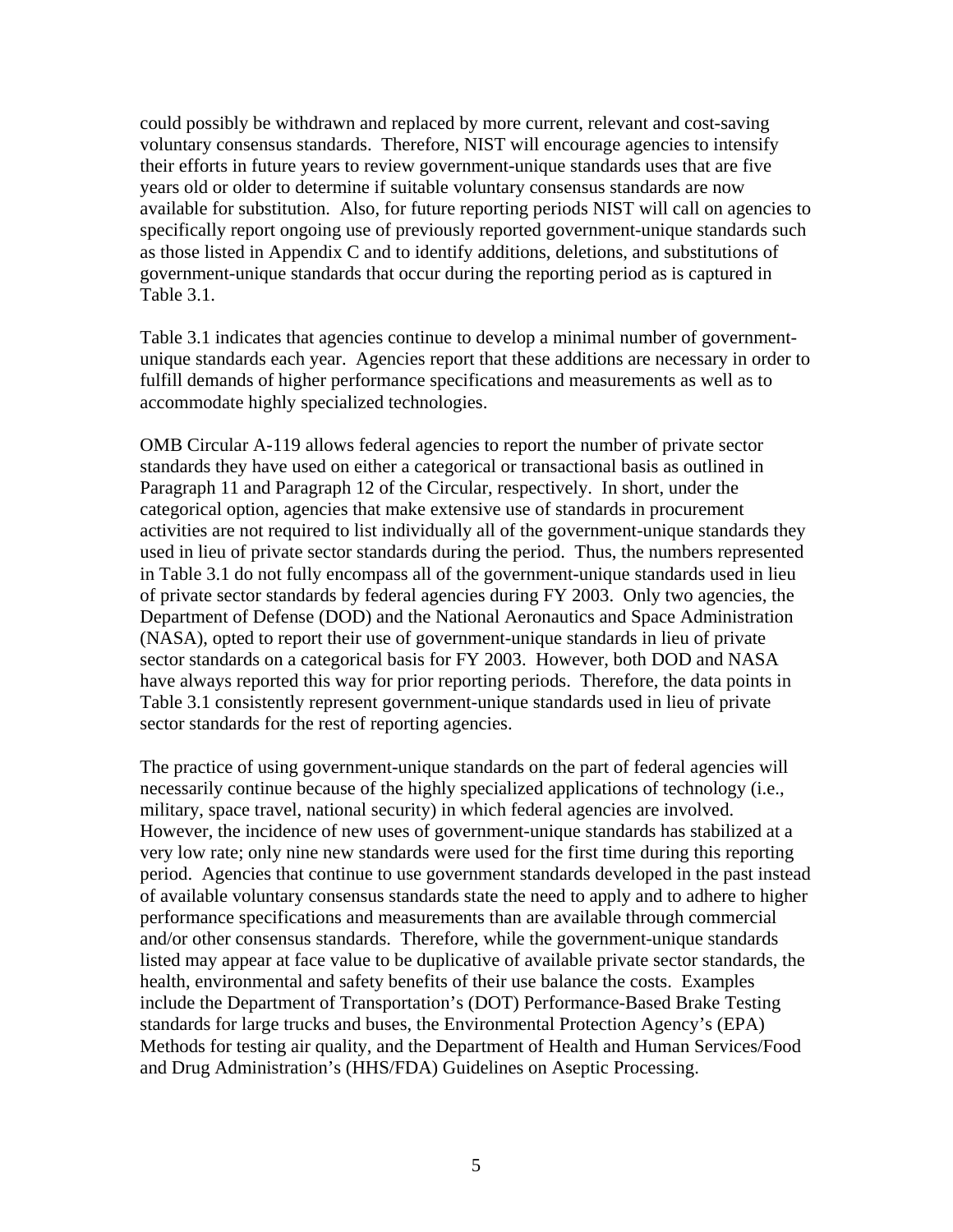#### <span id="page-10-0"></span>3.2 Federal Agency Use of Private Sector Standards

This measure provides a general i ndication of the frequency with which governmen t agencies used private sector standards during the reporting period. In any reporting year, the total number of priva te sector standards used by all governm ent agencies will vary based largely on current operational priorities for that period. As with the previous measures, this on e can be affected by changes in the accuracy with which federal agencies are able to determine and report their use of standards during the reporting period.



<sup>\*</sup> Due to lack of available data, amounts for FY 2000 and FY 2001 contain estimated Private Sector Standards use for Department of Interior.

As illustrated by Figure 3.2, the total number of private sector standards in use by federal agencies has grown rather steadily since the onset of agency reporting under the NTTAA. (The sharp increase indicated in FY 2000 was due largely to a reported increase of more than 1500 VCS used by the Department of the Interior. While this irregularity is thought to be a reporting error, Interior is unable to confirm a more accurate figure.)

FY 2003, changes in standards use varied widely on an agency-by-agency basis; In however, the positive net change of nearly 400 new uses of private sector standards again demonstrates the progress made by federal agencies in complying with the NTTAA and Circular A-119. The positive trend seen in the chart indicates overall that, as needs arise within federal agencies for new standards, the agencies are increasingly looking to the private sector to fulfill government's needs rather than create new government-unique standards.



#### .3 Private Sector Standards Substituted for Government-Unique Standards 3

Once again, a significant number of substituted for government-unique standards during the reporting period, which attests to the fulfillment of Section 12 of the NTTAA (P.L. 104-113). These figures are represented largest number of substitutions. the majority of the private sector private sector standards were graphically in Figure 3.3. As in previous years, the Department of Defense was responsible for the Since 1999, DOD has accounted for standards substitutions in any given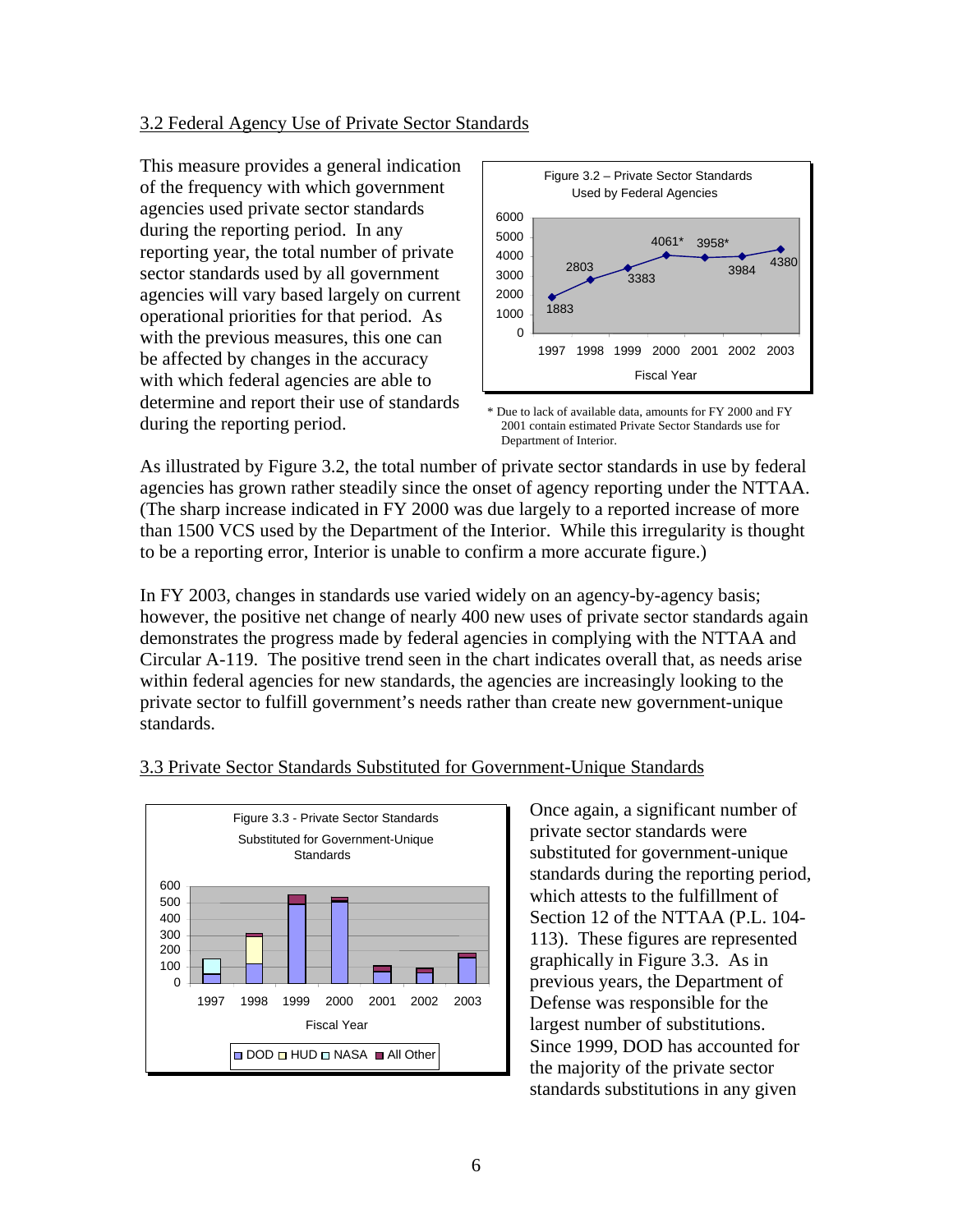<span id="page-11-0"></span>year. In FY 2003, DOD substitutions accounted for about 85 percent of the total. The standards substituted address a diverse set of technologies including metals and alloys, and manufactured parts.

#### 3.4 Summary Observations

It is important to caution the reader that reliance upon numbers alone for an understanding of federal agency standards use can be misleading. For example, an increase in the use of government-unique standards used in lieu of private sector standards may not signal a negative development if national priorities such as homeland security require such use. Likewise, the use of a management system standard such as ISO 9000 or ISO 14000 can be a far more significant event and can have a much more profound effect on a federal agency's activities, including its regulated and/or affected procurement communities, than use of a specific test method. Yet, the use of each standard may be counted only once by a reporting agency. At any rate, while there is much more substance to federal use of standards than can be discerned through a cursory review of reported figures, the overall trends are clear—federal agencies are increasing their reliance upon private sector standards.

#### **4.0 Federal Participation in Private Sector Bodies**

OMB Circular A-119 states that federal agencies "must consult with voluntary consensus standards bodies, both domestic and international, and must participate with such bodies in the development of voluntary consensus standards when consultation and participation is in the public interest and is compatible with their missions, authorities, priorities, and budget resources." The Circular goes on to declare that "agency support provided to a voluntary consensus standards activity must be limited to that which clearly furthers agency and departmental missions, authorities, priorities, and is consistent with budget resources."

#### 4.1 Federal Agency Participation in Private Sector Standards Development Activities

Federal agencies reported participation in 433 private sector standards developing organizations during FY 2003. This is the largest number of non-government standards developing organizations with federal agency participants recorded since 2001 when NIST began collecting this data. This total includes ANSI-accredited voluntary consensus standards developers, trade associations and industry consortia. The list also contains both domestic and international organizations. In addition to participating at the committee level, federal representatives also serve in various other ways within these organizations, sometimes serving in leadership roles that include secretariats, office holders and board members. Nevertheless, private sector standards developers assert that even greater federal agency participation is necessary in order to bring forth government input on important standards-related matters.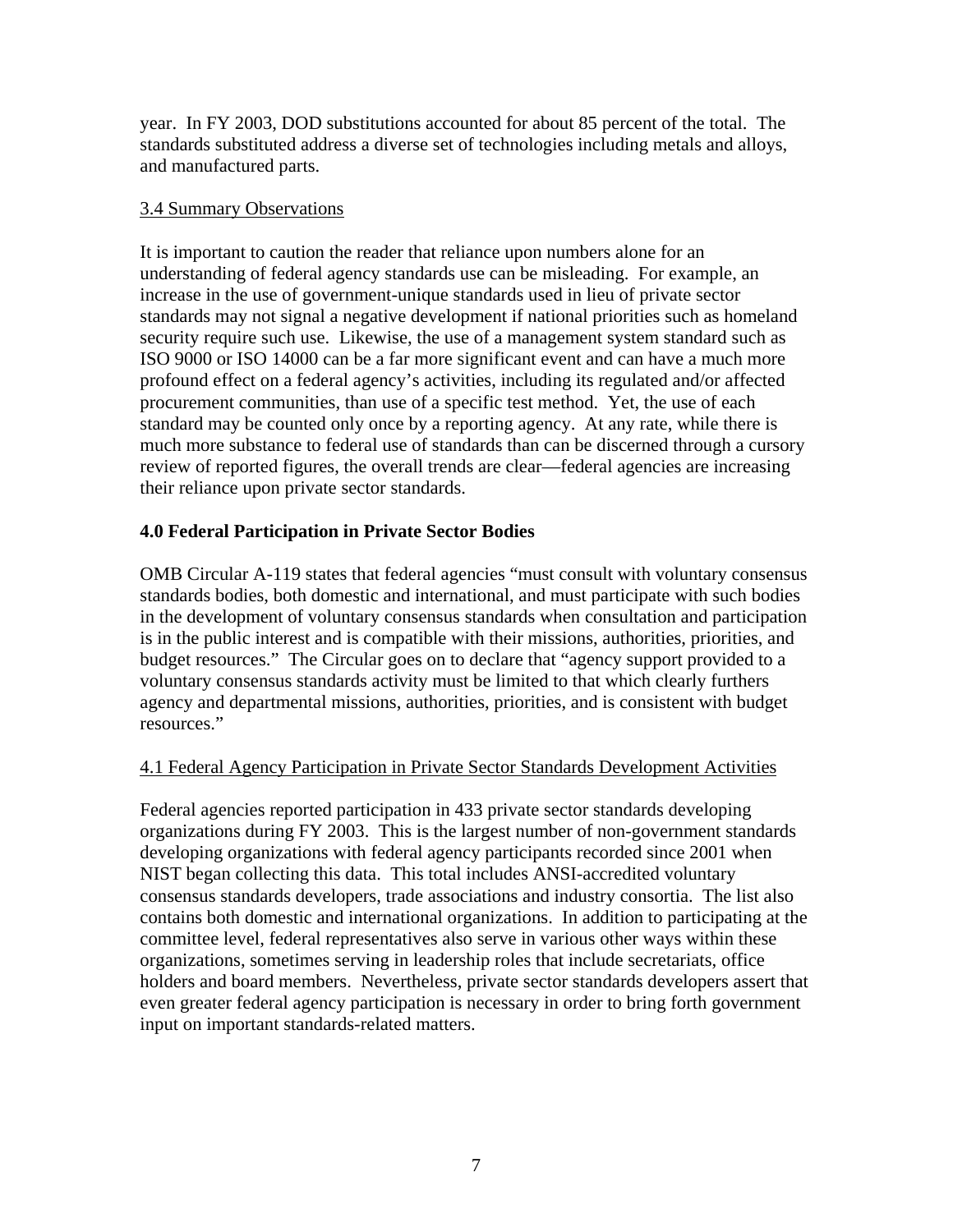#### <span id="page-12-0"></span>4.2 Federal Agency Employees Participating in Private Sector Standards Bodies

In the aggregate, federal agencies once again reported higher net numbers of participation in standards developing activities in FY 2003, another indicator of the increased attention being paid by agencies to standards activities and use. The gains are largely attributable to more complete and accurate reporting of employee participation on the part of a handful of responding agencies.



#### 4.3 Summary Observations

 $\overline{a}$ 

As stated above, the reported increases in recent years of federal agency involvement in private sector standards development activities signifies an overall improved capability on the part of federal agencies to gauge and report their activity levels in these areas. Some clear benefits of better accounting are that agencies can better manage their existing resources, and they are able to more effectively focus their efforts on standards that further mission-related priorities.

Anecdotally, federal agencies assert that maintaining their current levels of participation in standards developing organizations is becoming increasingly difficult. Competing organizational priorities, dwindling budget resources and anticipation in coming years of accelerated losses due to retirement of experienced staff are just some of the reasons for concern in this area among agency Standards Executives. It is also true that these factors are more prevalent in some agencies than in others, resulting in noticeable variability across the agencies with respect to the current status of their individual efforts to implement the requirements of the NTTAA and OMB Circular A-119.

#### **5.0 Federal Agency Conformity Assessment Activity**

Conformity assessment includes all activities concerned with determining directly or indirectly that relevant requirements in standards or regulations are fulfilled. Conformity assessment includes: sampling and testing; inspection; certification; management systems assessment and registration; accreditation of the competence of the aforementioned activities and recognition of an accreditation program's capability. The NTTAA directs NIST to coordinate government standards activities and conformity assessment activities with private sector standards activities and conformity assessment activities. In accordance with OMB Circular A-[1](#page-12-1)19, NIST issued guidance<sup>1</sup> to federal agencies for the purpose of eliminating unnecessary duplication and complexity in the development and promulgation of conformity assessment requirements and measures.

<span id="page-12-1"></span><sup>1</sup> 15 CFR Part 287, *Guidance on Federal Conformity Assessment Activities*, Federal Register: August 10, 2000 (Volume 65, Number 155)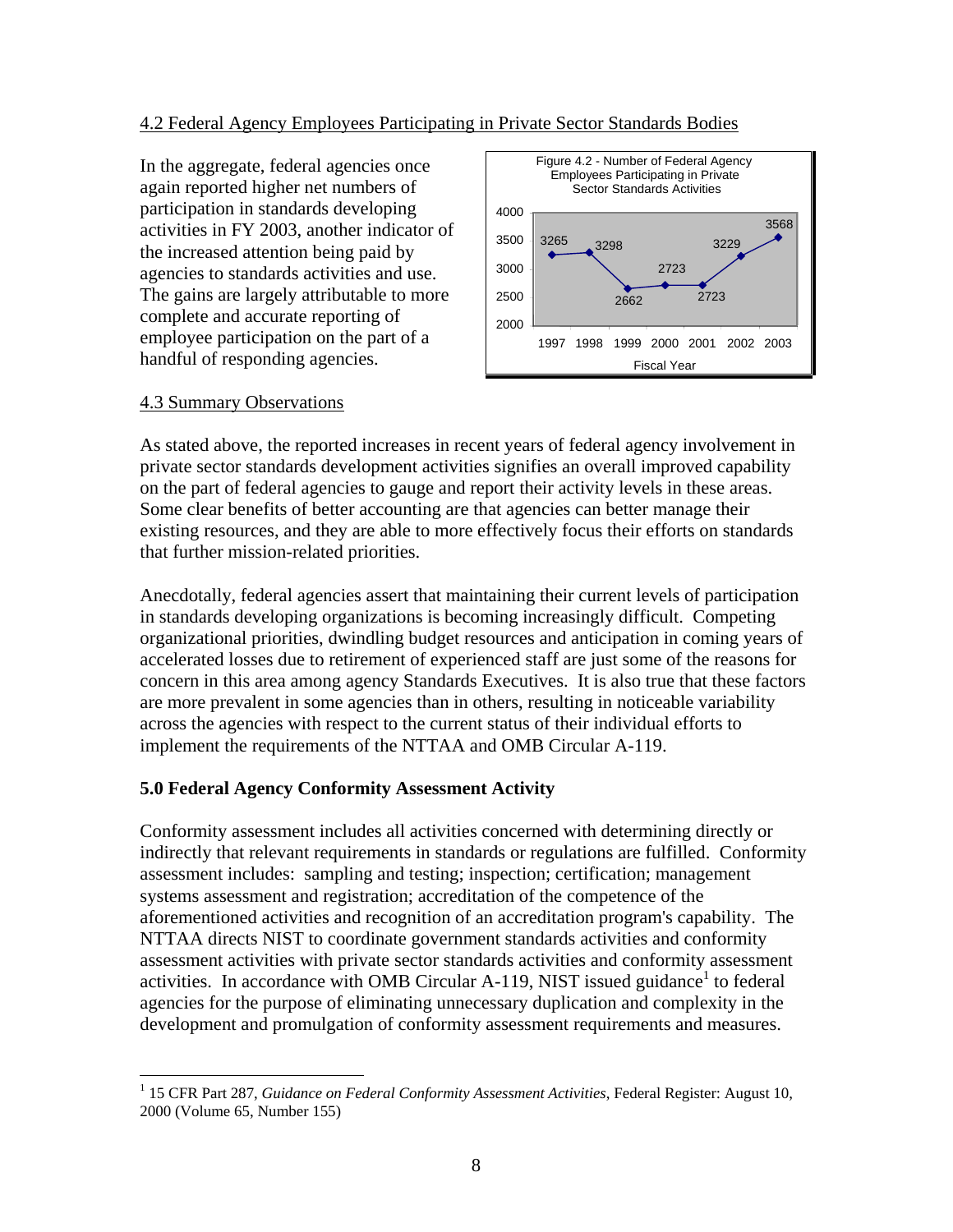<span id="page-13-0"></span>There are several examples of agencies using existing public and private sector conformity assessment systems to reduce the duplication of programs and associated costs. For instance, NIST cooperates with the National Cooperation for Laboratory Accreditation (NACLA) through the NIST/ NACLA Memorandum of Understanding which states that "NIST and NACLA will encourage the use by government and the private sector of such accreditation bodies by informing them of the NACLA recognition process and inviting their participation in that process." In another example, the Department of Energy has endorsed the mission and vision of NACLA, part of which involves encouraging DOE laboratories and organizations to become users of the NACLA accreditation body recognition process and to join NACLA as member organizations. Other examples of ongoing public-private cooperation in conformity assessment activities include the following:

- **EPA currently recognizes the American Industrial Hygiene Association and the** American Association for Laboratory Accreditation (A2LA) as accrediting organizations for its National Lead Laboratory Accreditation Program (NLLAP).
- A2LA and NIST's National Voluntary Laboratory Accreditation Program (NVLAP) are approved accreditation bodies under the U.S. Federal Communications Commission (FCC) program that requires manufacturers and suppliers of personal computers and computer peripherals who intend to use a "Declaration of Conformity" on their products to have the products tested by an accredited Electromagnetic Compatibility (EMC) laboratory.

Federal agencies continue to participate in a variety of conformity assessment activities that are either conducted by private sector organizations or are government-run activities that encourage private sector participation. A number of federal agencies are working jointly with other agencies and non-governmental organizations in the development of conformity assessment policies and guidelines.

#### **6.0 Evaluation of the Effectiveness of OMB Circular A-119**

OMB Circular A-119 provides an opportunity for federal agencies to offer commentary on the effectiveness of the Circular. The remarks offered by federal agencies for FY 2003 were mostly positive. Some examples of those comments are paraphrased below:

- The Consumer Product Safety Commission stated that during FY 2003, the Commission's efforts to enhance voluntary safety standards development were complemented by the overall federal policy set forth in the Circular.
- The Department of Defense affirmed that the A-119 policy mandating that government agencies review their respective voluntary consensus standards programs at least once a year is an excellent means of determining if agencies are relying on government-unique standards to a greater extent than is necessary.
- The National Aeronautics and Space Administration stated that the Circular continues to provide stimulus for NASA's efforts to "enhance the use of Voluntary Consensus Standards, challenge the need for NASA-unique Technical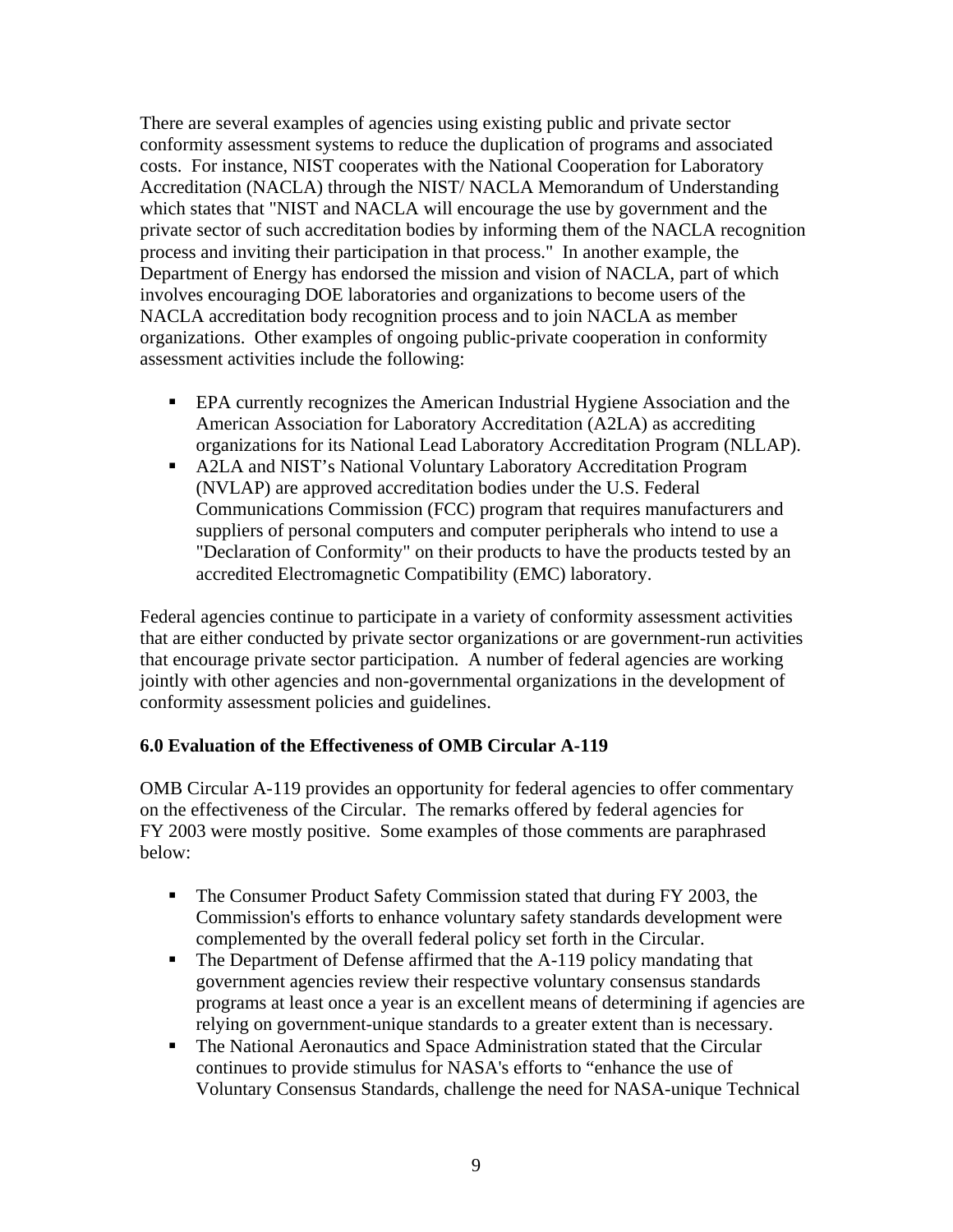<span id="page-14-0"></span>Standards requirements, and improve its Technical Standards System." As a result, NASA has increased its participation with Voluntary Consensus Standards bodies in standards activities by 10 percent from FY 2002.

On the other hand, some agencies voiced a desire for more precise instructions on how to report their use of standards. These and other issues surrounding federal agencies' ability to effectively comply with the Circular will be addressed by the Interagency Committee on Standards Policy (ICSP) during FY 2004.

#### **7.0 The Interagency Committee on Standards Policy**

As set out in Section 13 of OMB Circular A-119, the Interagency Committee on Standards Policy (ICSP) is directed to advise the Secretary of Commerce and other Executive Branch agencies in standards policy matters. The Committee reports to the Secretary of Commerce through the Director of NIST. The ICSP seeks to promote effective and consistent standards policies in furtherance of U.S. domestic and foreign goals and to foster cooperative participation by the Federal government and U.S. industry and other private organizations in standards activities, including the related activities of product testing, quality system registration, certification, and accreditation.

Chaired by NIST, the committee had as many as 45 members during FY 2003, including agency Standards Executives and their alternates, NIST support staff and representation from OMB. Six agencies had vacant Standards Executive positions. In May 2003, the ICSP, through the Secretary of Commerce, made requests of five federal agency heads to appoint Standards Executives to fill existing vacancies on the ICSP and to achieve representation for the newly formed Department of Homeland Security. The ICSP Chair plans to request through the Secretary one additional appointment to represent the newly formed Access Board, formerly the Architectural and Transportation Barrier Compliance Board, an independent Federal Board originally created by Congress in 1973. The use of government-unique and private sector standards as well as conformity assessment activities will very likely figure in the programs of both the DHS and the Access Board; therefore, membership on and coordination with the ICSP should prove advantageous for both organizations and for the ICSP as a whole.

The ICSP met three times in FY 2003 at various locations in the Washington Metropolitan Area. The following examples are but a handful of the various topics discussed by the committee at those meetings:

- The importance of standards in support of homeland security objectives, and the addition of representation from the newly formed Department of Homeland Security;
- Collaboration with the private sector through the Homeland Security Standards Panel established by the American National Standards Institute (ANSI);
- Ramifications for federal agencies stemming from the *SBCCI, Inc. v*. *Veeck* case;
- **Private sector concerns regarding use by multiple federal agencies of the** Leadership in Energy and Environmental Design (LEED) Green Building Rating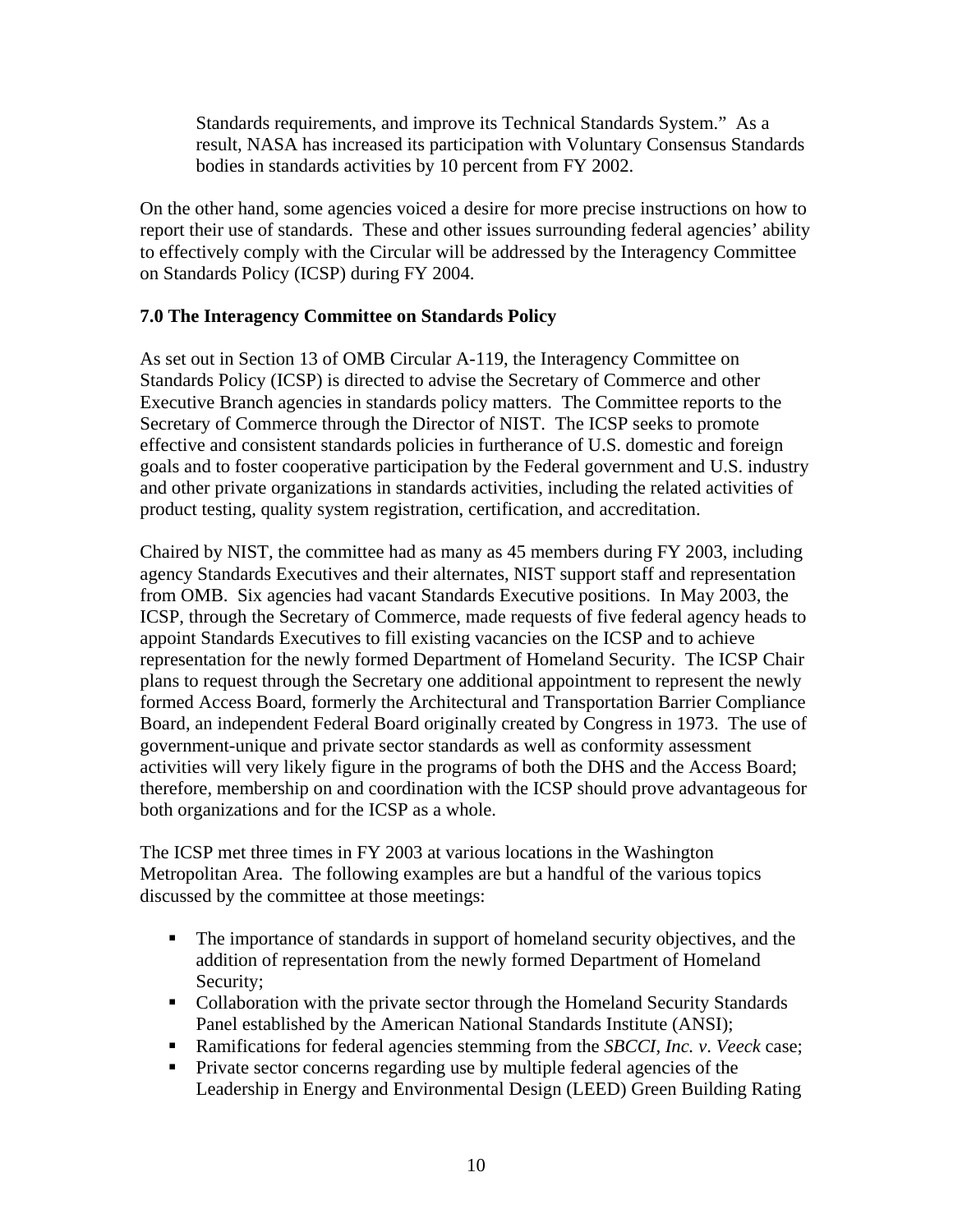System for environmentally sustainable buildings;

<span id="page-15-0"></span> Various discussions among committee members regarding improved methods of selecting standards for use, improved management of standards activities, and streamlined annual activity reporting.

#### **8.0 Challenges and Opportunities**

In order to comply successfully with the Act and the Circular, federal agencies must work externally to increase their use of private sector standards and to increase their participation in private sector standards development activities. At the same time, federal agencies must improve internally their ability to assess their activities and to make accurate reports of their activities for incorporation into the NTTAA Annual Reports. Clearly, federal agencies are making advances in both of these areas.

At the same time, federal agencies continue to deal constructively with significant challenges to their efforts to fully implement the requirements of the NTTAA. Diminishing assets and competing organizational priorities have caused agencies to make difficult decisions regarding resource allocations as they try to maintain support for standards-related activities at levels necessary to carry out their missions. In addition, agencies regularly experience personnel turnover at all organizational levels due to reorganizations, accelerating retirements among senior level career personnel, and normal attrition. These changes make it very difficult for federal agencies to retain high-level managers who appreciate the importance of standards and who visibly support standardsrelated activities. Likewise, federal agencies struggle to retain knowledge of standards policies, responsibilities and practices at the staff level.

In an effort to address at least some of these challenges, NIST is developing training programs with the goal of acquainting federal agency leaders, managers and staff with their roles and responsibilities under the NTTAA as well as the benefits to government of NTTAA implementation. Under this initiative, practical guidance will also be offered in effective methods of managing and reporting standards activities. NIST also intends to create a handbook that contains useful and concise information for federal employees who make decisions regarding use of standards.

In a further effort to improve information sharing among federal agencies as well as between government and the private sector, NIST has created an Internet portal located at [www.standards.gov](http://www.standards.gov/). A major goal of this portal is to provide a one-stop, e-government location for information related to the use of voluntary consensus standards in government. It can also serve as a forum for providing ongoing, practical guidance to agencies on standards-related matters. Appendix D is provided to introduce readers to the store of information that is available at this site. NIST welcomes any suggestions on content and format improvements that might improve the usability of this portal.

#### **9.0 Conclusion**

This year's report is evidence that agencies are committed to carrying out Section 12 of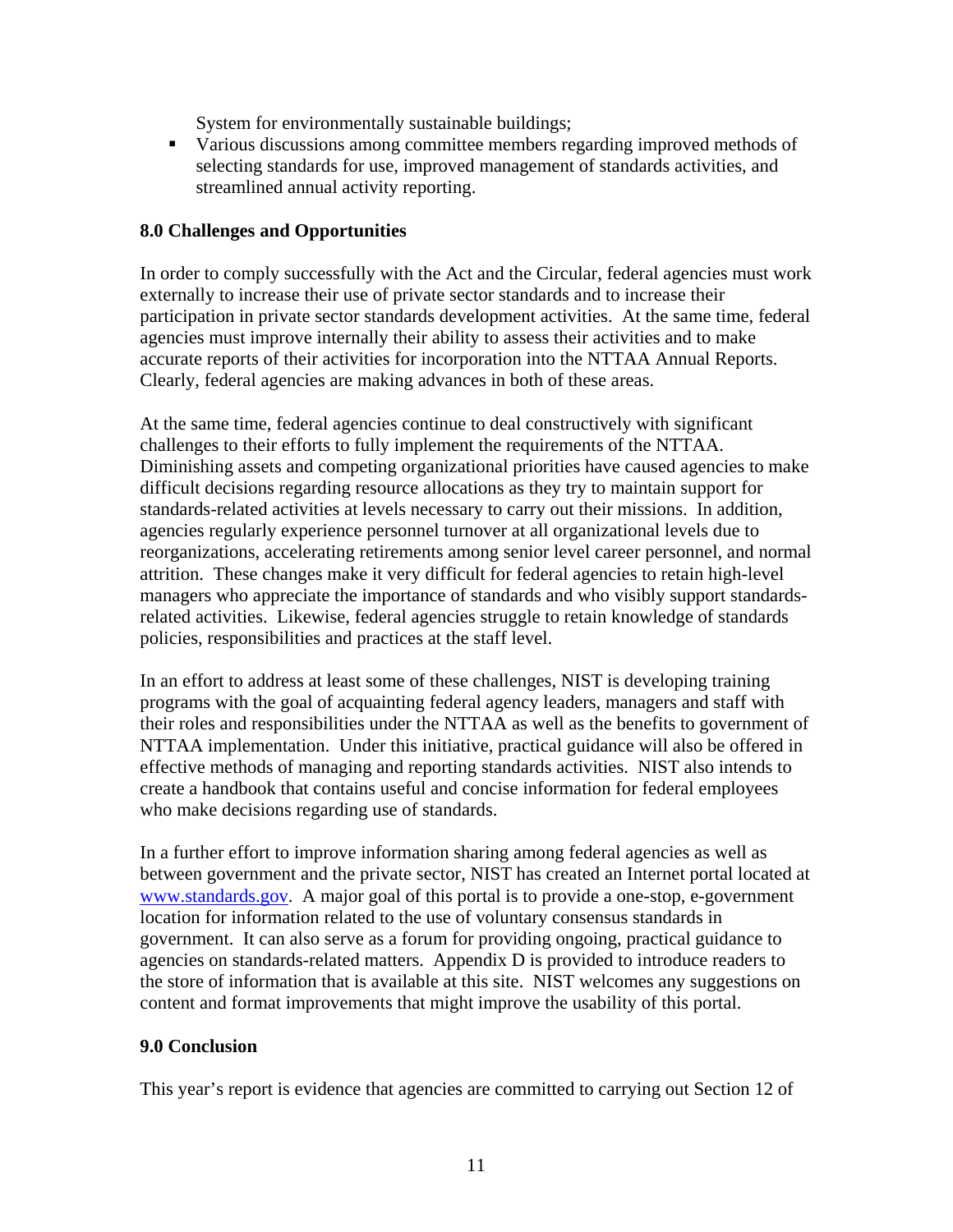the NTTAA, which was enacted to encourage the Federal government to rely on private sector, voluntary consensus standards wherever possible. There is ample evidence to suggest that the Federal government as a whole is improving incrementally from year-toyear both in its use of private sector standards and in the level of its participation in private sector standards development activities. From FY 1997-FY 2003, the government has used nearly 2,000 private sector standards in place of government-unique standards. Furthermore, federal agencies are developing very few government-unique standards, and federal agencies overall are getting better at reporting the full extent of their standards-related activities in an accurate and timely manner. Private sector stakeholders continue to seek additional participation to meet their needs for government input in important standards development activities.

For additional information, individual agency report submissions may be obtained online at [www.standards.gov](http://www.standards.gov/) or by contacting the Standards Coordination and Conformity Group within Technology Services at NIST.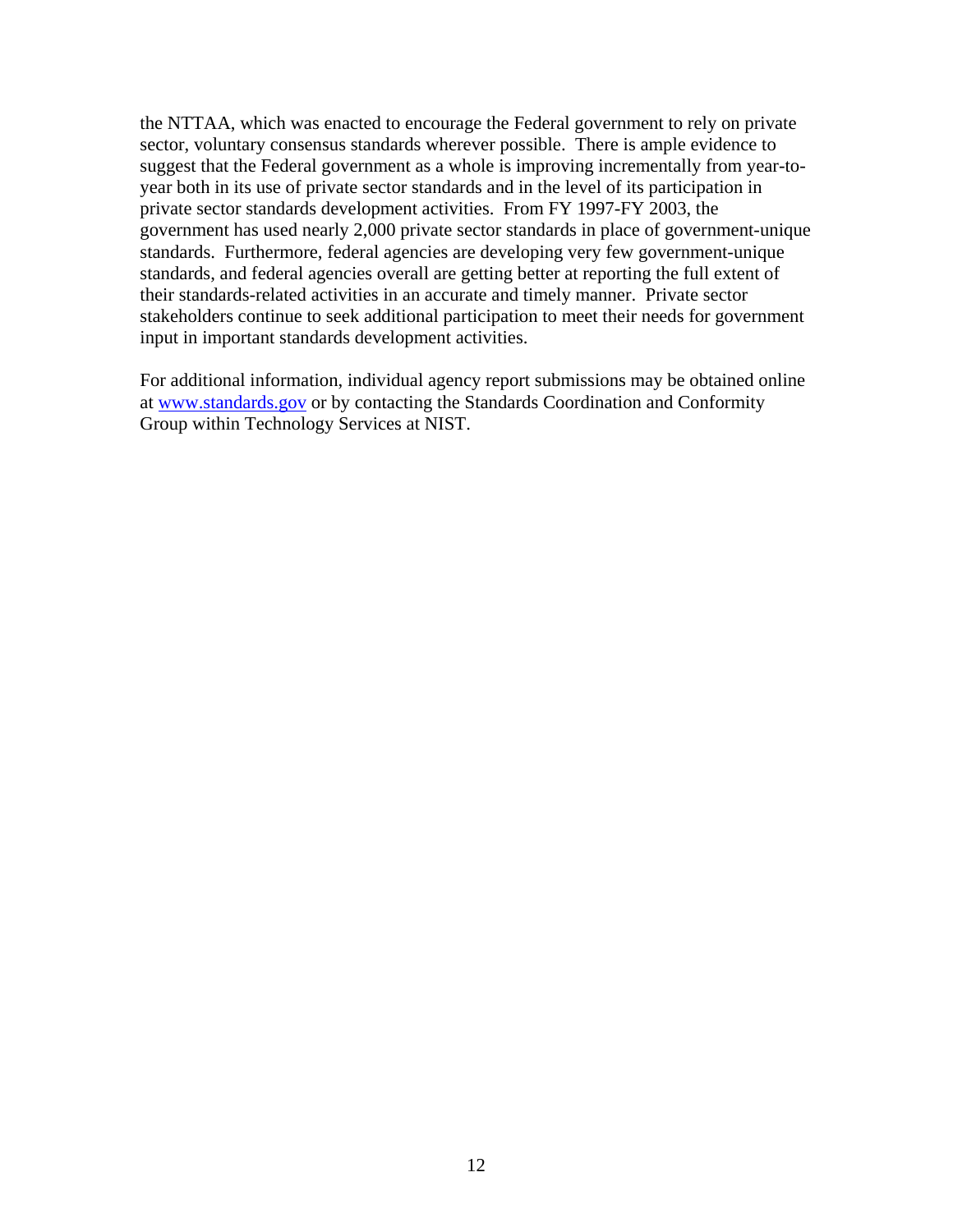### <span id="page-17-0"></span>**Appendix A: FY 2003 List of Reporting Federal Agencies**

Note: This report presents the standards and conformity assessment activities of twentyfive (25) federal agencies as listed below. Data for the Department of Homeland Security (DHS) is not included in this report, as the Department was not fully formed and operational with respect to its standards management operations in time to file a submission for FY 2003. Consequently, reports from the Federal Emergency Management Agency and the National Communications System, both of which reported as independent agencies in years past, as well as the US Coast Guard, which formerly reported under the Department of Transportation, are not included in this report, as those agencies were all subsumed under the newly established DHS during FY 2003.

| Agency                                               | <b>Acronym</b> |
|------------------------------------------------------|----------------|
| Department of Agriculture                            | <b>USDA</b>    |
| Department of Commerce                               | <b>DOC</b>     |
| Department of Defense                                | <b>DOD</b>     |
| Department of Energy                                 | <b>DOE</b>     |
| Department of Education                              | <b>ED</b>      |
| Department of Health and Human Services              | <b>HHS</b>     |
| Department of Housing and Urban Development          | <b>HUD</b>     |
| Department of the Interior                           | <b>DOI</b>     |
| Department of Justice                                | DOJ            |
| Department of Labor                                  | <b>DOL</b>     |
| Department of State                                  | <b>DOS</b>     |
| Department of Transportation                         | <b>DOT</b>     |
| Department of the Treasury                           | <b>TRES</b>    |
| Department of Veterans Affairs                       | VA             |
| <b>Environmental Protection Agency</b>               | EPA            |
| <b>Agency for International Development</b>          | <b>USAID</b>   |
| <b>General Services Administration</b>               | <b>GSA</b>     |
| <b>National Archives and Records Administration</b>  | <b>NARA</b>    |
| <b>National Aeronautics and Space Administration</b> | <b>NASA</b>    |
| <b>National Science Foundation</b>                   | NSF            |
| <b>Consumer Product Safety Commission</b>            | <b>CPSC</b>    |
| <b>Federal Communications Commission</b>             | <b>FCC</b>     |
| <b>Federal Trade Commission</b>                      | <b>FTC</b>     |
| <b>Nuclear Regulatory Commission</b>                 | <b>NRC</b>     |
| Government Printing Office                           | <b>GPO</b>     |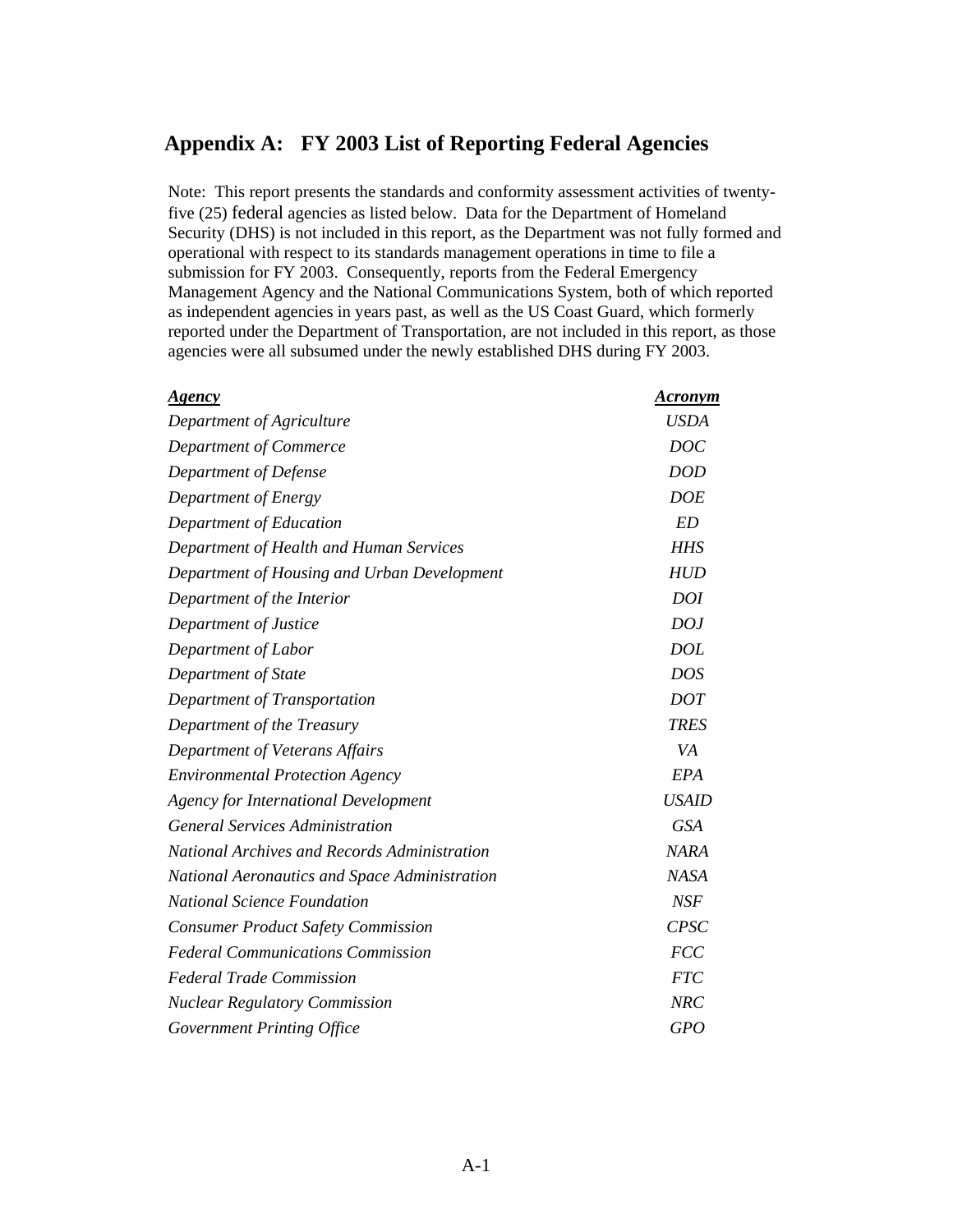## <span id="page-18-0"></span>**Appendix B: Federal Agency Activities Related to Use of Private Sector Standards and Conformity Assessment**

| I<br><b>Agency</b> | $\mathbf{I}$<br>Government-<br>unique<br>standards in<br>use in lieu of<br>voluntary<br>consensus<br>standards<br><b>FYs</b> | III<br><b>Voluntary</b><br>consensus<br>standards<br>substituted<br>for<br>government-<br>unique<br>standards in | IV<br><b>Voluntary</b><br>consensus<br>standards<br>in use in<br>FY 2003 | $\mathbf{V}$<br><b>Employee</b><br>participation<br>in voluntary<br>consensus<br>standards<br>bodies in<br>FY 2003 | <b>VI</b><br>Change<br>from<br>previous<br>year | <b>VII</b><br><b>Voluntary</b><br>consensus<br>standards<br>bodies with<br>agency<br>participation<br>in FY 2003 | <b>VIII</b><br><b>Change</b><br>from<br>previous<br>year |
|--------------------|------------------------------------------------------------------------------------------------------------------------------|------------------------------------------------------------------------------------------------------------------|--------------------------------------------------------------------------|--------------------------------------------------------------------------------------------------------------------|-------------------------------------------------|------------------------------------------------------------------------------------------------------------------|----------------------------------------------------------|
|                    | 1997 - 2003                                                                                                                  | FY 2003                                                                                                          |                                                                          |                                                                                                                    |                                                 |                                                                                                                  |                                                          |
| <b>USDA</b>        | $\boldsymbol{0}$                                                                                                             | $\boldsymbol{0}$                                                                                                 | 163                                                                      | 106                                                                                                                | 24                                              | 42                                                                                                               | $-9$                                                     |
| <b>DOC</b>         | $\mathbf{0}$                                                                                                                 | $\overline{0}$                                                                                                   | $\overline{0}$                                                           | 415                                                                                                                | $-24$                                           | 118                                                                                                              | $-47$                                                    |
| <b>DOD</b>         | $\ast$                                                                                                                       | 156                                                                                                              | 207                                                                      | 450                                                                                                                | $-11$                                           | 55                                                                                                               | $-54$                                                    |
| <b>DOE</b>         | $\mathbf{0}$                                                                                                                 | $\boldsymbol{0}$                                                                                                 | 1187                                                                     | 674                                                                                                                | $-7$                                            | 85                                                                                                               | 28                                                       |
| ED                 | $\mathbf{0}$                                                                                                                 | $\mathbf{0}$                                                                                                     | 17                                                                       | $\overline{2}$                                                                                                     | $\overline{0}$                                  | $\mathbf{1}$                                                                                                     | $\mathbf{0}$                                             |
| <b>HHS</b>         | 3                                                                                                                            | 11                                                                                                               | 663                                                                      | $\overline{623}$                                                                                                   | 108                                             | 165                                                                                                              | 126                                                      |
| <b>HUD</b>         | $\overline{2}$                                                                                                               | $\mathbf{1}$                                                                                                     | 300                                                                      | 10                                                                                                                 | $\Omega$                                        | 5                                                                                                                | $\mathbf{0}$                                             |
| <b>DOI</b>         | $\boldsymbol{0}$                                                                                                             | $\mathbf{0}$                                                                                                     | 242                                                                      | 645                                                                                                                | 345                                             | 25                                                                                                               | 6                                                        |
| <b>DOJ</b>         | $\boldsymbol{0}$                                                                                                             | $\mathbf{0}$                                                                                                     | 1                                                                        | 5                                                                                                                  | $\boldsymbol{0}$                                | 1                                                                                                                | $-1$                                                     |
| <b>DOL</b>         | 4                                                                                                                            | $\mathbf{0}$                                                                                                     | 117                                                                      | $\overline{61}$                                                                                                    | $\mathbf{1}$                                    | 16                                                                                                               | 1                                                        |
| <b>DOS</b>         | $\mathbf{0}$                                                                                                                 | $\mathbf{0}$                                                                                                     | $\overline{0}$                                                           | $\mathbf{0}$                                                                                                       | $\overline{0}$                                  | $\mathbf{0}$                                                                                                     | $\overline{0}$                                           |
| <b>DOT</b>         | 3                                                                                                                            | $\boldsymbol{0}$                                                                                                 | 323                                                                      | 167                                                                                                                | $-9$                                            | 30                                                                                                               | $-24$                                                    |
| <b>TRES</b>        | $\mathbf{0}$                                                                                                                 | $\mathbf{0}$                                                                                                     | 99                                                                       | 3                                                                                                                  | $-63$                                           | 3                                                                                                                | $-5$                                                     |
| <b>VA</b>          | $\overline{0}$                                                                                                               | $\overline{0}$                                                                                                   | $\Omega$                                                                 | $\overline{4}$                                                                                                     | $-10$                                           | 17                                                                                                               | $-3$                                                     |
| <b>EPA</b>         | 50                                                                                                                           | $\overline{0}$                                                                                                   | 109                                                                      | 44                                                                                                                 | $\overline{2}$                                  | 21                                                                                                               | $-1$                                                     |
| <b>USAID</b>       | $\mathbf{0}$                                                                                                                 | $\overline{0}$                                                                                                   | $\overline{0}$                                                           | $\mathbf{0}$                                                                                                       | $\overline{0}$                                  | $\mathbf{0}$                                                                                                     | $\mathbf{0}$                                             |
| <b>GSA</b>         | 3                                                                                                                            | $\mathbf{0}$                                                                                                     | 391                                                                      | 25                                                                                                                 | $-19$                                           | 26                                                                                                               | $\overline{2}$                                           |
| <b>NARA</b>        | $\mathbf{1}$                                                                                                                 | 16                                                                                                               | $\overline{52}$                                                          | 13                                                                                                                 | $\overline{0}$                                  | 10                                                                                                               | $-2$                                                     |
| <b>NASA</b>        | $\ast$                                                                                                                       | $\mathbf{1}$                                                                                                     | 266                                                                      | 144                                                                                                                | 13                                              | 33                                                                                                               | $-3$                                                     |
| <b>NSF</b>         | $\boldsymbol{0}$                                                                                                             | $\boldsymbol{0}$                                                                                                 | $\boldsymbol{0}$                                                         | 3                                                                                                                  | 3                                               | $\boldsymbol{7}$                                                                                                 | $\boldsymbol{7}$                                         |
| <b>CPSC</b>        | $\overline{2}$                                                                                                               | $\boldsymbol{0}$                                                                                                 | $\overline{0}$                                                           | $\overline{31}$                                                                                                    | $\overline{2}$                                  | $\overline{7}$                                                                                                   | $-1$                                                     |
| <b>FCC</b>         | $\mathbf{0}$                                                                                                                 | $\mathbf{0}$                                                                                                     | $\overline{0}$                                                           | 5                                                                                                                  | $\overline{0}$                                  | $\overline{7}$                                                                                                   | $\overline{0}$                                           |
| <b>FTC</b>         | $\overline{0}$                                                                                                               | $\overline{0}$                                                                                                   | $\overline{0}$                                                           | $\overline{0}$                                                                                                     | $\overline{0}$                                  | $\overline{0}$                                                                                                   | $\mathbf{0}$                                             |
| <b>NRC</b>         | $\mathbf{0}$                                                                                                                 | $\mathbf{0}$                                                                                                     | 117                                                                      | 136                                                                                                                | $-\sqrt{8}$                                     | 15                                                                                                               | $\boldsymbol{0}$                                         |
| <b>GPO</b>         | 4                                                                                                                            | $\mathbf{0}$                                                                                                     | 126                                                                      | $\overline{2}$                                                                                                     | $\overline{2}$                                  | 4                                                                                                                | $\overline{4}$                                           |
| Totals             | $\overline{72}$                                                                                                              | $\overline{185}$                                                                                                 | 4380                                                                     | 3568                                                                                                               | 349                                             |                                                                                                                  |                                                          |

\* Agencies reporting on a category basis per OMB Circular A-119, Section 12.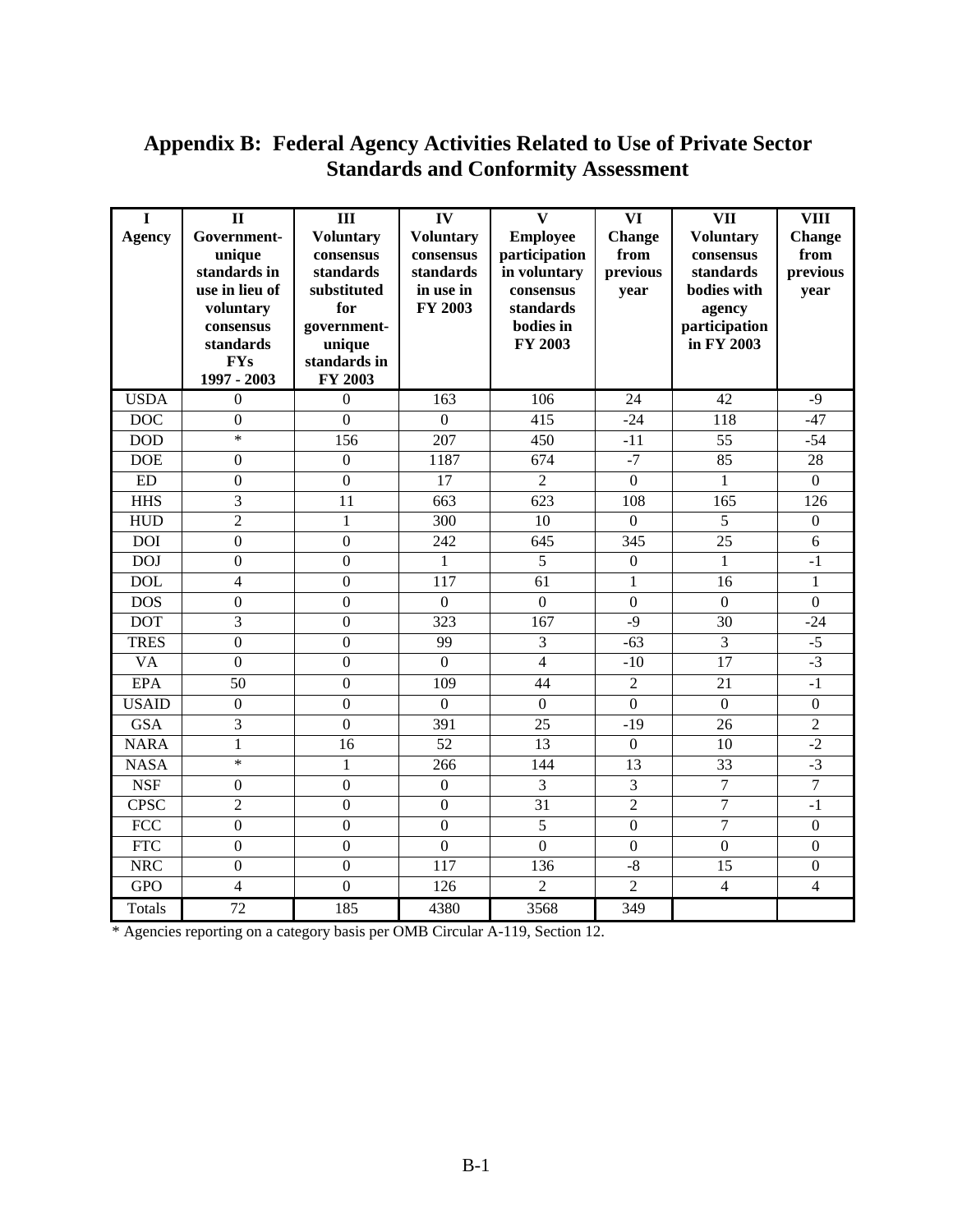## <span id="page-19-0"></span>**Appendix C: Government-Unique Standards Used in lieu of Voluntary Consensus Standards FY 1997 - FY 2003**

|              | <b>Agency</b> | <b>Government-Unique</b><br><b>Standard</b>                                                                                    | <b>Voluntary Consensus</b><br><b>Standard</b>                                                                                                                                                                                                                                                                                                                                                                                                               | <b>Rationale Provided by Agency</b>                                                                                                                                                                                                                                                                                                                                                                                                                                                                            |
|--------------|---------------|--------------------------------------------------------------------------------------------------------------------------------|-------------------------------------------------------------------------------------------------------------------------------------------------------------------------------------------------------------------------------------------------------------------------------------------------------------------------------------------------------------------------------------------------------------------------------------------------------------|----------------------------------------------------------------------------------------------------------------------------------------------------------------------------------------------------------------------------------------------------------------------------------------------------------------------------------------------------------------------------------------------------------------------------------------------------------------------------------------------------------------|
| 1            | <b>HHS</b>    | FDA Guidelines on<br><b>Aseptic Processing</b><br>(1987)                                                                       | ISO $13408-1$ - Aseptic<br>Processing of Health Care<br>Products, Part 1, General<br>Requirements                                                                                                                                                                                                                                                                                                                                                           | FDA/CBER is not using the ISO standard<br>because the applicability of these requirements is<br>limited to only portions of aseptically<br>manufactured biologics and does not include<br>filtration, freeze-drying, sterilization in place,<br>cleaning in place, or barrier-isolator technology.<br>There are also significant issues related to<br>aseptically produced bulk drug substance that<br>are not included in the document                                                                        |
| $\mathbf{2}$ | <b>HHS</b>    | FR Notice dated June<br>17, 1994 Tentative<br>Final Monograph for<br>Health Care Antiseptic<br>Drug Products;<br>Proposed Rule | ASTM Standard E1115-<br>Test Method for<br><b>Evaluation of Surgical</b><br><b>Hand Scrub Formulations</b><br><b>ASTM Standard E1173-</b><br>93 – Standard Test<br>Method of an Evaluation<br>of Preoperative,<br>Precatheterization, or<br>Preinjection Skin<br>Preparations<br>ASTM Standard E1174-<br>00 - Standard Test<br>Method for the Evaluation<br>of the Effectiveness of<br>Health Care Personnel or<br><b>Consumer Handwash</b><br>Formulations | Sensitivity and bias of the ASTM standards have<br>not been established, and, therefore, cannot<br>assure compliance with regulatory requirements.                                                                                                                                                                                                                                                                                                                                                             |
| 3            | <b>HHS</b>    | National Standard<br>Format (NSF)                                                                                              | <b>ANSI X12 837</b>                                                                                                                                                                                                                                                                                                                                                                                                                                         | The NSF is used widely across the health care<br>payment industry and has become a defacto<br>national standard. However, the Centers for<br>Medicare and Medicaid Services (CMS) have<br>directed their contractors to discontinue use of<br>the NSF standard and replace it with ANSI X12<br>837.                                                                                                                                                                                                            |
| $\Delta$     | <b>HUD</b>    | 24 CFR 200.935<br>Administrator<br>qualifications and<br>procedures for HUD<br>building products<br>certification programs.    | <b>ANSI A119.1 N</b><br><b>Recreation Vehicles</b>                                                                                                                                                                                                                                                                                                                                                                                                          | HUD Building-Product Standards &<br>Certification Programs. HUD was required by<br>legislation to "establish federal construction and<br>safety standards for manufactured homes and to<br>authorize manufactured home safety research<br>and development." Recently, HUD retained a<br>private consensus body (NFPA) to update and<br>modernize the Manufactured Home Standards.<br>At the conclusion of the development process,<br>NFPA will submit the revised standard to HUD<br>for regulatory adoption. |

**Note: Government-unique standards denoted by (\*) indicate instances of use reported for the first time in FY 2003.**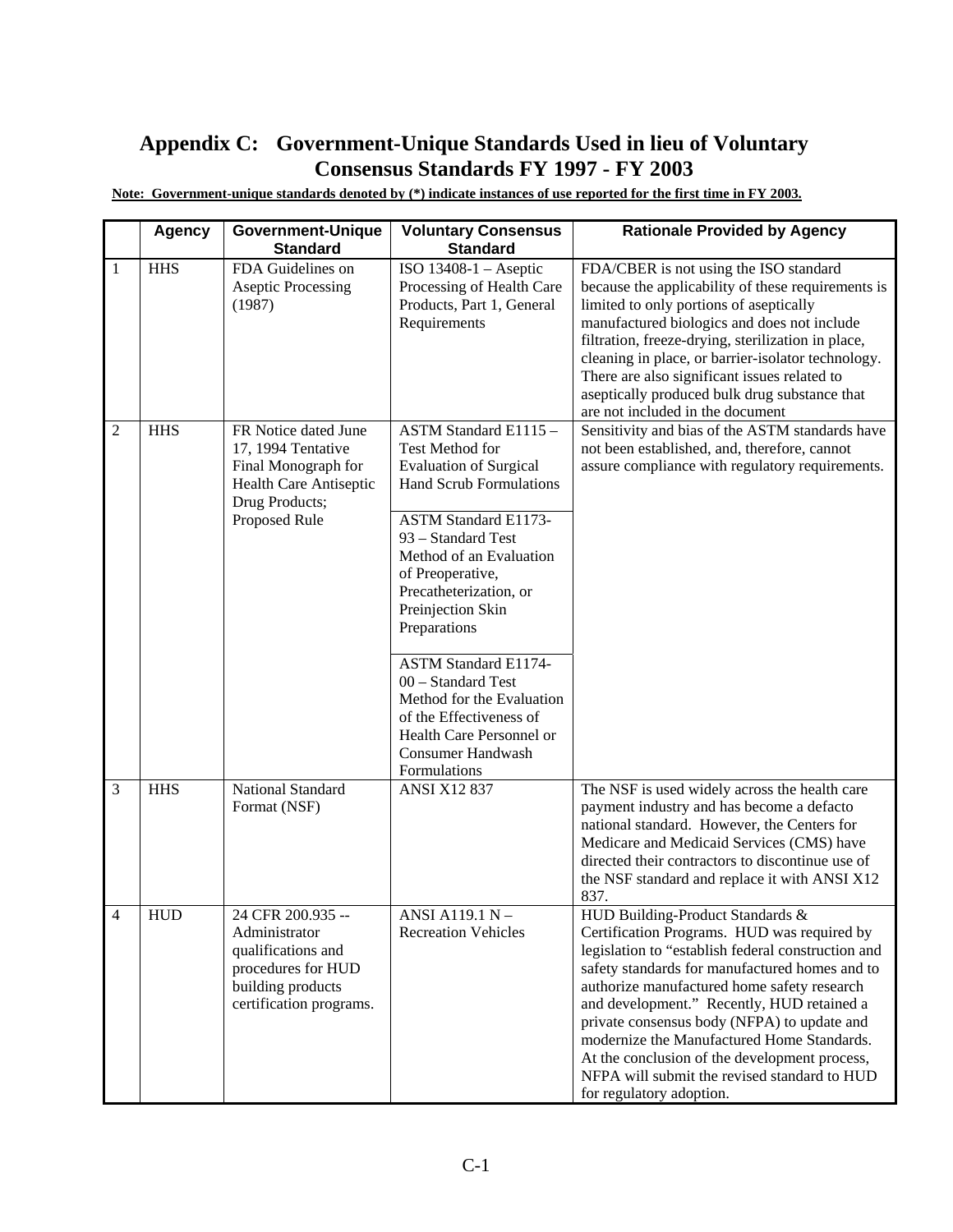|             | <b>Agency</b> | <b>Government-Unique</b>                                                                                               | <b>Voluntary Consensus</b>                                                                                                                                                                                        | <b>Rationale Provided by Agency</b>                                                                                                                                                                                                                                                                                                                                                                                                                                                                                                            |
|-------------|---------------|------------------------------------------------------------------------------------------------------------------------|-------------------------------------------------------------------------------------------------------------------------------------------------------------------------------------------------------------------|------------------------------------------------------------------------------------------------------------------------------------------------------------------------------------------------------------------------------------------------------------------------------------------------------------------------------------------------------------------------------------------------------------------------------------------------------------------------------------------------------------------------------------------------|
|             |               | <b>Standard</b>                                                                                                        | <b>Standard</b>                                                                                                                                                                                                   |                                                                                                                                                                                                                                                                                                                                                                                                                                                                                                                                                |
| 5           | <b>HUD</b>    | 24 CFR 3280 -<br>Manufactured Home<br>Construction and<br><b>Safety Standards</b>                                      | ANSI A119.1, Recreation<br>Vehicles, and NFPA<br>501C, Standard on<br>Recreational Vehicles.                                                                                                                      | HUD-Unique Manufactured Home Construction<br>& Safety Standards. HUD was required by<br>legislation to "establish federal construction and<br>safety standards for manufactured homes and to<br>authorize manufactured home safety research<br>and development." Recently, HUD retained a<br>private consensus body (NFPA) to update and<br>modernize the Manufactured Home Standards.<br>At the conclusion of the development process,<br>NFPA will submit the revised standard to HUD<br>for regulatory adoption.                            |
| 6           | <b>DOL</b>    | Electric Motor-Drive<br>Equipment rule                                                                                 | IEEE Standard 242-1986<br><b>Recommended Practice</b><br>for Protection and<br>Coordination of Industrial<br>and Commercial Power<br>Systems (IEEE Buff<br>Book)<br>NFPA 70 - National<br><b>Electrical Code®</b> | The MSHA rule is a design-specific standard.<br>The NFPA and IEEE standards were used as a<br>source for the rule; however, the exact<br>requirements of the rule were tailored to apply<br>specifically to electric circuits and equipment<br>used in the coal mining industry.                                                                                                                                                                                                                                                               |
| 7<br>∗      | <b>DOL</b>    | Exit Routes,<br><b>Emergency Action</b><br>Plans, and Fire<br>Prevention Plans, 29<br>CFR 1910, Subpart E              | Life Safety Code, NFPA<br>101-2000                                                                                                                                                                                | The OSHA standard is necessary to specifically<br>address workplace conditions whereas the NFPA<br>Life Safety Code is too general.                                                                                                                                                                                                                                                                                                                                                                                                            |
| 8<br>$\ast$ | <b>DOL</b>    | Sanitary Toilets in Coal<br>Mines, 30 CFR 71,<br>Subpart E                                                             | Non-Sewered Waste<br>Disposal Systems--<br>Minimum Requirements,<br>ANSI Z4.3-1987                                                                                                                                | The ANSI standard was not incorporated by<br>reference because certain design criteria allowed<br>in the ANSI standard, if implemented in an<br>underground coal mine, could present health or<br>safety hazards. For instance, combustion or<br>incinerating toilets could introduce an ignition<br>source which would create a fire hazard. For<br>certain other design criteria found in the ANSI<br>standard, sewage could seep into the<br>groundwater, or overflow caused by rain or run-<br>off could contaminate portions of the mine. |
| 9           | <b>DOL</b>    | <b>Steel Erection</b><br><b>Standards</b>                                                                              | ANSI A10.13, Steel<br>Erection; ASME/ANSI<br><b>B30</b> series Cranes<br>standards                                                                                                                                | Many consensus standards were relied upon for<br>various provisions in the final rule, but there was<br>no one consensus standard available that covered<br>all of the topics covered by OSHA's final rule.                                                                                                                                                                                                                                                                                                                                    |
| 10          | <b>DOT</b>    | Brake Performance, 49<br>CFR 393.52, -<br>FMCSA's<br>Performance-Based<br><b>Brake Testers (PBBTs)</b><br>requirement. | SAE J667 - Brake Test<br>Code Inertia<br>Dynamometer (cancelled<br>February, 2002)<br>SAE J1854 - Brake Force<br><b>Distribution Performance</b><br>Guide - Trucks and Buses                                      | FMCSA used government-unique standards in<br>lieu of voluntary consensus standards when it<br>implemented its final rule to allow inspectors to<br>use performance-based brake testers (PBBTs) to<br>check the brakes on large trucks and buses for<br>compliance with federal safety standards and to<br>issue citations when these vehicles fail (67 FR<br>51770, August 9, 2002). The FMCSA evaluated<br>several PBBTs during a round robin test series to                                                                                  |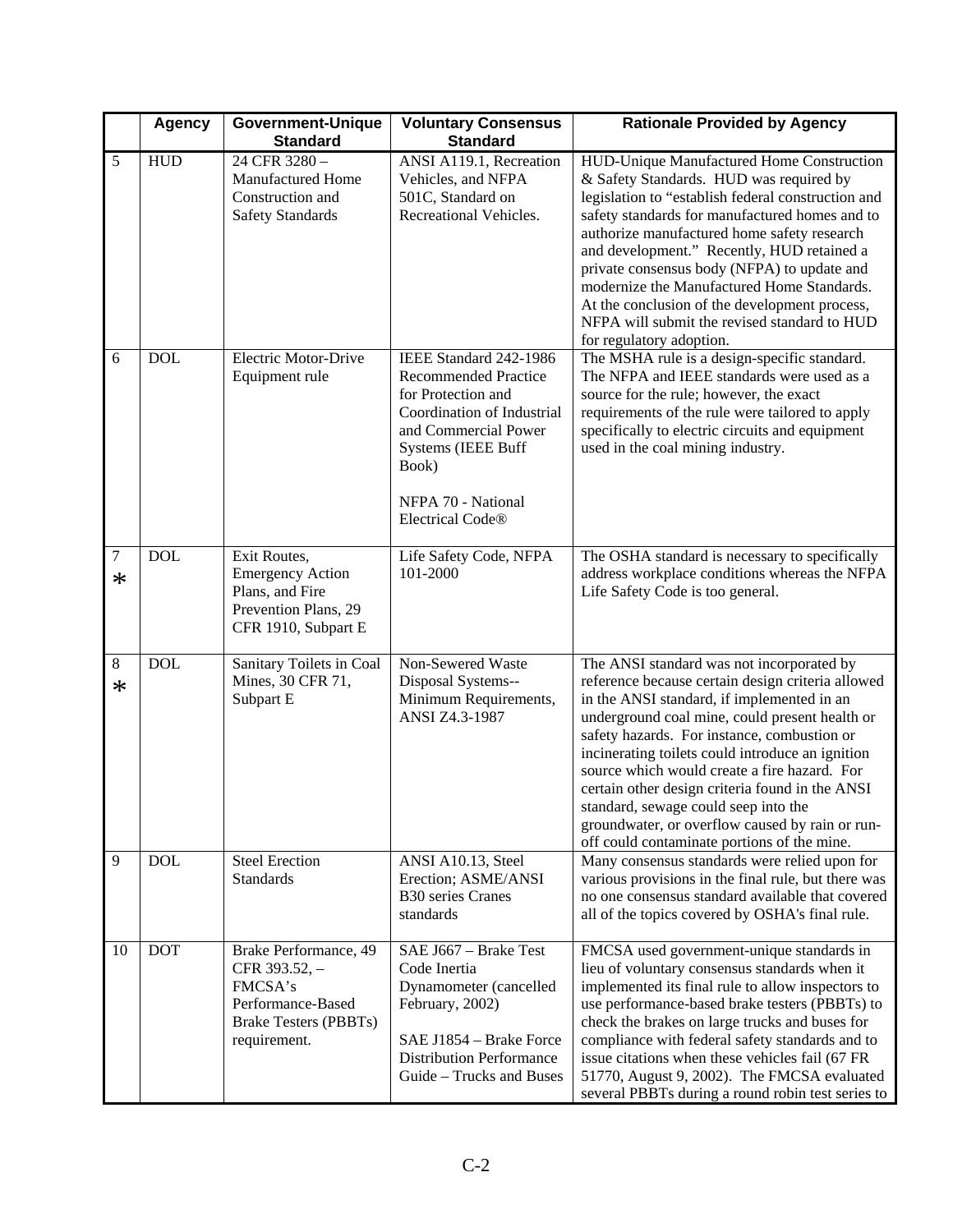|          | <b>Agency</b>            | <b>Government-Unique</b>                                                                                                                                                                                             | <b>Voluntary Consensus</b>                                                                                                                                                                                               | <b>Rationale Provided by Agency</b>                                                                                                                                                                                                                                                                                                                                                                                                                                                                                                                                                                                                                                                                                                                                                                                                                                                                                                     |
|----------|--------------------------|----------------------------------------------------------------------------------------------------------------------------------------------------------------------------------------------------------------------|--------------------------------------------------------------------------------------------------------------------------------------------------------------------------------------------------------------------------|-----------------------------------------------------------------------------------------------------------------------------------------------------------------------------------------------------------------------------------------------------------------------------------------------------------------------------------------------------------------------------------------------------------------------------------------------------------------------------------------------------------------------------------------------------------------------------------------------------------------------------------------------------------------------------------------------------------------------------------------------------------------------------------------------------------------------------------------------------------------------------------------------------------------------------------------|
|          |                          | <b>Standard</b>                                                                                                                                                                                                      | <b>Standard</b>                                                                                                                                                                                                          |                                                                                                                                                                                                                                                                                                                                                                                                                                                                                                                                                                                                                                                                                                                                                                                                                                                                                                                                         |
|          |                          |                                                                                                                                                                                                                      |                                                                                                                                                                                                                          | assess their functional performance and potential<br>use in law enforcement. The standard, a specific<br>configuration of brake forces and wheel loads on<br>a heavy-duty vehicle, was used to evaluate the<br>candidate PBBTs and their operating protocols.<br>The agency's rationale for use of the<br>government-unique standards was to verify that<br>these measurements and new technology could<br>be used by law enforcement as an alternative to<br>stopping distance tests or on-road deceleration<br>tests. PBBTs are expected to save time and their<br>use could increase the number of commercial<br>motor vehicles that can be inspected in a given<br>time. Only PBBTs that meet specifications<br>developed by the FMCSA can be used to<br>determine compliance with the Federal Motor<br>Carrier Safety Regulations. The final rule<br>represents a culmination of agency research that<br>began in the early 1990s. |
| 11       | <b>DOT</b>               | 63 FR 17976; April 13,<br>1998 - Product Safety<br>Signs and Labels                                                                                                                                                  | ANSI Z535.4 - ANSI<br>Requirements for Color<br><b>Coded Header Messages</b><br>for the Different Levels of<br>Hazard                                                                                                    | Since agency labeling decisions are highly<br>dependent on the facts regarding the specific<br>hazard being addressed, NHTSA anticipates<br>making case-by-case determinations of the<br>extent to which it should follow voluntary<br>standards versus information from focus groups<br>and other sources. NHTSA will rely on its own<br>expertise and judgment in making<br>determinations under the NTTAA and the<br>statutory provisions regarding vehicle safety<br>standards.                                                                                                                                                                                                                                                                                                                                                                                                                                                     |
| 12       | <b>DOT</b>               | Air Bag Warning Label<br>(1997)                                                                                                                                                                                      | <b>ANSI</b><br><b>ISO</b>                                                                                                                                                                                                | The Air Bag Warning Label uses yellow as the<br>background color, instead of orange, in<br>accordance with an ANSI standard, and uses a<br>graphic developed by Chrysler Corporation to<br>depict the hazards of being too close to an air<br>bag, instead of the graphic recommended by the<br>ISO. These decisions were based on focus group<br>testing sponsored by the agency which strongly<br>indicated that these unique requirements would<br>be far more effective with respect to safety than<br>the industry standards.                                                                                                                                                                                                                                                                                                                                                                                                      |
| 13<br>14 | <b>EPA</b><br><b>EPA</b> | $40$ CFR $89$ – Control of<br>Emissions from New<br>and In-Use Non-Road<br>Compression Ignition<br>Engines<br>$40$ CFR $90$ – Control of<br>Emission from Non-<br>Road Spark Ignition<br>Engines at or below<br>19KV | ISO 8178 - Reciprocating<br><b>Internal Combustions</b><br>Engines, Exhaust<br><b>Emission Measurement</b><br>ISO 8178 – Reciprocating<br><b>Internal Combustions</b><br>Engines, Exhaust<br><b>Emission Measurement</b> | Procedures of the ISO standard would be<br>impractical because they rely too heavily on<br>reference testing conditions. Agency continues<br>to rely on procedures outlined in 40 CFR Part<br>90.<br>Procedures of the ISO standard would be<br>impractical because they rely too heavily on<br>reference testing conditions. Agency continues<br>to rely on procedures outlined in 40 CFR Part<br>90.                                                                                                                                                                                                                                                                                                                                                                                                                                                                                                                                  |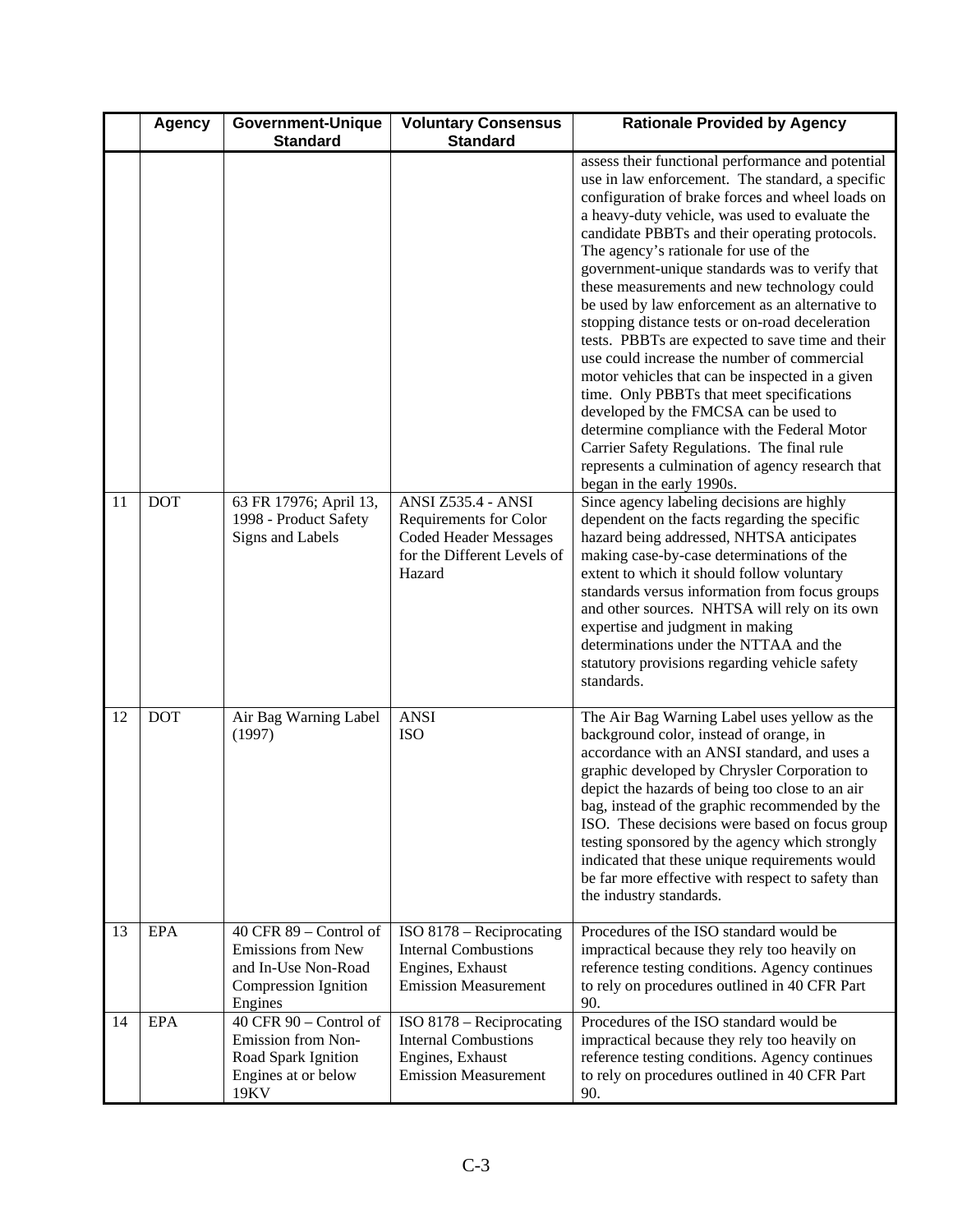|    | <b>Agency</b> | <b>Government-Unique</b><br><b>Standard</b>                                               | <b>Voluntary Consensus</b><br><b>Standard</b>                                                                                                         | <b>Rationale Provided by Agency</b>                                                                                                                                                                                                                                                                                                                                                                         |
|----|---------------|-------------------------------------------------------------------------------------------|-------------------------------------------------------------------------------------------------------------------------------------------------------|-------------------------------------------------------------------------------------------------------------------------------------------------------------------------------------------------------------------------------------------------------------------------------------------------------------------------------------------------------------------------------------------------------------|
| 15 | <b>EPA</b>    | $40$ CFR $92$ – Control of<br>Air Pollution from<br>Locomotives and<br>Locomotive Engines | ISO 8178 – Reciprocating<br><b>Internal Combustions</b><br>Engines, Exhaust<br><b>Emission Measurement</b>                                            | Procedures of the ISO standard would be<br>impractical because they rely too heavily on<br>reference testing conditions. Agency continues<br>to rely on procedures outlined in 40 CFR Part<br>90.                                                                                                                                                                                                           |
| 16 | <b>EPA</b>    | EPA Method 1-<br>Traverse Points,<br><b>Stationary Sources</b>                            | ASTM D3154-00,<br><b>Standard Method for</b><br>Average Velocity in a<br>Duct (Pitot Tube Method)<br>ASTM D3154-91 (1995),                            | The standards lack in quality control and quality<br>assurance requirements and do not include the<br>following: (1) Proof that openings of standard<br>pitot tube have not plugged during the test; (2) if<br>differential pressure gauges other than inclined<br>manometers (e.g., magnehelic gauges) are used,                                                                                           |
|    |               |                                                                                           | "Standard Method for<br>Average Velocity in a<br>Duct (Pitot Tube<br>Method)"                                                                         | their calibration must be checked after each test<br>series; and (3) the frequency and validity range<br>for calibration of the temperature sensors.                                                                                                                                                                                                                                                        |
| 17 | <b>EPA</b>    | EPA Method 2-<br>Velocity and S-type<br>Pitot                                             | ASTM 3796-90 (1998),<br>"Standard Practice for<br>Calibration of Type S<br>Pitot Tubes"                                                               | The standard lacked sufficient quality control<br>specifications to ensure meeting the regulatory<br>levels required in the rule, "National Emission<br>Standards for Hazardous Air Pollutants, Engine<br>Test Cells/Stands." The standard also includes<br>detection limits not consistent with the rule.                                                                                                  |
|    |               |                                                                                           | ASTM D3464-96 (2001),<br><b>Standard Test Method</b><br>Average Velocity in a<br>Duct Using a Thermal<br>Anemometer                                   | Applicability specifications are not clearly<br>defined, e.g., range of gas composition,<br>temperature limits. Also, the lack of supporting<br>quality assurance data for the calibration<br>procedures and specifications, and certain<br>variability issues that are not adequately<br>addressed by the standard limit EPA's ability to<br>make a definitive comparison of the method in<br>these areas. |
|    |               |                                                                                           | ISO 10780:1994,<br><b>Stationary Source</b><br><b>Emissions-- Measurement</b><br>of Velocity and Volume<br><b>Flowrate of Gas Streams</b><br>in Ducts | The standard recommends the use of an<br>L-shaped pitot, which historically has not been<br>recommended by EPA. The EPA specifies the<br>S-type design, which has large openings that are<br>less likely to plug up with dust.                                                                                                                                                                              |
|    |               |                                                                                           | ASTM D3154-00,<br><b>Standard Method for</b><br>Average Velocity in a<br>Duct (Pitot Tube Method)                                                     | The standards lack in quality control and quality<br>assurance requirements and do not include the<br>following: (1) Proof that openings of standard<br>pitot tube have not plugged during the test; (2) if<br>differential pressure gauges other than inclined                                                                                                                                             |
|    |               |                                                                                           | ASTM D3154-91 (1995),<br>"Standard Method for<br>Average Velocity in a<br>Duct (Pitot Tube<br>Method)"                                                | manometers (e.g., magnehelic gauges) are used,<br>their calibration must be checked after each test<br>series; and (3) the frequency and validity range<br>for calibration of the temperature sensors.                                                                                                                                                                                                      |
| 18 | <b>EPA</b>    | EPA Method 2C -<br>Velocity and Flow                                                      | ASTM D3154-00,<br><b>Standard Method for</b>                                                                                                          | The standard lacks in quality control and quality<br>assurance requirements and does not include the                                                                                                                                                                                                                                                                                                        |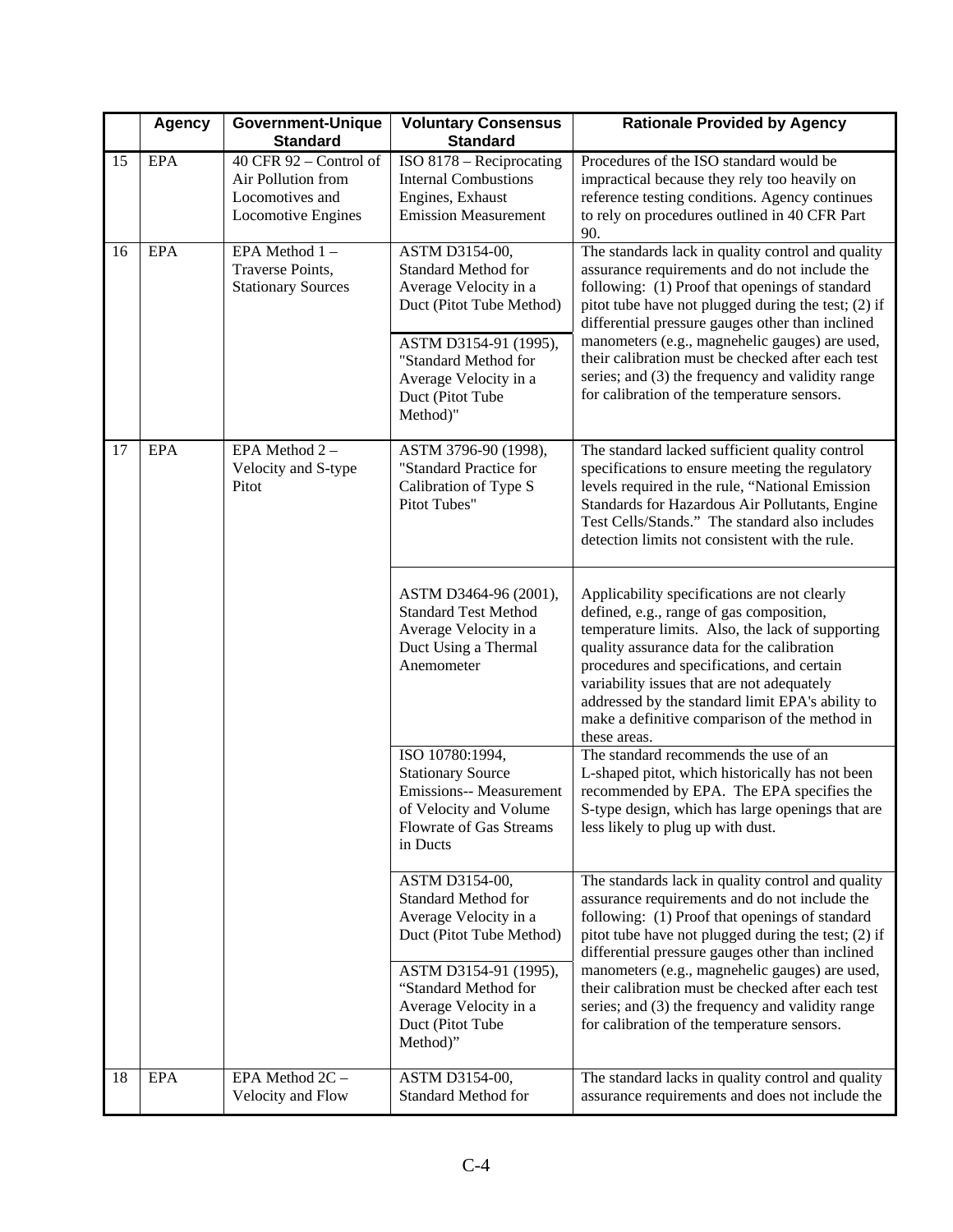|    | <b>Agency</b> | <b>Government-Unique</b><br><b>Standard</b>                            | <b>Voluntary Consensus</b><br><b>Standard</b>                                                                                                                                                                                 | <b>Rationale Provided by Agency</b>                                                                                                                                                                                                                                                                                                                                                                                                                                                                                                                                                                                                                                                                                      |
|----|---------------|------------------------------------------------------------------------|-------------------------------------------------------------------------------------------------------------------------------------------------------------------------------------------------------------------------------|--------------------------------------------------------------------------------------------------------------------------------------------------------------------------------------------------------------------------------------------------------------------------------------------------------------------------------------------------------------------------------------------------------------------------------------------------------------------------------------------------------------------------------------------------------------------------------------------------------------------------------------------------------------------------------------------------------------------------|
|    |               | Rate, Standard Pitot                                                   | Average Velocity in a<br>Duct (Pitot Tube Method)                                                                                                                                                                             | following: (1) Proof that openings of standard<br>pitot tube have not plugged during the test; (2) if<br>differential pressure gauges other than inclined<br>manometers (e.g., magnehelic gauges) are used,<br>their calibration must be checked after each test<br>series; and (3) the frequency and validity range<br>for calibration of the temperature sensors.                                                                                                                                                                                                                                                                                                                                                      |
| 19 | <b>EPA</b>    | EPA Method 3-<br>Molecular Weight<br>Carbon Dioxide,<br>Oxygen         | ASME C00031 or PTC<br>19-10-1981--part 10,<br>"Flue and Exhaust Gas<br>Analyses"                                                                                                                                              | This standard is too general and broad and<br>without sufficient detail to assure compliance<br>with EPA regulatory requirements.                                                                                                                                                                                                                                                                                                                                                                                                                                                                                                                                                                                        |
|    |               |                                                                        | ASTM D3154-00,<br><b>Standard Method for</b><br>Average Velocity in a<br>Duct (Pitot Tube Method)                                                                                                                             | The standard lacks in quality control and quality<br>assurance requirements. It does not include the<br>following: (1) Proof that openings of standard<br>pitot tube have not plugged during the test; (2) if<br>differential pressure gauges other than inclined<br>manometers (e.g., magnehelic gauges) are used,<br>their calibration must be checked after each test<br>series; and (3) the frequency and validity range<br>for calibration of the temperature sensors.                                                                                                                                                                                                                                              |
| 20 | <b>EPA</b>    | EPA Method 3A -<br>Carbon Dioxide and<br>Oxygen<br>Concentrations, IAP | ASTM D5835-95,<br><b>Standard Practice for</b><br><b>Sampling Stationary</b><br>Source Emissions for<br><b>Automated Determination</b><br>of Gas Concentration                                                                | The standard lacks in detail and quality<br>assurance/quality control requirements.<br>Specifically, the standard does not include the<br>following: (1) Sensitivity of the method;<br>(2) acceptable levels of analyzer calibration<br>error; (3) acceptable levels of sampling system<br>bias; (4) zero drift and calibration drift limits,<br>time span, and required testing frequency; (5) a<br>method to test the interference response of the<br>analyzer; (6) procedures to determine the<br>minimum sampling time per run and minimum<br>measurement time; and (7) specifications for<br>data recorders, in terms of resolution (all types)<br>and recording intervals (digital and analog<br>recorders, only). |
|    |               |                                                                        | CAN/CSA Z223.2-<br>M86(1986), Method for<br>the Continuous<br>Measurement of Oxygen,<br>Carbon Dioxide, Carbon<br>Monoxide, Sulphur<br>Dioxide, and Oxides of<br>Nitrogen in Enclosed<br><b>Combustion Flue Gas</b><br>Stream | The standard does not include quantitative<br>specifications for measurement system<br>performance, most notably the calibration<br>procedures and instrument performance<br>characteristics. The instrument performance<br>characteristics that are provided are non-<br>mandatory and also do not provide the same<br>level of quality assurance as the EPA methods.<br>For example, the zero and span/calibration drift<br>is only checked weekly, whereas the EPA<br>methods requires drift checks after each run.                                                                                                                                                                                                   |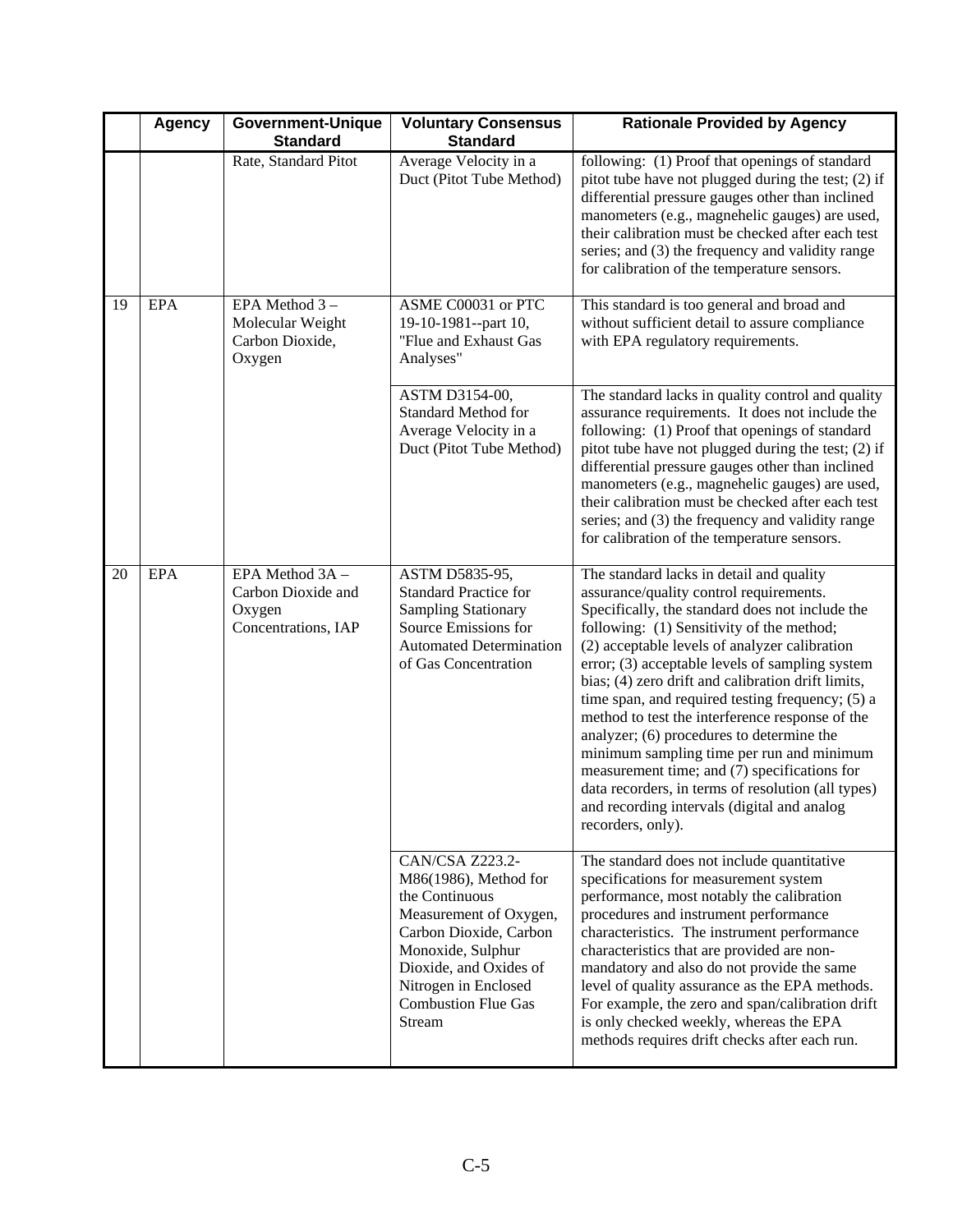|    | <b>Agency</b> | <b>Government-Unique</b><br><b>Standard</b>                                                                | <b>Voluntary Consensus</b><br><b>Standard</b>                                                                                                                                                               | <b>Rationale Provided by Agency</b>                                                                                                                                                                                                                                                                                                                                                                                                                                                                                                                                                                                                                                                                                        |
|----|---------------|------------------------------------------------------------------------------------------------------------|-------------------------------------------------------------------------------------------------------------------------------------------------------------------------------------------------------------|----------------------------------------------------------------------------------------------------------------------------------------------------------------------------------------------------------------------------------------------------------------------------------------------------------------------------------------------------------------------------------------------------------------------------------------------------------------------------------------------------------------------------------------------------------------------------------------------------------------------------------------------------------------------------------------------------------------------------|
|    |               |                                                                                                            | ISO 10396:1993,<br><b>Stationary Source</b><br>Emissions: Sampling for<br>the Automated<br>Determination of Gas<br>Concentrations                                                                           | The standard lacks in detail and quality<br>assurance/quality control requirements.<br>Specifically, the standard does not include the<br>following: (1) Sensitivity of the method;<br>(2) acceptable levels of analyzer calibration<br>error; (3) acceptable levels of sampling system<br>bias; (4) zero drift and calibration drift limits,<br>time span, and required testing frequency; (5) a<br>method to test the interference response of the<br>analyzer; (6) procedures to determine the<br>minimum sampling time per run and minimum<br>measurement time; and (7) specifications for<br>data recorders, in terms of resolution (all types)<br>and recording intervals (digital and analog<br>recorders, only).   |
|    |               |                                                                                                            | ISO 12039:2001,<br><b>Stationary Source</b><br>Emissions--<br>Determination of Carbon<br>Monoxide, Carbon<br>Dioxide, and Oxygen--<br><b>Automated Methods</b>                                              | This ISO standard is similar to EPA Method 3A,<br>but is missing some key features. In terms of<br>sampling, the hardware required by ISO<br>12039:2001 does not include a 3-way calibration<br>valve assembly or equivalent to block the sample<br>gas flow while calibration gases are introduced.<br>In its calibration procedures, ISO 12039:2001<br>only specifies a two-point calibration while EPA<br>Method 3A specifies a three-point calibration.<br>Also, ISO 12039:2001 does not specify<br>performance criteria for calibration error,<br>calibration drift, or sampling system bias tests as<br>in the EPA method, although checks of these<br>quality control features are required by the ISO<br>standard. |
| 21 | <b>EPA</b>    | Method $3B - Oxygen$ ,<br>Carbon Dioxide,<br>Carbon Monoxide,<br><b>Emission Rate</b><br>Correction Factor | ASTM D3154-00,<br><b>Standard Method for</b><br>Average Velocity in a<br>Duct (Pitot Tube Method)<br>ASTM D3154-91 (1995),<br>"Standard Method for<br>Average Velocity in a<br>Duct (Pitot Tube<br>Method)" | The standard appears to lack in quality control<br>and quality assurance requirements. It does not<br>include the following: (1) Proof that openings of<br>standard pitot tube have not plugged during the<br>test; (2) if differential pressure gauges other than<br>inclined manometers (e.g., magnehelic gauges)<br>are used, their calibration must be checked after<br>each test series; and (3) the frequency and<br>validity range for calibration of the temperature<br>sensors.                                                                                                                                                                                                                                   |
| 22 | <b>EPA</b>    | EPA Method 4-<br>Moisture Content in<br><b>Stack Gases</b>                                                 | ASTM E337-84 (1996),<br>"Standard Test Method<br>for Measuring Humidity<br>with a Psychrometer (the<br>Measurement of Wet- and<br>Dry-Bulb Temperatures)"                                                   | The ASTM standard is too general, broad, and<br>without sufficient detail to assure compliance<br>with EPA regulatory requirements.                                                                                                                                                                                                                                                                                                                                                                                                                                                                                                                                                                                        |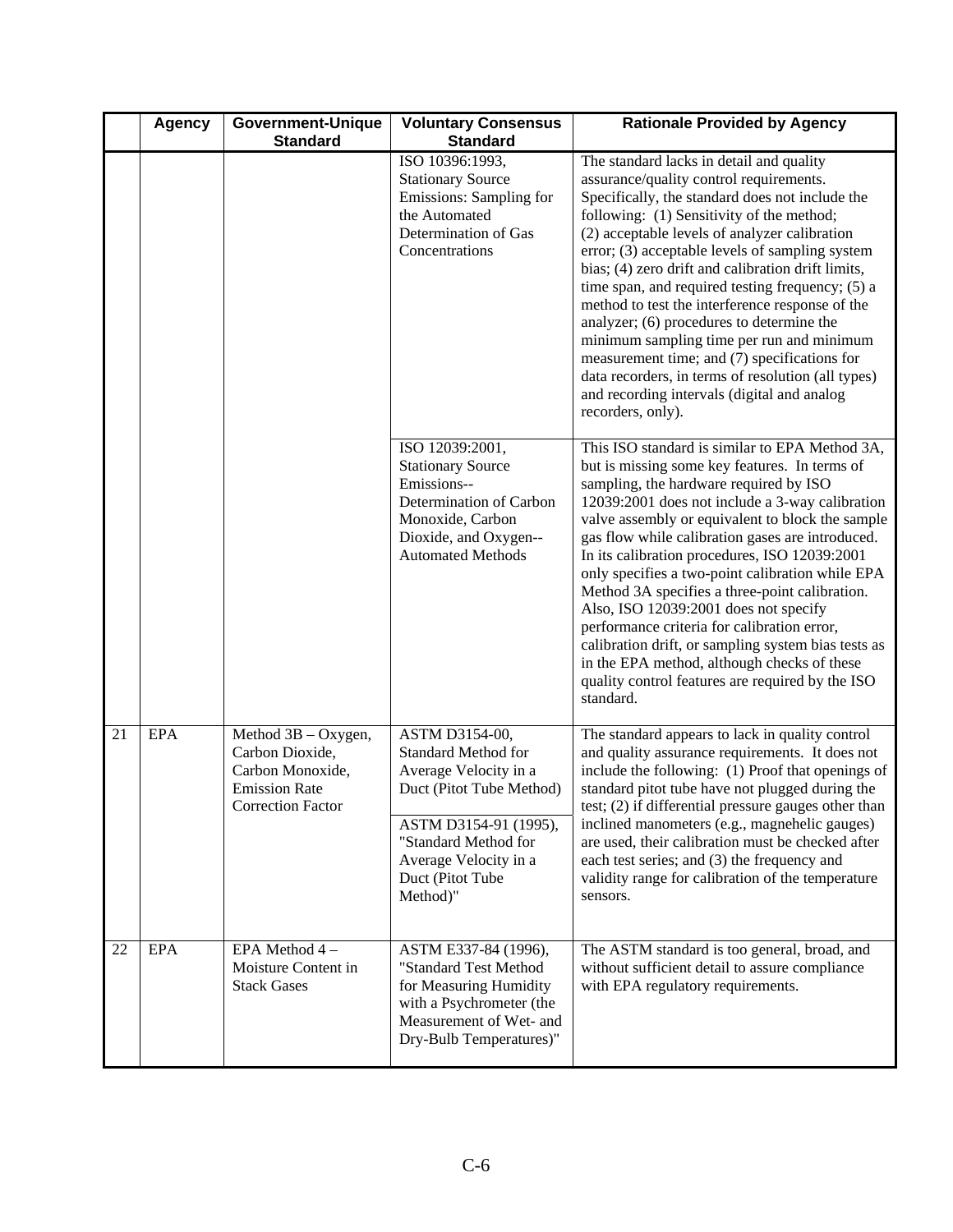|    | <b>Agency</b> | <b>Government-Unique</b><br><b>Standard</b>                               | <b>Voluntary Consensus</b><br><b>Standard</b>                                                                                                                                                                                                                                                                                                                                                                           | <b>Rationale Provided by Agency</b>                                                                                                                                                                                                                                                                               |
|----|---------------|---------------------------------------------------------------------------|-------------------------------------------------------------------------------------------------------------------------------------------------------------------------------------------------------------------------------------------------------------------------------------------------------------------------------------------------------------------------------------------------------------------------|-------------------------------------------------------------------------------------------------------------------------------------------------------------------------------------------------------------------------------------------------------------------------------------------------------------------|
|    |               |                                                                           | ASTM D3154-00,<br><b>Standard Method for</b><br>Average Velocity in a<br>Duct (Pitot Tube Method)<br>ASTM D3154-91 (1995),                                                                                                                                                                                                                                                                                              | The standards lack in quality control and quality<br>assurance requirements and do not include the<br>following: (1) Proof that openings of standard<br>pitot tube have not plugged during the test; (2) if<br>differential pressure gauges other than inclined<br>manometers (e.g., magnehelic gauges) are used, |
|    |               |                                                                           | "Standard Method for<br>Average Velocity in a<br>Duct (Pitot Tube<br>Method)"                                                                                                                                                                                                                                                                                                                                           | their calibration must be checked after each test<br>series; and (3) the frequency and validity range<br>for calibration of the temperature sensors.                                                                                                                                                              |
| 23 | <b>EPA</b>    | EPA Method 5-<br>Particulate Matter,<br><b>Stationary Sources</b>         | ASME PTC-38-80 R85 or<br>C00049, "Determination<br>of the Concentration of<br>Particulate Matter in Gas<br>Streams"<br>ASTM D3685/D3685M-<br>98, "Test Methods for<br>Sampling and<br>Determination of<br>Particulate Matter in<br>Stack Gases."<br>ISO 9096:1992,<br>"Determination of<br><b>Concentration and Mass</b><br>Flow Rate of Particulate<br>Matter in Gas Carrying<br>Ducts-- Manual<br>Gravimetric Method" | The ASTM and ISO standards lack sufficient<br>quality assurance and quality control<br>requirements necessary for EPA compliance<br>assurance requirements.                                                                                                                                                       |
| 24 | <b>EPA</b>    | EPA Method 5i - Low<br>Level Particulate<br>Matter, Stationary<br>Sources | <b>ASTM D6331-98</b>                                                                                                                                                                                                                                                                                                                                                                                                    | This standard does not have paired trains as<br>specified in method 5 and does not include some<br>quality control procedures specified in the EPA<br>method and which are appropriate to use in this<br>rule.                                                                                                    |
| 25 | EPA           | EPA Method 6-<br><b>Sulphur Dioxide</b><br>Emissions                      | ASME C00031 or PTC<br>19-10-1981 - Part 10 Flue<br>and Exhaust Gas<br>Analyses                                                                                                                                                                                                                                                                                                                                          | This standard is too broad to be useful in<br>regulatory sense; covers Methods 3, 6, 7, and 15<br>with variants.                                                                                                                                                                                                  |
|    |               |                                                                           | ISO 7934:1998 -<br><b>Stationary Source</b><br>Emissions -<br>Determination of the<br>Mass Concentration of<br>Sulfur Dioxide -<br>Hydrogen<br>Peroxide/Barium<br>Perchlorate/Thorin<br>Method                                                                                                                                                                                                                          | This standard is only applicable to sources with<br>30 mg/m3 SO2 or more. In addition, this<br>method does not separate SO3 from SO2 as does<br>EPA Method 6; therefore, this method is not<br>valid if more than a negligible amount of SO3 is<br>present. Also, does not address ammonia<br>interferences.      |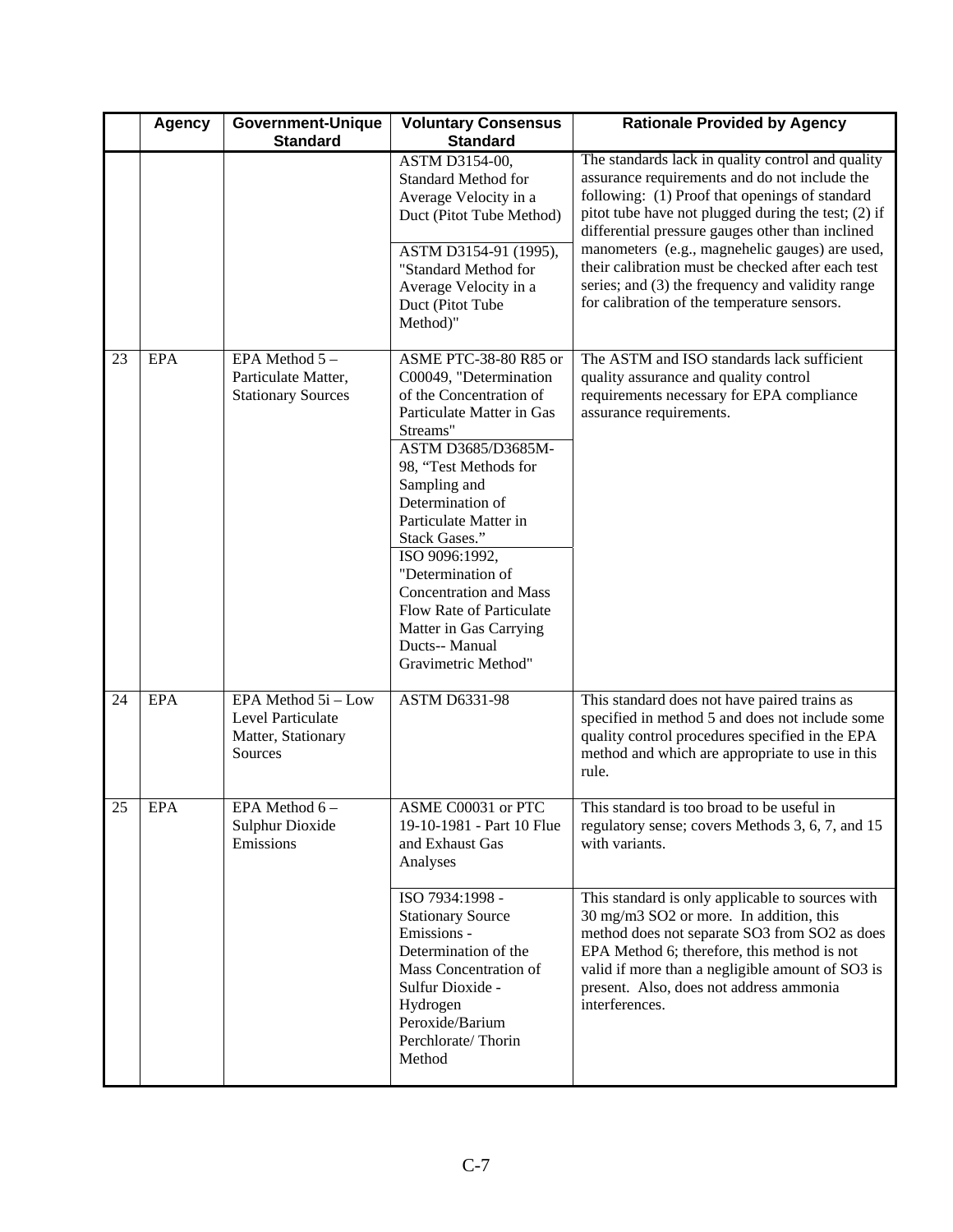|    | <b>Agency</b> | <b>Government-Unique</b><br><b>Standard</b>                           | <b>Voluntary Consensus</b><br><b>Standard</b>                                                                                                                                                                                                 | <b>Rationale Provided by Agency</b>                                                                                                                                                          |
|----|---------------|-----------------------------------------------------------------------|-----------------------------------------------------------------------------------------------------------------------------------------------------------------------------------------------------------------------------------------------|----------------------------------------------------------------------------------------------------------------------------------------------------------------------------------------------|
|    |               |                                                                       | ISO 11632:1998 -<br><b>Stationary Source</b><br>Emissions -<br>Determination of the<br>Mass Concentration of<br>Sulfur Dioxide - Ion<br>Chromatography                                                                                        | ISO 11632:1998 - Stationary Source Emissions -<br>Determination of the Mass Concentration of<br>Sulfur Dioxide - Ion Chromatography                                                          |
| 26 | <b>EPA</b>    | EPA Method 6c -<br>Sulphur Dioxide<br>Emissions, Stationary<br>by IAP | ISO 10396:1993 -<br><b>Stationary Source</b><br>Emissions: Sampling for<br>the Automated<br>Determination of Gas<br>Concentrations                                                                                                            | The standard lacks in detail and quality<br>assurance plus quality control requirements. It<br>duplicates Methods 3a, 6c, 7e, 10, ALT 004 and<br>CTM 022 and is similar to ASTM D5835.       |
|    |               |                                                                       | ASTM D5835-95 -<br><b>Standard Practice for</b><br><b>Sampling Stationary</b><br>Source Emissions for<br><b>Automated Determination</b><br>of Gas Concentration.                                                                              | The standard is similar to Methods 3a, 6c, 7e,<br>10, ALT 004 and CTM 022. It lacks in detail<br>and quality assurance and quality control<br>requirements and is very similar to ISO 10396. |
|    |               |                                                                       | CAN/CSA Z223.2-M86 -<br>(1986) Method for the<br><b>Continuous Measurement</b><br>of Oxygen, Carbon<br>Doixide, Carbon<br>Monoxide, Sulphur<br>Dioxide, and Oxides of<br>Nitrogen in Enclosed<br><b>Combustion Flue Gas</b><br><b>Streams</b> | This standard lacks in detail and quality<br>assurance/quality control requirements.<br>Appendices with valid quality control<br>information are not a required part of this<br>method.      |
| 27 | <b>EPA</b>    | EPA Method 7-<br>Nitrogen Oxide<br>Emissions, Stationary<br>Sources   | ASME C00031 or PTC<br>19-10-1981 - Part 10 Flue<br>and Exhaust Gas<br>Analyses                                                                                                                                                                | The standard is too broad to be useful in<br>regulatory sense; covers Methods 3, 6, 7, and 15<br>with variants.                                                                              |
| 28 | <b>EPA</b>    | EPA Method 7e -<br>Nitrogen Oxide,<br>Instrumental                    | ISO 10396:1993 -<br><b>Stationary Source</b><br>Emissions: Sampling for<br>the Automated<br>Determination of Gas<br>Concentrations                                                                                                            | The standard duplicates Methods 3a, 6c, 7e, 10,<br>ALT 004 and CTM 022. It lacks in detail and<br>quality assurance plus quality control<br>requirements and is similar to ASTM D5835.       |
|    |               |                                                                       | ASTM D5835-95 -<br><b>Standard Practice for</b><br><b>Sampling Stationary</b><br>Source Emissions for<br><b>Automated Determination</b><br>of Gas Concentration.                                                                              | The standard lacks in detail and quality<br>assurance and quality control requirements. It is<br>similar to Methods 3a, 6c, 7e, 10, ALT 004 and<br>CTM 022, and very similar to ISO 10396.   |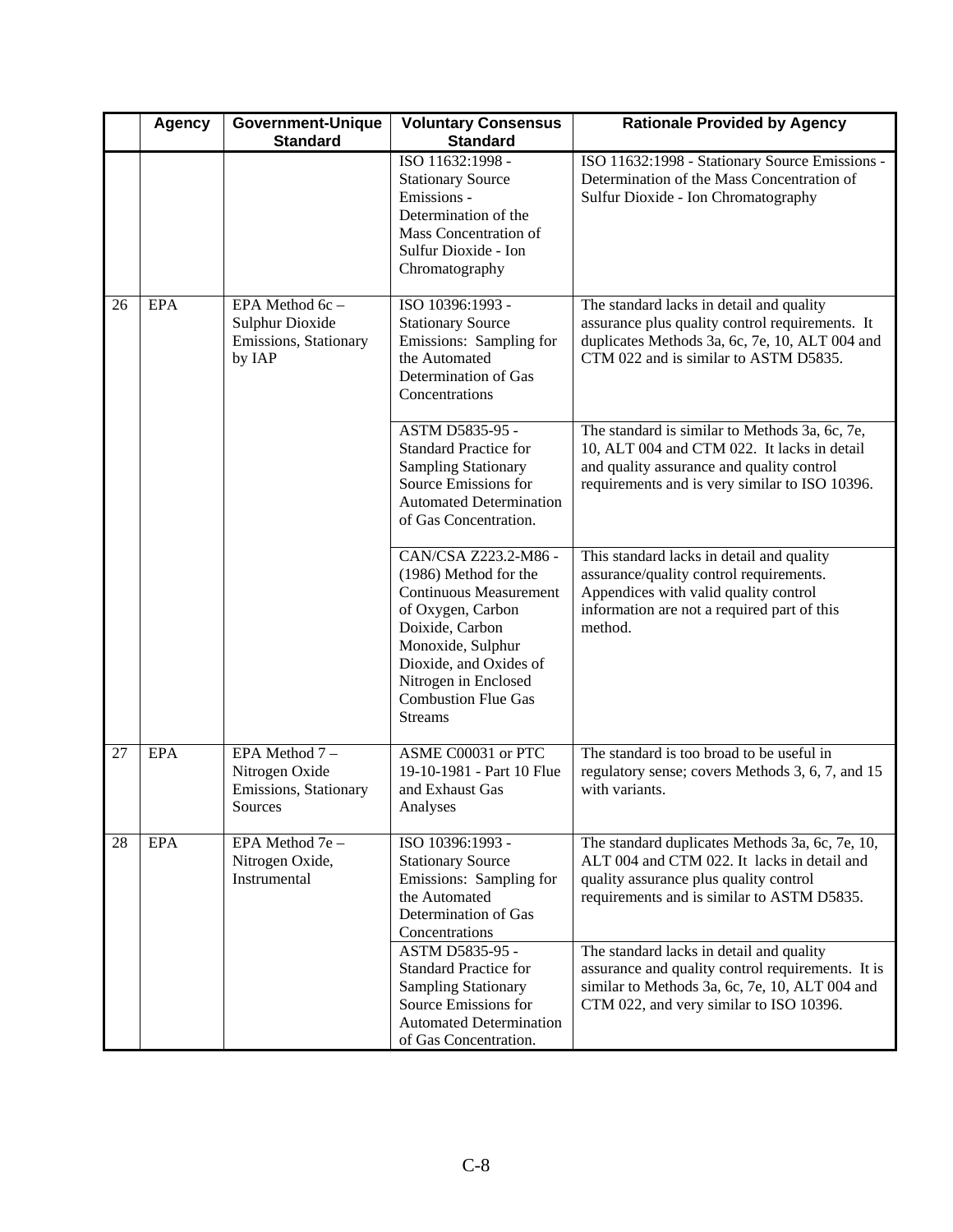|    | <b>Agency</b> | <b>Government-Unique</b><br><b>Standard</b>                | <b>Voluntary Consensus</b><br><b>Standard</b>                                                                                                                                                                                                 | <b>Rationale Provided by Agency</b>                                                                                                                                                                                                                                                                                                                                                                                                                                                                                                                                                                                                                                                                                                                                                                                                          |
|----|---------------|------------------------------------------------------------|-----------------------------------------------------------------------------------------------------------------------------------------------------------------------------------------------------------------------------------------------|----------------------------------------------------------------------------------------------------------------------------------------------------------------------------------------------------------------------------------------------------------------------------------------------------------------------------------------------------------------------------------------------------------------------------------------------------------------------------------------------------------------------------------------------------------------------------------------------------------------------------------------------------------------------------------------------------------------------------------------------------------------------------------------------------------------------------------------------|
|    |               |                                                            | CAN/CSA Z223.2-M86 -<br>(1986) Method for the<br><b>Continuous Measurement</b><br>of Oxygen, Carbon<br>Doixide, Carbon<br>Monoxide, Sulphur<br>Dioxide, and Oxides of<br>Nitrogen in Enclosed<br><b>Combustion Flue Gas</b><br><b>Streams</b> | This standard lacks in detail and quality<br>assurance/quality control requirements.<br>Appendices with valid quality control<br>information are not a required part of this<br>method.                                                                                                                                                                                                                                                                                                                                                                                                                                                                                                                                                                                                                                                      |
| 29 | <b>EPA</b>    | EPA Method 10-<br>Carbon Monoxide,<br><b>NDIR</b>          | ASTM D3162 (1994)<br><b>Standard Test Method for</b><br>Carbon Monoxide in the<br>Atmosphere (Continuous<br>Measurement by Non-<br>dispersive Infrared<br>Spectrometry)                                                                       | This ASTM standard, which is stated to be<br>applicable in the range of 0.5-100 ppm CO, does<br>not cover the range of EPA Method 10 (20-1,000<br>ppm CO) at the upper end (but states that it has a<br>lower limit of sensitivity). Also, ASTM D3162<br>does not provide a procedure to remove carbon<br>dioxide interference. Therefore, this ASTM<br>standard is not appropriate for combustion<br>source conditions. In terms of non-dispersive<br>infrared instrument performance specifications,<br>ASTM D3162 has much higher maximum<br>allowable rise and fall times (5 minutes) than<br>EPA Method 10 (which has 30 seconds).                                                                                                                                                                                                      |
|    |               |                                                            | CAN/CSA Z223.21-<br>M1978, Method for the<br>Measurement of Carbon<br>Monoxide: 3-Method of<br>Analysis by Non-<br>Dispersive Infrared<br>Spectrometry.                                                                                       | The standard is lacking in the following areas:<br>$(1)$ Sampling procedures; $(2)$ procedures to<br>correct for the carbon dioxide concentration;<br>(3) instructions to correct the gas volume if CO2<br>traps are used; (4) specifications to certify the<br>calibration gases are within 2 percent of the<br>target concentration; (5) mandatory instrument<br>performance characteristics (e.g., rise time, fall<br>time, zero drift, span drift, and precision);<br>(6) quantitative specification of the span value<br>maximum as compared to the measured value:<br>The standard specifies that the instruments<br>should be compatible with the concentration of<br>gases to be measured, whereas EPA Method 10<br>specifies that the instrument span value should<br>be no more than 1.5 times the source<br>performance standard. |
| 30 | <b>EPA</b>    | EPA Method 10A -<br>Carbon Monoxide for<br>Certifying CEMS | CAN/CSA Z223.21-<br>M1978, Method for the<br>Measurement of Carbon<br>Monoxide: 3-Method of<br>Analysis by Non-<br>Dispersive Infrared<br>Spectrometry.                                                                                       | The standard is lacking in the following areas:<br>(1) Sampling procedures; (2) procedures to<br>correct for the carbon dioxide concentration;<br>(3) instructions to correct the gas volume if CO2<br>traps are used; (4) specifications to certify the<br>calibration gases are within 2 percent of the<br>target concentration; (5) mandatory instrument<br>performance characteristics (e.g., rise time, fall<br>time, zero drift, span drift, and precision);<br>(6) quantitative specification of the span value                                                                                                                                                                                                                                                                                                                       |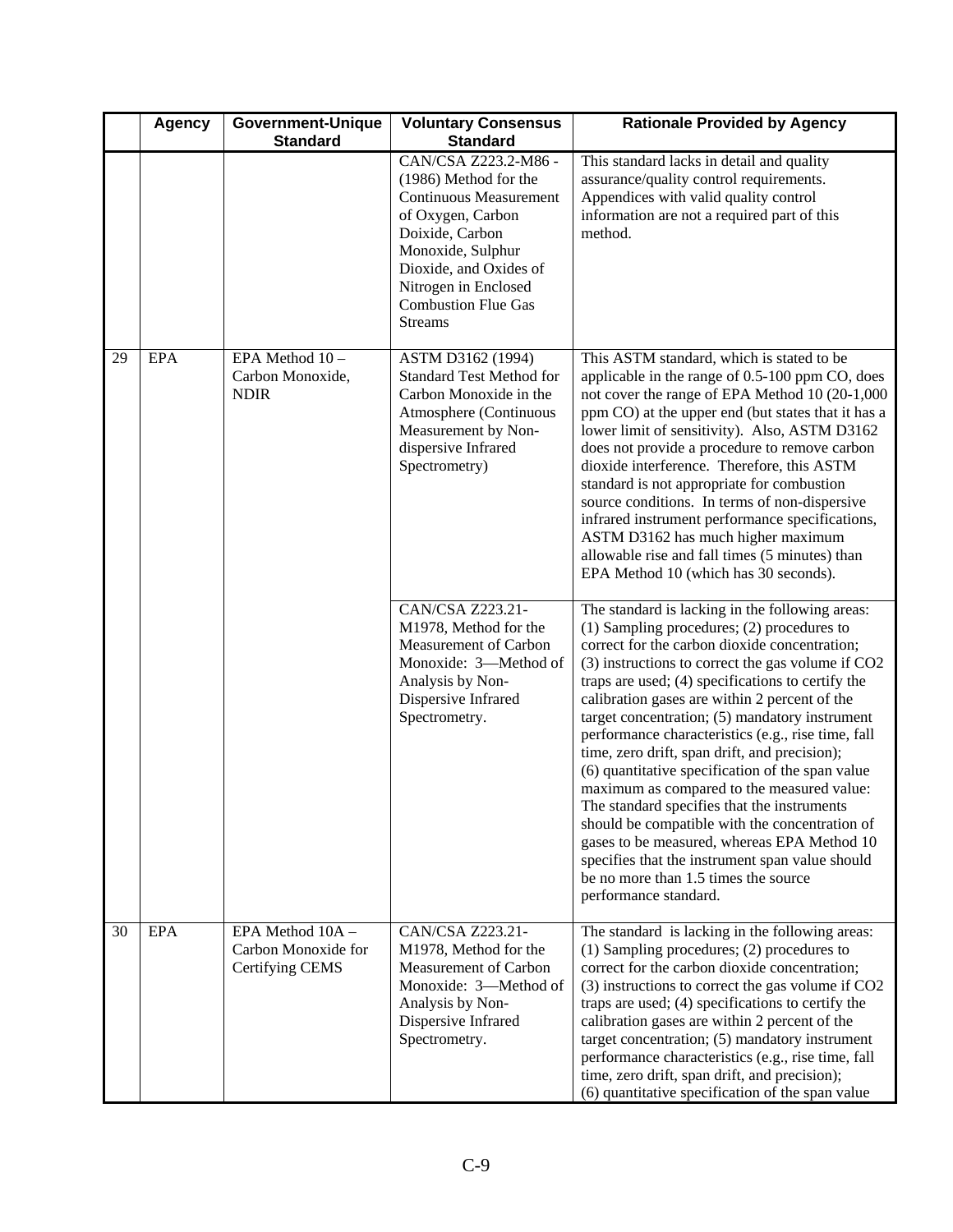|    | <b>Agency</b> | <b>Government-Unique</b><br><b>Standard</b>                                   | <b>Voluntary Consensus</b><br><b>Standard</b>                                                                                                                                                                                                                                                                                                                                                                                                                                                                                                                                                                                | <b>Rationale Provided by Agency</b>                                                                                                                                                                                                                                                                                                                                                                                                                                                                                                                                                                                                                                                                                                                                                                     |
|----|---------------|-------------------------------------------------------------------------------|------------------------------------------------------------------------------------------------------------------------------------------------------------------------------------------------------------------------------------------------------------------------------------------------------------------------------------------------------------------------------------------------------------------------------------------------------------------------------------------------------------------------------------------------------------------------------------------------------------------------------|---------------------------------------------------------------------------------------------------------------------------------------------------------------------------------------------------------------------------------------------------------------------------------------------------------------------------------------------------------------------------------------------------------------------------------------------------------------------------------------------------------------------------------------------------------------------------------------------------------------------------------------------------------------------------------------------------------------------------------------------------------------------------------------------------------|
|    |               |                                                                               |                                                                                                                                                                                                                                                                                                                                                                                                                                                                                                                                                                                                                              | maximum as compared to the measured value:<br>The standard specifies that the instruments<br>should be compatible with the concentration of<br>gases to be measured, whereas EPA Method 10<br>specifies that the instrument span value should<br>be no more than 1.5 times the source<br>performance standard.                                                                                                                                                                                                                                                                                                                                                                                                                                                                                          |
| 31 | <b>EPA</b>    | EPA Method 12 -<br>Inorganic Lead,<br><b>Stationary Sources</b>               | ASTM D4358-94 (1999),<br>"Standard Test Method<br>for Lead and Chromium<br>in Air Particulate Filter<br>Samples of Lead<br>Chromate Type Pigment<br>Dusts by Atomic<br>Absorption Spectroscopy"<br>ASTM E1741-95 (1995),<br>"Standard Practice for<br>Preparation of Airborne<br><b>Particulate Lead Samples</b><br><b>Collected During</b><br>Abatement and<br><b>Construction Activities</b><br>for Subsequent Analysis<br>by Atomic Spectrometry"<br>ASTM E1979-98 (1998),<br>"Standard Practice for<br><b>Ultrasonic Extraction of</b><br>Paint, Dust, Soil, and Air<br>Samples for Subsequent<br>Determination of Lead" | These ASTM standards do not require the use of<br>glass fiber filters as in EPA Method 12 and<br>require the use of significantly different<br>digestion procedures that appear to be milder<br>than the EPA Method 12 digestion procedure.<br>For these reasons, they cannot be considered<br>equivalent to EPA Method 12. Also, the subject<br>ASTM standards do not require the use of<br>hydrogen fluoride (HF) as in EPA Method 29<br>and, therefore, they cannot be used for the<br>preparation, digestion, and analysis of Method<br>29 samples. Additionally, Method 29 requires<br>the use of a glass fiber filter, whereas these three<br>ASTM standards require cellulose filters and<br>other probable non-glass fiber media, which<br>cannot be considered equivalent to EPA Method<br>29. |
| 32 | <b>EPA</b>    | EPA Method $15-$<br>Hydrogen<br>Sulfide/Carbon<br>Disulfide/Carbon<br>Sulfide | ASME C00031 or PTC<br>19-10-1981 - Part 10 Flue<br>and Exhaust Gas<br>Analyses                                                                                                                                                                                                                                                                                                                                                                                                                                                                                                                                               | This standard is too broad to be useful in<br>regulatory sense; covers Methods 3, 6, 7, and 15<br>with variants.                                                                                                                                                                                                                                                                                                                                                                                                                                                                                                                                                                                                                                                                                        |
|    |               |                                                                               | ASTM D4323-84 (1997) -<br><b>Standard Test Method for</b><br>Hydrogen Sulfide in the<br>Atmosphere by Rate of<br><b>Change of Reflectance</b>                                                                                                                                                                                                                                                                                                                                                                                                                                                                                | ASTM D4323 only applies to concentrations of<br>H2S from 1 ppb to 3 ppm without dilution.<br>Many QC items are missing, such as calibration<br>drift and sample line losses. The calibration<br>curve is determined with only one point.                                                                                                                                                                                                                                                                                                                                                                                                                                                                                                                                                                |
| 33 | <b>EPA</b>    | EPA Method 17 -<br>Particulate Matter<br>(PM), In Stack<br>Filtration         | ASTM D3685/3685M-95<br>- Standard Test Method<br>for Sampling and<br>Determination of<br>Particulate Matter in<br><b>Stack Gases</b>                                                                                                                                                                                                                                                                                                                                                                                                                                                                                         | EPA looked at this standard for both Pulp and<br>Paper Hazardous Air Pollutant rules and for the<br>Small Municipal Waste Combustion rule.<br>Contains sampling options beyond which would<br>be considered acceptable for Method 5.                                                                                                                                                                                                                                                                                                                                                                                                                                                                                                                                                                    |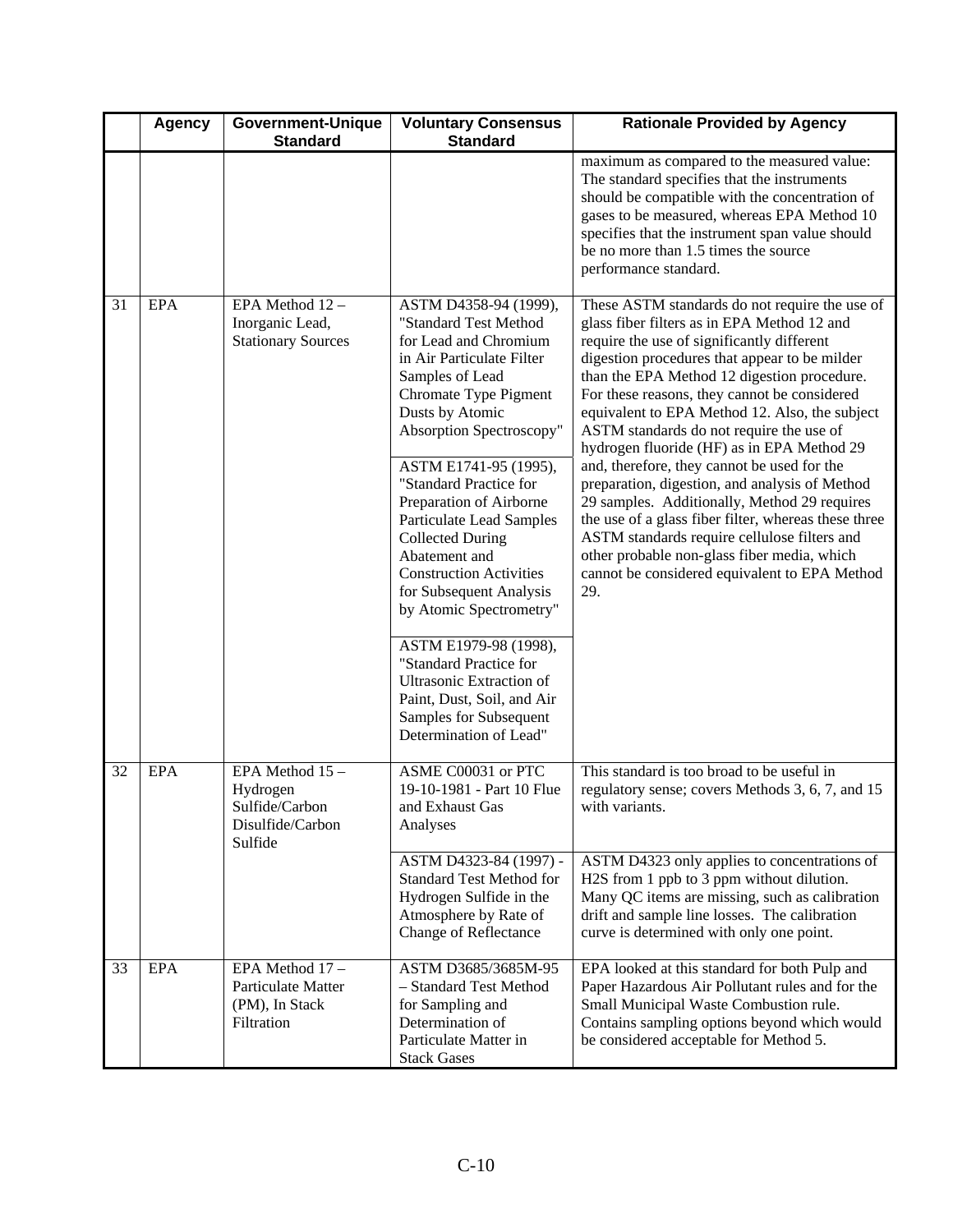|    | <b>Agency</b> | <b>Government-Unique</b><br><b>Standard</b>                            | <b>Voluntary Consensus</b><br><b>Standard</b>                                                                                                                                             | <b>Rationale Provided by Agency</b>                                                                                                                                                                                                                                                                                                                                                                                                                                                                                                                                                                                                                                                                                                                                               |
|----|---------------|------------------------------------------------------------------------|-------------------------------------------------------------------------------------------------------------------------------------------------------------------------------------------|-----------------------------------------------------------------------------------------------------------------------------------------------------------------------------------------------------------------------------------------------------------------------------------------------------------------------------------------------------------------------------------------------------------------------------------------------------------------------------------------------------------------------------------------------------------------------------------------------------------------------------------------------------------------------------------------------------------------------------------------------------------------------------------|
|    |               |                                                                        | ASME C00049                                                                                                                                                                               | EPA looked at this standard for both Pulp and<br>Paper Hazardous Air Pollutant rules and for the<br>Small Municipal Waste Combustion rule. This<br>standard is too flexible in allowing for more<br>train configurations than is appropriate for<br>purposes of this rule.                                                                                                                                                                                                                                                                                                                                                                                                                                                                                                        |
| 34 | <b>EPA</b>    | EPA Method 18-<br>VOC/GC                                               | ASTM D6060-96 (in<br>review 2000) - Practice<br>for Sampling of Process<br>Vents with a Portable Gas<br>Chromatography                                                                    | This standard lacks key quality control and<br>assurance that is required for EPA Method 18.<br>For example: lacks acceptance criteria for<br>calibration, details on using other collection<br>media (e.g. solid sorbents), and reporting/<br>documentation requirements.                                                                                                                                                                                                                                                                                                                                                                                                                                                                                                        |
| 35 | EPA           | EPA Method 21 -<br>Volatile Organic<br>Compound (VOC)<br>Leaks         | ASTM E1211-97 -<br><b>Standard Practice for</b><br>Leak Detection and<br><b>Location Using Surface-</b><br><b>Mounted Acoustic</b><br><b>Emission Sensors</b>                             | This standard will detect leaks but not "classify"<br>the leak as VOC, as in EPA Method 21. In<br>addition, in order to detect the VOC<br>concentration of a known VOC leak, the<br>acoustic signal would need to be calibrated<br>against a primary instrument. Background noise<br>interference in some source situations could also<br>make this standard difficult to use effectively.                                                                                                                                                                                                                                                                                                                                                                                        |
| 36 | <b>EPA</b>    | EPA Method 23 -<br>Dioxin and Furan<br>(PCDD and PCDF)                 | European Committee for<br>Standardization (CEN)<br>EN 1948-3 (1997),<br>"Determination of the<br>Mass Concentration of<br>PCDD'S/PCDF'S--Part 3:<br>Identification and<br>Quantification" | This standard is too general and broad and not<br>sufficiently detailed to assure compliance with<br>EPA regulatory requirements. Specifically,<br>upper and lower detection limits do not support<br>regulatory levels specified in rule 68 FR 5144-<br>01, 2003 (WL 201268) "Federal Plan<br>Requirements for Small Municipal Waste<br>Combustion Units Constructed On or Before<br>August 30, 1999."                                                                                                                                                                                                                                                                                                                                                                           |
| 37 | <b>EPA</b>    | EPA Method 24 -<br>Surface Coatings,<br><b>Volatile Matter Content</b> | ISO 11890-1 (2000) part<br>1, "Paints and Varnishes--<br>Determination of Volatile<br>Organic Compound<br>(VOC) Content-<br>Difference Method"                                            | Measured nonvolatile matter content can vary<br>with experimental factors such as temperature,<br>length of heating period, size of weighing dish,<br>and size of sample. The standard ISO 11890-1<br>allows for different dish weights and sample<br>sizes than the one size (58 millimeters in<br>diameter and sample size of 0.5 gram) of EPA<br>Method 24. The standard ISO 11890-1 also<br>allows for different oven temperatures and<br>heating times depending on the type of coating,<br>whereas EPA Method 24 requires 60 minutes<br>heating at 110 degrees Celcius at all times.<br>Because the EPA Method 24 test conditions and<br>procedures "define" volatile matter, ISO 11890-1<br>is unacceptable as an alternative because of its<br>different test conditions. |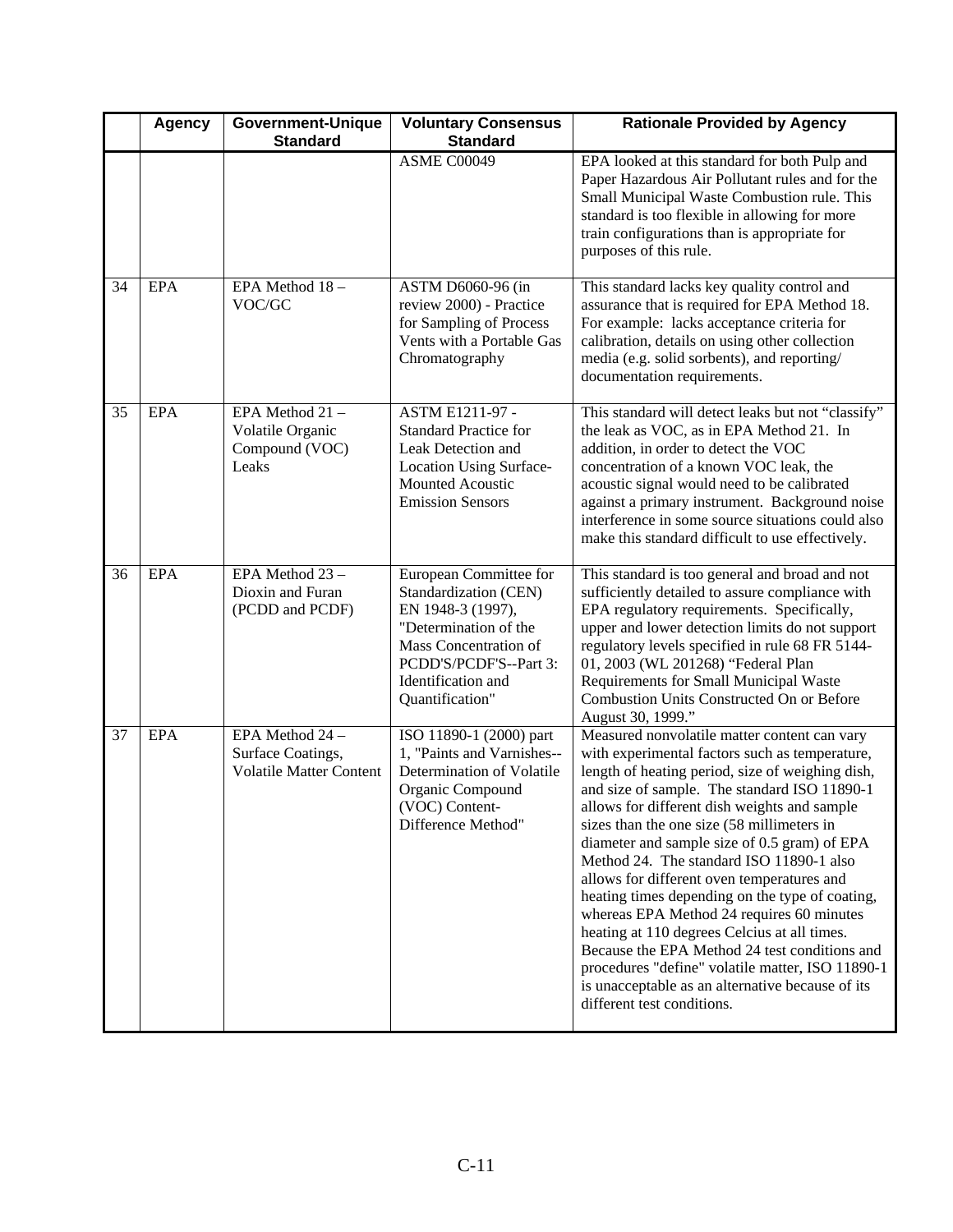|    | <b>Agency</b> | Government-Unique                                                         | <b>Voluntary Consensus</b>                                                                                                                                                                                                                   | <b>Rationale Provided by Agency</b>                                                                                                                                                                                                                                                                                  |
|----|---------------|---------------------------------------------------------------------------|----------------------------------------------------------------------------------------------------------------------------------------------------------------------------------------------------------------------------------------------|----------------------------------------------------------------------------------------------------------------------------------------------------------------------------------------------------------------------------------------------------------------------------------------------------------------------|
|    |               | <b>Standard</b>                                                           | <b>Standard</b>                                                                                                                                                                                                                              |                                                                                                                                                                                                                                                                                                                      |
|    |               |                                                                           | ISO 11890-2 (2000) part<br>2, "Paints and Varnishes--<br>Determination of Volatile<br>Organic Compound<br>(VOC) Content-Gas<br>Chromatographic<br>Method"                                                                                    | ISO 11890-2 only measures the VOC added to<br>the coating and would not measure any VOC<br>generated from the curing of the coating. The<br>EPA Method 24 does measure "cure" VOC,<br>which can be significant in some cases, and,<br>therefore, ISO 11890-2 is not an acceptable<br>alternative to this EPA method. |
| 38 | EPA           | EPA Method 25 -<br><b>Gaseous Nonmethane</b><br><b>Organic Emissions</b>  | EN 12619:1999<br><b>Stationary Source</b><br>Emissions--Determination<br>of the Mass Concentration<br>of Total Gaseous Organic<br>Carbon at Low<br>Concentrations in Flue<br>Gases--Continuous Flame<br><b>Ionization Detector</b><br>Method | These standards do not apply to solvent process<br>vapors in concentrations greater than 40 ppm<br>(EN 12619) and 10 ppm carbon (ISO 14965).<br>Methods whose upper limits are this low are too<br>limited to be useful in measuring source<br>emissions, which are expected to be much<br>higher.                   |
|    |               |                                                                           | ISO 14965:2000(E) Air<br>Quality--Determination of<br><b>Total Nonmethane</b><br>Organic Compounds--<br>Cryogenic<br>Preconcentration and<br>Direct Flame Ionization<br>Method                                                               |                                                                                                                                                                                                                                                                                                                      |
| 39 | <b>EPA</b>    | EPA Method 25A -<br>Gaseous Organic<br>Concentration, Flame<br>Ionization | EN 12619:1999<br><b>Stationary Source</b><br>Emissions--Determination<br>of the Mass Concentration<br>of Total Gaseous Organic<br>Carbon at Low<br>Concentrations in Flue<br>Gases--Continuous Flame<br><b>Ionization Detector</b><br>Method | These standards do not apply to solvent process<br>vapors in concentrations greater than 40 ppm<br>(EN 12619) and 10 ppm carbon (ISO 14965).<br>Methods whose upper limits are this low are too<br>limited to be useful in measuring source<br>emissions, which are expected to be much<br>higher.                   |
|    |               |                                                                           | ISO 14965:2000(E) Air<br>Quality--Determination of<br><b>Total Nonmethane</b><br>Organic Compounds--<br>Cryogenic<br>Preconcentration and<br><b>Direct Flame Ionization</b><br>Method                                                        |                                                                                                                                                                                                                                                                                                                      |
| 40 | EPA           | EPA Method 26 -<br>Hydrogen Chloride,<br>Halides, Halogens<br>Emissions   | EN 1911-1,2,3 (1998),<br>"Stationary Source<br>Emissions-- Manual<br>Method of Determination<br>of HCl--Part 1: Sampling                                                                                                                     | Part 3 of this standard cannot be considered<br>equivalent to EPA Method 26 or 26A because<br>the sample absorbing solution (water) would be<br>expected to capture both HCl and Cl2 gas, if<br>present, without the ability to distinguish                                                                          |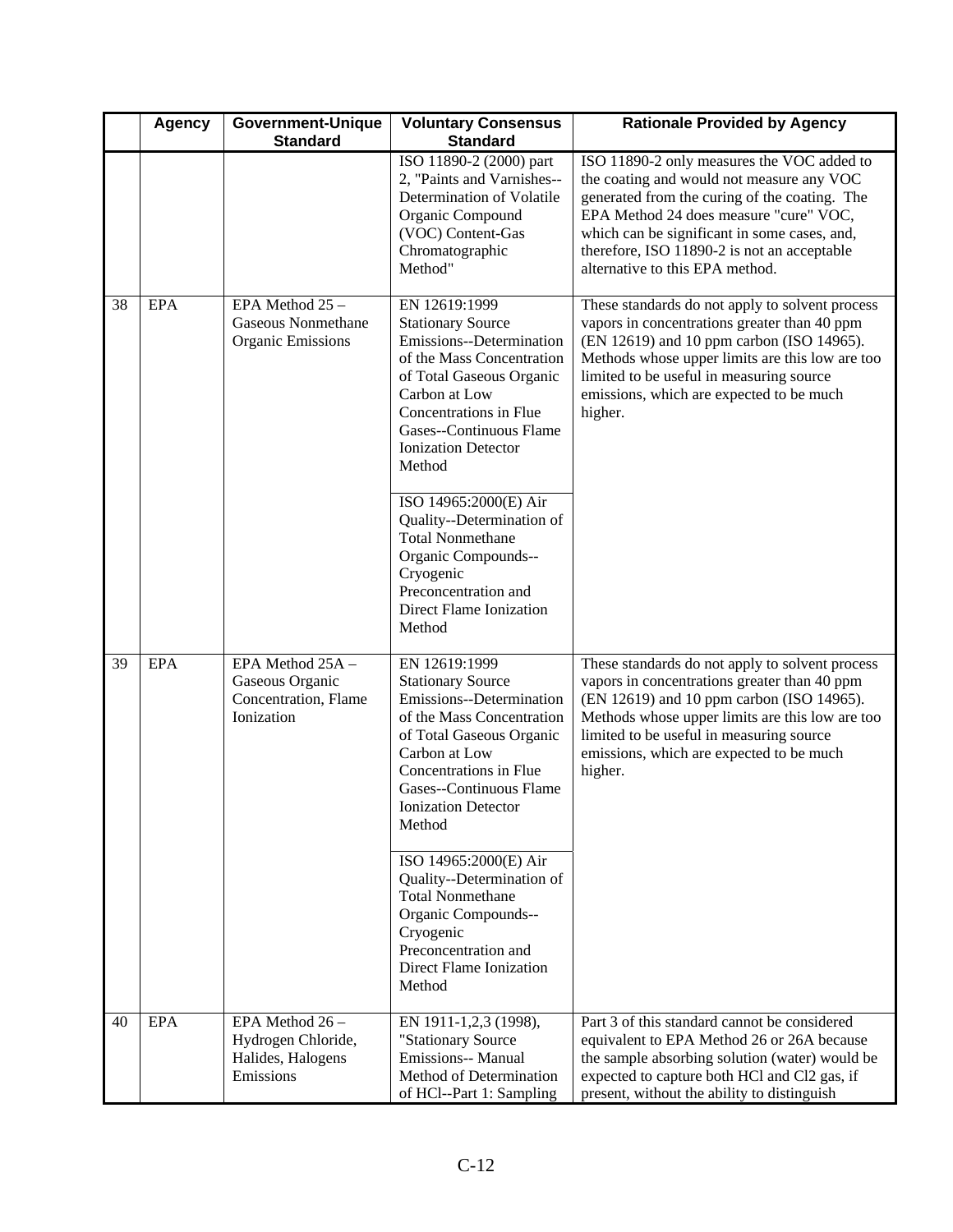|              | <b>Agency</b> | <b>Government-Unique</b><br><b>Standard</b>                                      | <b>Voluntary Consensus</b><br><b>Standard</b>                                                                                                                                                                                                                                                                                                      | <b>Rationale Provided by Agency</b>                                                                                                                                                                                                                                                                                                                                                                                                                                                                                                                                                                        |
|--------------|---------------|----------------------------------------------------------------------------------|----------------------------------------------------------------------------------------------------------------------------------------------------------------------------------------------------------------------------------------------------------------------------------------------------------------------------------------------------|------------------------------------------------------------------------------------------------------------------------------------------------------------------------------------------------------------------------------------------------------------------------------------------------------------------------------------------------------------------------------------------------------------------------------------------------------------------------------------------------------------------------------------------------------------------------------------------------------------|
|              |               |                                                                                  | of Gases Ratified<br>European Text--Part 2:<br><b>Gaseous Compounds</b><br><b>Absorption Ratified</b><br>European Text-- Part 3:<br><b>Adsorption Solutions</b><br>Analysis and Calculation<br>Ratified European Text"                                                                                                                             | between the two. The EPA Methods 26 and 26A<br>use an acidified absorbing solution to first<br>separate HCl and Cl2 gas so that they can be<br>selectively absorbed, analyzed, and reported<br>separately. In addition, in EN 1911 the<br>absorption efficiency for Cl2 gas would be<br>expected to vary as the pH of the water changed<br>during sampling.                                                                                                                                                                                                                                                |
| 41           | EPA           | EPA Method 26A -<br>Hydrogen Halide and<br>Halogen, Isokinetic                   | EN 1911-1,2,3 (1998),<br>"Stationary Source<br>Emissions-- Manual<br>Method of Determination<br>of HCl--Part 1: Sampling<br>of Gases Ratified<br>European Text--Part 2:<br><b>Gaseous Compounds</b><br><b>Absorption Ratified</b><br>European Text-- Part 3:<br><b>Adsorption Solutions</b><br>Analysis and Calculation<br>Ratified European Text" | Part 3 of this standard cannot be considered<br>equivalent to EPA Method 26 or 26A because<br>the sample absorbing solution (water) would be<br>expected to capture both HCl and Cl2 gas, if<br>present, without the ability to distinguish<br>between the two. The EPA Methods 26 and 26A<br>use an acidified absorbing solution to first<br>separate HCl and Cl2 gas so that they can be<br>selectively absorbed, analyzed, and reported<br>separately. In addition, in EN 1911 the<br>absorption efficiency for Cl2 gas would be<br>expected to vary as the pH of the water changed<br>during sampling. |
| 42<br>$\ast$ | <b>EPA</b>    | EPA Method 28<br>$(Section 10.1) - Wood$<br>Heaters, Certificate and<br>Auditing | <b>ASME Power Test Codes,</b><br>"Supplement on<br>Instruments and<br>Apparatus, part 5,<br>Measurement of Quantity<br>of Materials, Chapter 1,<br>Weighing Scales"                                                                                                                                                                                | The ASME standard does not specify the<br>number of initial calibration weights to be used<br>nor a specific pretest weight procedure.                                                                                                                                                                                                                                                                                                                                                                                                                                                                     |
|              |               |                                                                                  | <b>ASTM E319-85</b><br>(Reapproved 1997),<br>"Standard Practice for the<br><b>Evaluation of Single-Pan</b><br><b>Mechanical Balances"</b>                                                                                                                                                                                                          | This standard is not a complete weighing<br>procedure because it does not include a pretest<br>procedure.                                                                                                                                                                                                                                                                                                                                                                                                                                                                                                  |
| 43           | <b>EPA</b>    | EPA Method 29 -<br>Metals Emissions from<br><b>Stationary Sources</b>            | CAN/CSA Z223.26-<br>M1987, "Measurement of<br>Total Mercury in Air Cold<br>Vapour Atomic<br>Absorption<br>Spectrophotometeric<br>Method"                                                                                                                                                                                                           | The standard lacks sufficient quality assurance<br>and quality control requirements necessary for<br>EPA compliance assurance requirements.                                                                                                                                                                                                                                                                                                                                                                                                                                                                |
|              |               |                                                                                  | ASTM D4358-94 (1999),<br>"Standard Test Method<br>for Lead and Chromium<br>in Air Particulate Filter<br>Samples of Lead<br>Chromate Type Pigment<br>Dusts by Atomic<br>Absorption Spectroscopy"                                                                                                                                                    | The ASTM standards do not require the use of<br>glass fiber filters as in EPA Method 12 and<br>require the use of significantly different<br>digestion procedures that appear to be milder<br>than the EPA Method 12 digestion procedure.<br>For these reasons, these ASTM standards cannot<br>be considered equivalent to EPA Method 12.<br>Also, the subject ASTM standards do not require<br>the use of hydrogen fluoride (HF) as in EPA                                                                                                                                                                |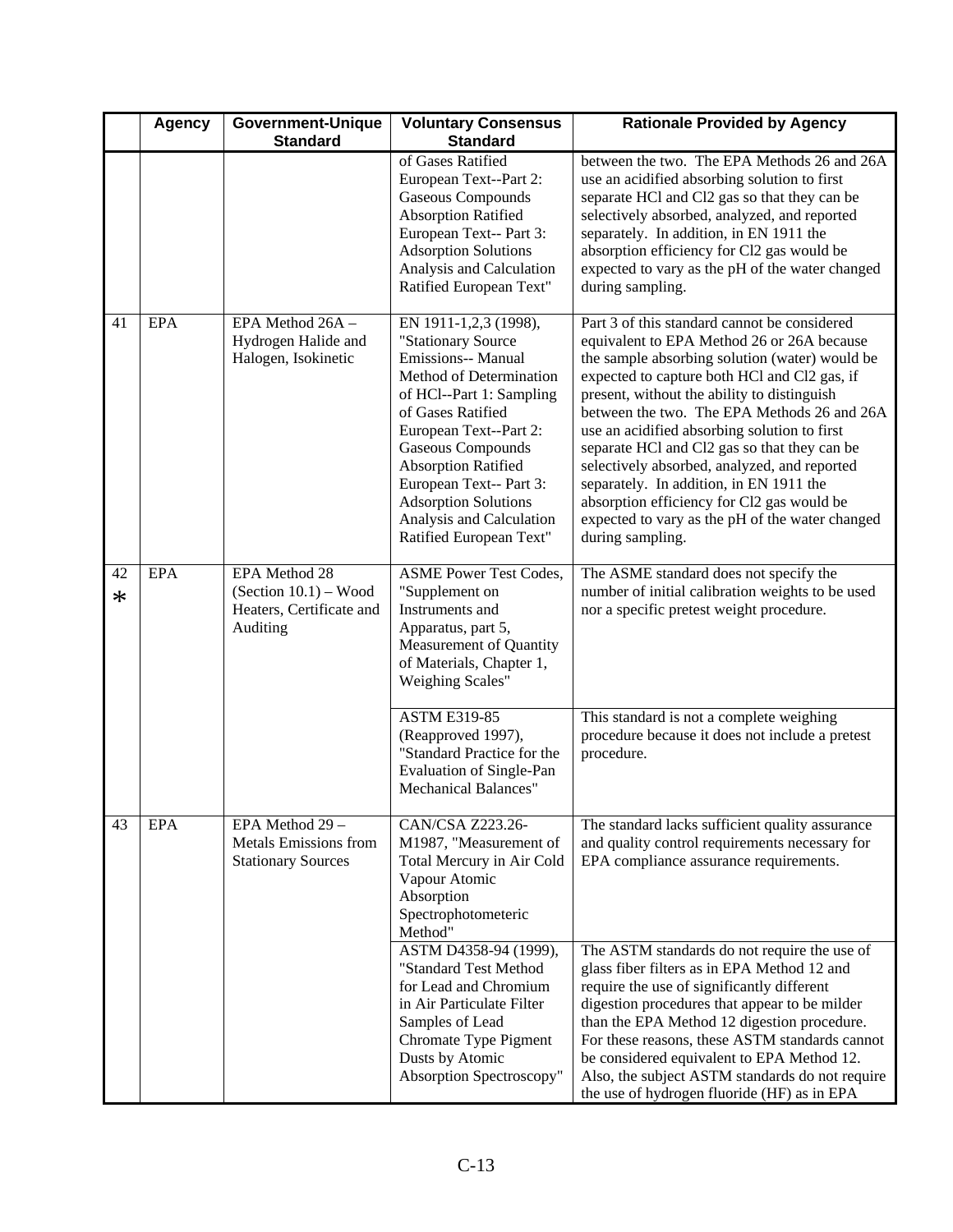|    | <b>Agency</b> | <b>Government-Unique</b>                                                   | <b>Voluntary Consensus</b>                                                                                                                                                                                                                                                                                                                                                                                                                   | <b>Rationale Provided by Agency</b>                                                                                                                                                                                                                                                                                                                                                                                                                                                                                                                                                                                                                                                    |
|----|---------------|----------------------------------------------------------------------------|----------------------------------------------------------------------------------------------------------------------------------------------------------------------------------------------------------------------------------------------------------------------------------------------------------------------------------------------------------------------------------------------------------------------------------------------|----------------------------------------------------------------------------------------------------------------------------------------------------------------------------------------------------------------------------------------------------------------------------------------------------------------------------------------------------------------------------------------------------------------------------------------------------------------------------------------------------------------------------------------------------------------------------------------------------------------------------------------------------------------------------------------|
|    |               | <b>Standard</b>                                                            | <b>Standard</b><br>ASTM E1741-95 (1995),<br>"Standard Practice for<br>Preparation of Airborne<br><b>Particulate Lead Samples</b><br><b>Collected During</b><br>Abatement and<br><b>Construction Activities</b><br>for Subsequent Analysis<br>by Atomic Spectrometry"<br>ASTM E1979-98 (1998),<br>"Standard Practice for<br><b>Ultrasonic Extraction of</b><br>Paint, Dust, Soil, and Air<br>Samples for Subsequent<br>Determination of Lead" | Method 29 and therefore, they cannot be used<br>for the preparation, digestion, and analysis of<br>Method 29 samples. Additionally, Method 29<br>requires the use of a glass fiber filter, whereas<br>these three ASTM standards require cellulose<br>filters and other probable nonglass fiber media,<br>which cannot be considered equivalent to EPA<br>Method 29.                                                                                                                                                                                                                                                                                                                   |
| 44 | EPA           | EPA Method 101-<br>Mercury Emissions,<br>Chlor-Alkali Plants<br>(Air)      | ASTM D6216-98 -<br><b>Standard Practice for</b><br><b>Opacity Monitor</b><br>Manufacturers to Certify<br>Conformance with Design<br>and Performance<br>Specifications.                                                                                                                                                                                                                                                                       | The EPA is incorporating ASTM D6216<br>(manufacturers certification) by reference into<br>EPA Performance Specification 1, Sect. 5 & 6 in<br>another rulemaking. ASTM D6216 does not<br>address all the requirements specified in PS-1.                                                                                                                                                                                                                                                                                                                                                                                                                                                |
| 45 | <b>EPA</b>    | EPA Method 101a -<br>Mercury Emissions-<br>Sewer/Sludge<br>Incinerator     | ASTM D6216-98 -<br><b>Standard Practice for</b><br><b>Opacity Monitor</b><br>Manufacturers to Certify<br>Conformance with Design<br>and Performance<br>Specifications.                                                                                                                                                                                                                                                                       | The EPA is incorporating ASTM D6216<br>(manufacturers certification) by reference into<br>EPA Performance Specification 1, Sect. 5 & 6 in<br>another rulemaking. ASTM D6216 does not<br>address all the requirements specified in PS-1.                                                                                                                                                                                                                                                                                                                                                                                                                                                |
| 46 | <b>EPA</b>    | EPA Method $180.1 -$<br>Turbidity,<br>Nephelometric                        | ISO 7027 - Water Quality<br>- Determination of<br>Turbidity                                                                                                                                                                                                                                                                                                                                                                                  | EPA has no data upon which to evaluate whether<br>the separate 90 degrees scattered or transmitted<br>light measurement evaluations according to the<br>ISO 7027 method would produce results that are<br>equivalent to results produced by the other<br>methods.                                                                                                                                                                                                                                                                                                                                                                                                                      |
| 47 | <b>EPA</b>    | EPA Method 306 -<br>Chromium Emissions,<br>Electroplating and<br>Anodizing | ASTM D4358-94 (1999) -<br><b>Standard Test Method for</b><br>Lead and Chromium in<br>Air Particulate Filter<br>Samples of Lead<br>Chromate Type Pigment<br>Dusts by Atomic<br><b>Absorption Spectroscopy</b>                                                                                                                                                                                                                                 | This MACT standard (Petroleum Refineries)<br>only cites Method 29. Therefore, the following<br>EPA comment is only applicable for Method 29<br>not Method 12 and 306: Method 29 requires the<br>use of hydrofluoric acid (HF) in its process of<br>digestion of the sample. ASTM D4358-94<br>(1999) does not require the use of HF; therefore,<br>it cannot be used in the preparation, digestion,<br>and analysis of Method 29 samples. Method 29<br>requires the use of a glass fiber filter, whereas<br>the subject ASTM standard requires cellulose<br>filters and other probable non-glass fiber media,<br>and this further negates their use as Method 29<br>equivalent methods. |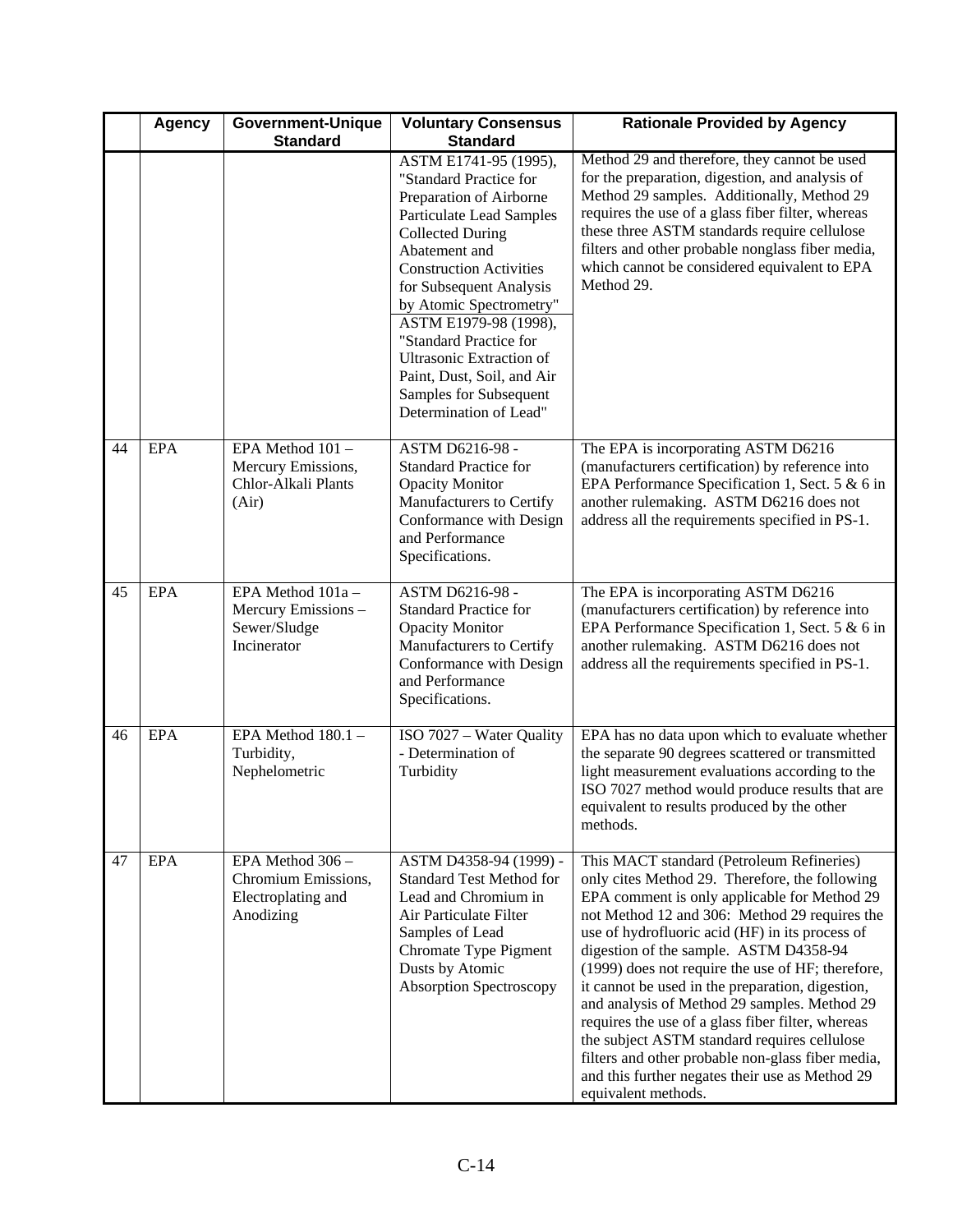|              | <b>Agency</b> | <b>Government-Unique</b><br><b>Standard</b>                                 | <b>Voluntary Consensus</b><br><b>Standard</b>                                                                                                                                                         | <b>Rationale Provided by Agency</b>                                                                                                                                                                                                                                                                                                                                                                                                                                                                                                                                                                                                                                                                                                                                                        |
|--------------|---------------|-----------------------------------------------------------------------------|-------------------------------------------------------------------------------------------------------------------------------------------------------------------------------------------------------|--------------------------------------------------------------------------------------------------------------------------------------------------------------------------------------------------------------------------------------------------------------------------------------------------------------------------------------------------------------------------------------------------------------------------------------------------------------------------------------------------------------------------------------------------------------------------------------------------------------------------------------------------------------------------------------------------------------------------------------------------------------------------------------------|
| 48           | <b>EPA</b>    | EPA Method 306a -<br>Chromium Emissions,<br>Electroplating-Mason<br>Jar     | ASTM D4358-94 (1999) -<br>Standard Test Method for<br>Lead and Chromium in<br>Air Particulate Filter<br>Samples of Lead<br>Chromate Type Pigment<br>Dusts by Atomic<br><b>Absorption Spectroscopy</b> | This MACT standard (Petroleum Refineries)<br>only cites Method 29. Therefore, the following<br>EPA comment is only applicable for Method 29<br>not Method 12 and 306: Method 29 requires the<br>use of hydrofluoric acid (HF) in its process of<br>digestion of the sample. ASTM D4358-94<br>(1999) does not require the use of HF; therefore,<br>it cannot be used in the preparation, digestion,<br>and analysis of Method 29 samples. Method 29<br>requires the use of a glass fiber filter, whereas<br>the subject ASTM standard requires cellulose<br>filters and other probable non-glass fiber media,<br>and this further negates their use as Method 29<br>equivalent methods.                                                                                                     |
| 49           | <b>EPA</b>    | EPA Method 320 -<br>Vapor Phase Organic<br>and Inorganic<br>Emissions, FTIR | ASTM D6348-98,<br>"Determination of<br>Gaseous Compounds by<br><b>Extractive Direct</b><br><b>Interface Fourier</b><br>Transform (FTIR)<br>Spectroscopy"                                              | Suggested revisions to ASTM D6348-98 were<br>sent to ASTM by the EPA that, would allow the<br>EPA to accept ASTM D6348-98 as an<br>acceptable alternative. The ASTM<br>Subcommittee D22-03 is currently undertaking a<br>revision of ASTM D6348-98. Because of this,<br>we are not citing this standard as a acceptable<br>alternative for EPA Method 320 in the final rule<br>today. However, upon successful ASTM<br>balloting and demonstration of technical<br>equivalency with the EPA FTIR methods, the<br>revised ASTM standard could be incorporated<br>by reference for EPA regulatory applicability.<br>In the interim, facilities have the option to<br>request ASTM D6348-98 as an alternative test<br>method under 40 CFR $63.7(f)$ and $63.8(f)$ on a<br>case-by-case basis. |
| 50<br>∗      | <b>EPA</b>    | EPA Method $515.1 -$<br>Chlorinated Acids in<br>Water by GC/ECD             | Standard Methods 6640B                                                                                                                                                                                | Standard Methods 6640B for acid herbicides<br>was tentatively deemed impractical for EPA's<br>needs because its sample preparation and quality<br>control procedures were not similar enough to<br>EPA Method 515.1 to ensure that there would<br>not be underreporting of acid herbicide<br>contamination. EPA plans to offer to work with<br>the Standard Methods committee to resolve this<br>issue prior to the next publication.                                                                                                                                                                                                                                                                                                                                                      |
| 51<br>$\ast$ | <b>EPA</b>    | EPA Method $515.4 -$<br>Chlorinated Acids in<br>DW by LL Fast<br>CG/ECD     | ASTM D5317-98 --<br><b>Standard Test Method For</b><br>Determination of<br>Chlorinated Organic Acid<br>Compounds in Water by<br>Gas Chromatography<br>With an Electron Capture<br>Detector            | ASTM D5317-98 specifies acceptance windows<br>for the initial demonstration of proficiency for<br>laboratory fortified blank samples that are as<br>small as 0 percent to as large as 223 percent<br>recovery for picloram, with tighter criteria for<br>other regulated contaminants. Therefore, this<br>method permits unacceptably large control<br>limits, which include 0 percent recovery.                                                                                                                                                                                                                                                                                                                                                                                           |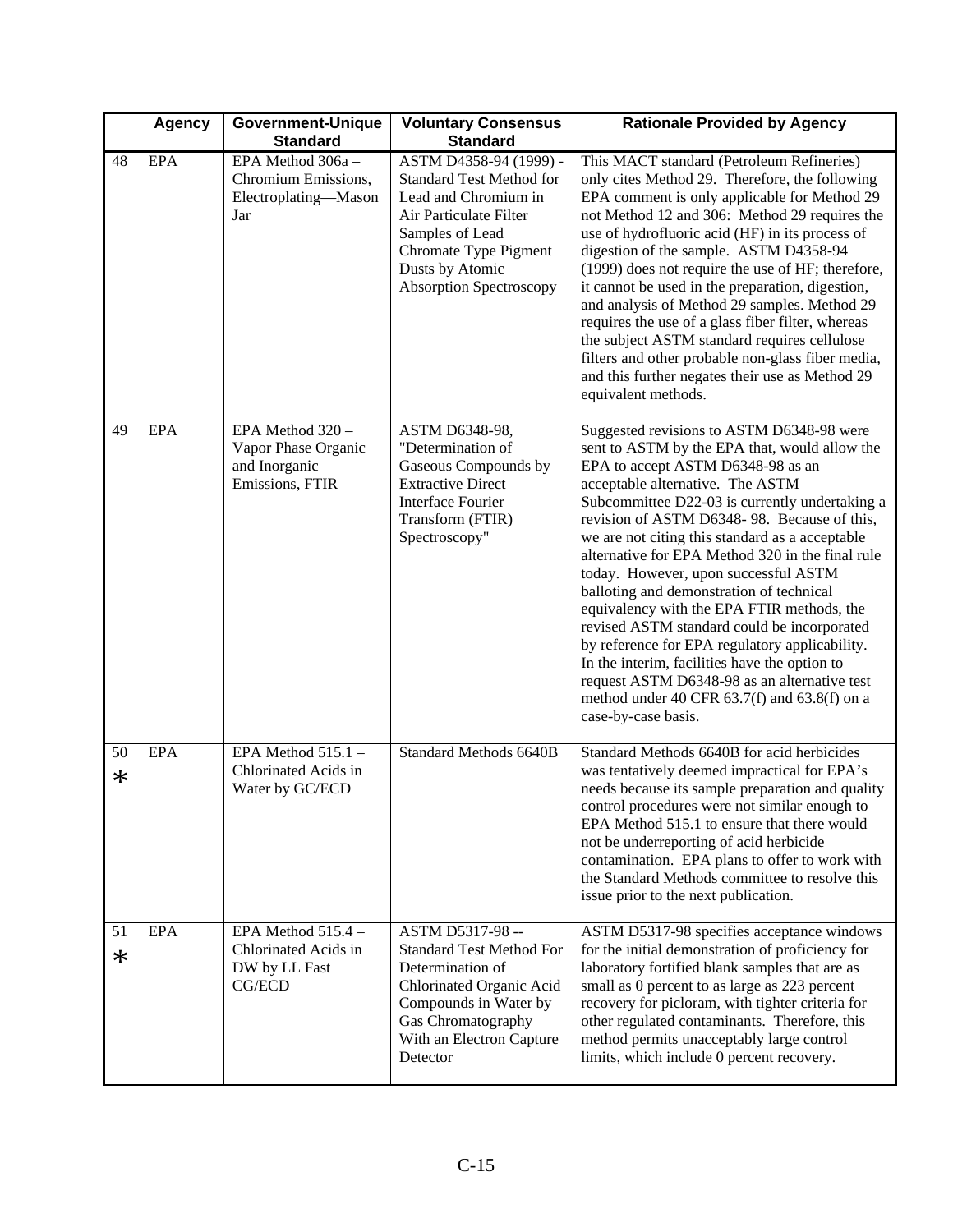|              | <b>Agency</b> | <b>Government-Unique</b>                                                  | <b>Voluntary Consensus</b>                                                                                 | <b>Rationale Provided by Agency</b>                                                                                                                                                                                                                                                                                                                                                                                                                                                                                                                                                                                                                                                                                                                                                                                                                                                                                                                                                                                    |
|--------------|---------------|---------------------------------------------------------------------------|------------------------------------------------------------------------------------------------------------|------------------------------------------------------------------------------------------------------------------------------------------------------------------------------------------------------------------------------------------------------------------------------------------------------------------------------------------------------------------------------------------------------------------------------------------------------------------------------------------------------------------------------------------------------------------------------------------------------------------------------------------------------------------------------------------------------------------------------------------------------------------------------------------------------------------------------------------------------------------------------------------------------------------------------------------------------------------------------------------------------------------------|
|              |               | <b>Standard</b>                                                           | <b>Standard</b>                                                                                            |                                                                                                                                                                                                                                                                                                                                                                                                                                                                                                                                                                                                                                                                                                                                                                                                                                                                                                                                                                                                                        |
|              |               |                                                                           | Standard Method 6640 B<br>for the chlorinated acids<br>Standard Method 6640 B<br>for the chlorinated acids | The use of this voluntary consensus standard<br>would have been impractical due to significant<br>shortcomings in the sample preparation and<br>quality control sections of the method<br>instructions. Section 1b of Method SM 6640 B<br>states that the alkaline wash detailed in section<br>4b2 is optional. The hydrolysis that occurs<br>during this step is essential to the analysis of the<br>esters of many of the analyses. Therefore, this<br>step is necessary and cannot be optional. In<br>addition, the method specifies that the quality<br>control limits for laboratory-fortified blanks are<br>to be based upon plus or minus three times the<br>standard deviation of the mean recovery of the<br>analyses, as determined in each laboratory.<br>Therefore, this method permits unacceptably<br>large control limits, which may include 0 percent<br>recovery.                                                                                                                                     |
| 52<br>$\ast$ | EPA           | EPA Method 531.2-N-<br>Methylcarbamoylozime<br>s/ates, Aqueous<br>In/HPLC | Standard Method 6610,<br>20th Edition<br>Standard Method 6610,<br>20th Supplemental<br>Edition             | Standard Method 6610, 20th Edition has recently<br>been approved for compliance monitoring.<br>Standard Method 6610, 20th Supplemental<br>Edition permits the use of a strong acid,<br>hydrochloric acid (HCL), as a preservative. The<br>preservatives in all of the other approved EPA<br>and Standard Methods procedures for these<br>analyses are weak acids that adjust the pH to a<br>specific value based upon the pKa of the<br>preservative. The use of HCL would require<br>accurate determinations of the pH of the sample<br>in the field and could be subject to considerable<br>error and possible changes in pH upon storage.<br>Although not specifically observed for oxamyl<br>or carbofuran during the development of similar<br>methods, structurally similar pesticides have<br>been shown to degrade over time when kept at<br>pH 3. Therefore, approval of this method is<br>impractical because it specifies the use of a<br>strong acid (HCL) when positive control of the<br>pH is critical. |
| 53           | EPA           | EPA Method 1650 -<br>Organic Halides,<br>Absorbable (AOX)                 | ISO, DIN, SCAN, and<br><b>Standard Methods (SM</b><br>5320) – No Titles Found                              | EPA decided to use EPA Method 1650. This<br>Method was developed by drawing on various<br>procedures contained in the methods of<br>voluntary consensus standards bodies and other<br>standards developers, such as ISO, DIN, SCAN,<br>and Standard Methods (SM 5320). However,<br>none of these more narrowly focused voluntary<br>consensus standards contained the standardized<br>quality control and quality control compliance<br>criteria that EPA requires for data verification<br>and validation in its water programs. Therefore,<br>EPA found none of these VCS standing alone to<br>meet EPA's needs.                                                                                                                                                                                                                                                                                                                                                                                                     |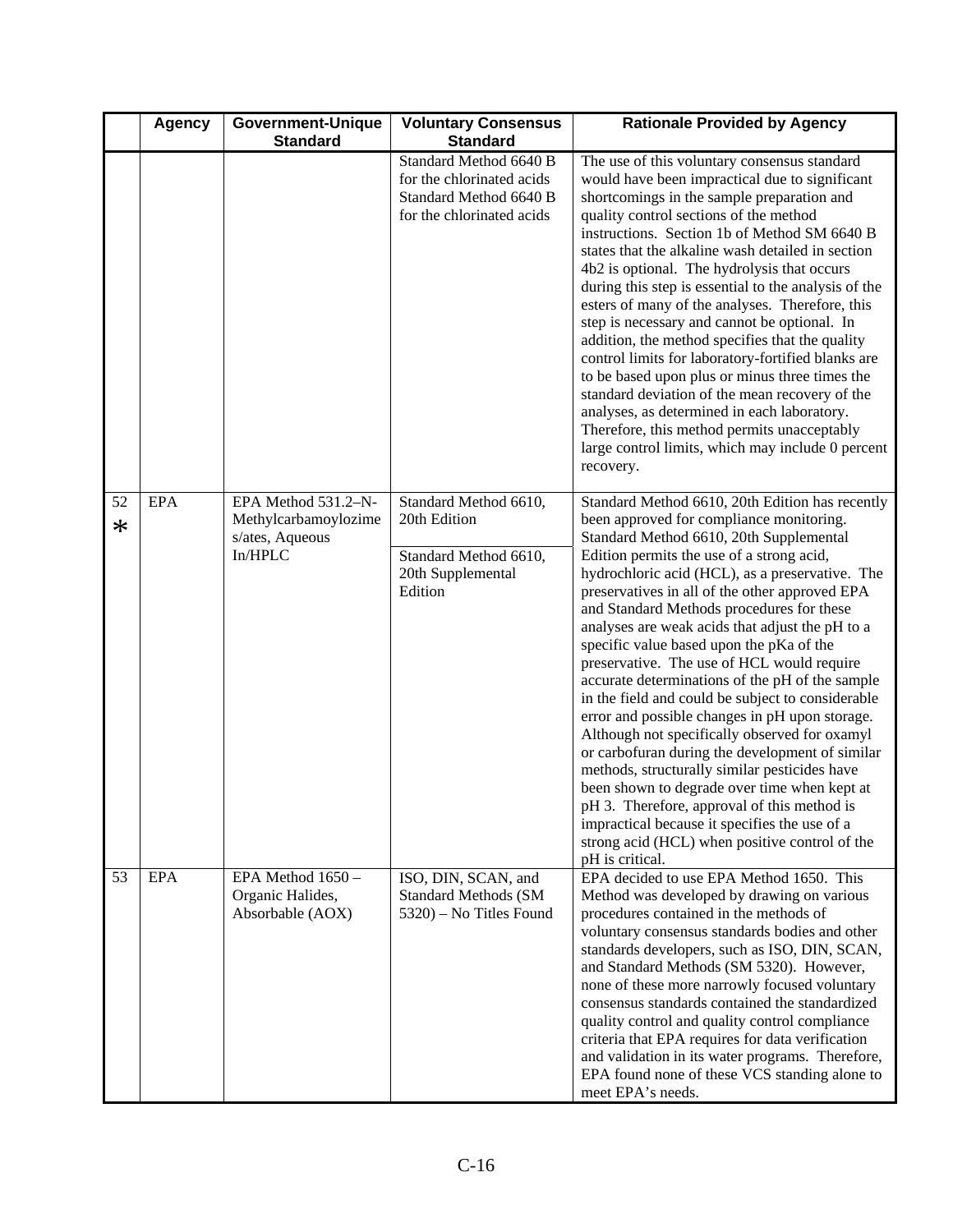|              | <b>Agency</b> | <b>Government-Unique</b>                  | <b>Voluntary Consensus</b>                                                                                                                                             | <b>Rationale Provided by Agency</b>                                                                                                                                                                                                                                                                                                                                                                                                                                                                                                                                                                                                                                                                                                                 |
|--------------|---------------|-------------------------------------------|------------------------------------------------------------------------------------------------------------------------------------------------------------------------|-----------------------------------------------------------------------------------------------------------------------------------------------------------------------------------------------------------------------------------------------------------------------------------------------------------------------------------------------------------------------------------------------------------------------------------------------------------------------------------------------------------------------------------------------------------------------------------------------------------------------------------------------------------------------------------------------------------------------------------------------------|
|              |               | <b>Standard</b>                           | <b>Standard</b>                                                                                                                                                        |                                                                                                                                                                                                                                                                                                                                                                                                                                                                                                                                                                                                                                                                                                                                                     |
| 54           | <b>EPA</b>    | <b>EPA</b> Method<br><b>ALT 004</b>       | ISO 10396:1993 -<br><b>Stationary Source</b><br>Emissions: Sampling for<br>the Automated<br>Determination of Gas<br>Concentrations                                     | The standard lacks in detail and quality<br>assurance plus quality control requirements. It<br>duplicates Methods 3a, 6c, 7e, 10, ALT 004 and<br>CTM 022 and is similar to ASTM D5835.                                                                                                                                                                                                                                                                                                                                                                                                                                                                                                                                                              |
|              |               |                                           | ASTM D5835-95 -<br><b>Standard Practice for</b><br><b>Sampling Stationary</b><br>Source Emissions for<br><b>Automated Determination</b><br>of Gas Concentration        | The standard lacks in detail and quality<br>assurance and quality control requirements. It is<br>similar to Methods 3a, 6c, 7e, 10, ALT 004 and<br>CTM 022 and very similar to ISO 10396.                                                                                                                                                                                                                                                                                                                                                                                                                                                                                                                                                           |
| 55           | EPA           | <b>EPA</b> Method<br><b>CTM 022</b>       | ISO 10396:1993 -<br><b>Stationary Source</b><br>Emissions: Sampling for<br>the Automated<br>Determination of Gas<br>Concentrations                                     | The standard lacks in detail and quality<br>assurance plus quality control requirements. It<br>duplicates Methods 3a, 6c, 7e, 10, ALT 004 and<br>CTM 022 and is similar to ASTM D5835.                                                                                                                                                                                                                                                                                                                                                                                                                                                                                                                                                              |
|              |               |                                           | ASTM D5835-95 -<br><b>Standard Practice for</b><br><b>Sampling Stationary</b><br>Source Emissions for<br><b>Automated Determination</b><br>of Gas Concentration        | Similar to Methods 3a, 6c, 7e, 10, ALT 004 and<br>CTM 022. Lacks in detail and quality assurance<br>and quality control requirements. Very similar<br>to ISO 10396.                                                                                                                                                                                                                                                                                                                                                                                                                                                                                                                                                                                 |
| 56<br>$\ast$ | <b>EPA</b>    | EPA Method GG                             | ASTM D3031-81-<br>Method of Test for Total<br>Sulfur in Natural Gas<br>(Hydrogenation),<br>Withdrawn                                                                   | This ASTM method has been deleted from the<br>final rule because it was discontinued by the<br>ASTM in 1990 with no replacement. If the total<br>sulfur content of the fuel being fired in the<br>turbine is less than 0.4 weight percent, we are<br>adding a provision that the following methods<br>may be used to measure the sulfur content of the<br>fuel: ASTM D4084-82 or 94, D5504-01, D6228-<br>98, or the Gas Processors Association Method<br>2377-86. This provision is consistent with the<br>provision in 40 CFR $60.13(j)(1)$ allowing<br>alternatives to reference method tests to<br>determine relative accuracy of CEMS for<br>sources with emission rates demonstrated to be<br>less than 50 percent of the applicable standard. |
| 57           | <b>EPA</b>    | <b>EPA</b> Performance<br>Specification 1 | ASTM D6216-98-<br><b>Standard Procedure for</b><br><b>Opacity Monitor</b><br>Manufacturers to Certify<br>Conformance with Design<br>and Performance<br>Specifications. | The ASTM standard does not address all the<br>requirements specified in Performance<br>Specification 1.                                                                                                                                                                                                                                                                                                                                                                                                                                                                                                                                                                                                                                             |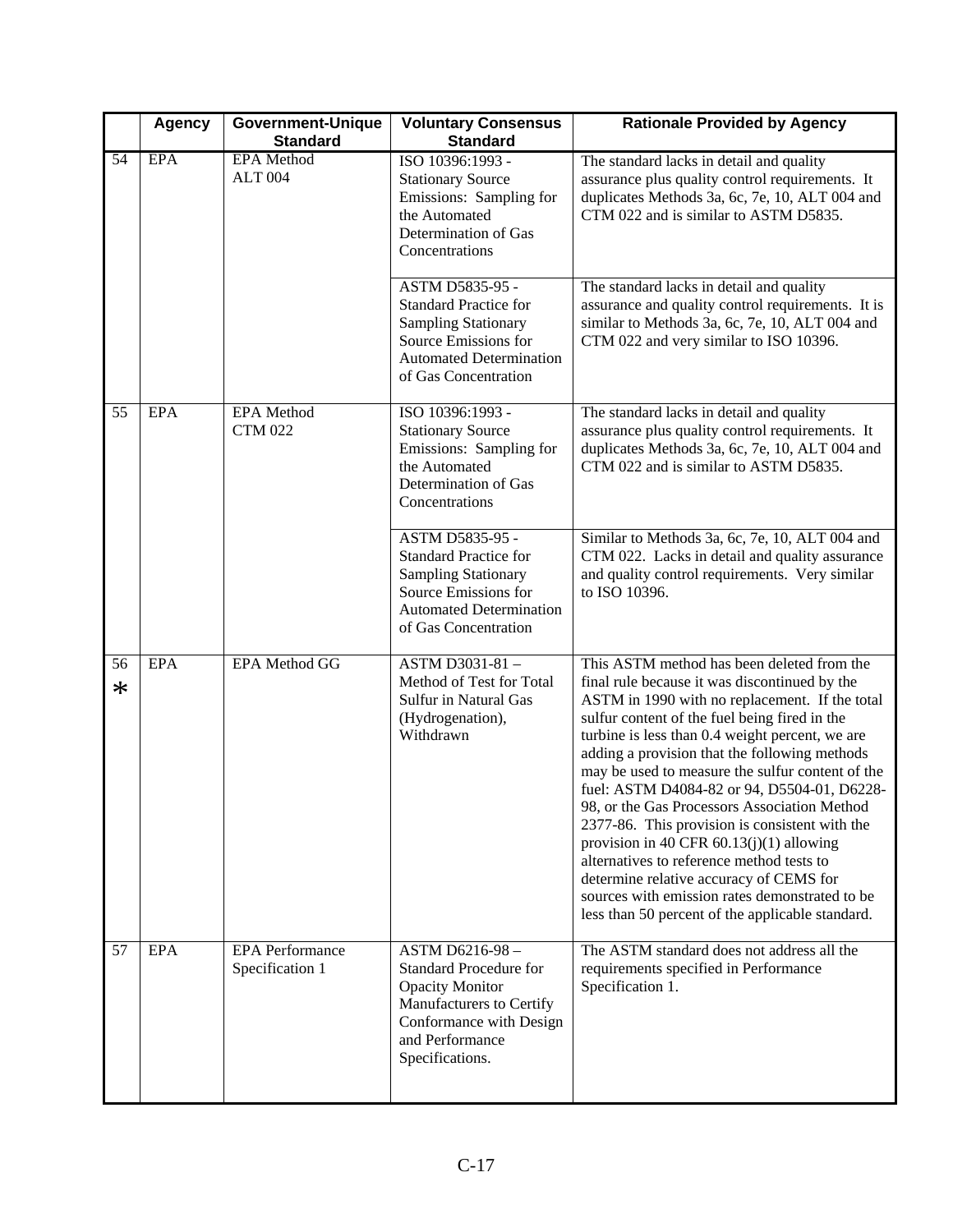|    | <b>Agency</b> | <b>Government-Unique</b>                                                                                             | <b>Voluntary Consensus</b>                                                                                                                                                                                        | <b>Rationale Provided by Agency</b>                                                                                                                                                                                                                                                                                                                                                                                                                                                                        |
|----|---------------|----------------------------------------------------------------------------------------------------------------------|-------------------------------------------------------------------------------------------------------------------------------------------------------------------------------------------------------------------|------------------------------------------------------------------------------------------------------------------------------------------------------------------------------------------------------------------------------------------------------------------------------------------------------------------------------------------------------------------------------------------------------------------------------------------------------------------------------------------------------------|
|    |               | <b>Standard</b>                                                                                                      | <b>Standard</b>                                                                                                                                                                                                   |                                                                                                                                                                                                                                                                                                                                                                                                                                                                                                            |
| 58 | <b>EPA</b>    | <b>EPA</b> Performance<br>Specification 2<br>(nitrogen oxide portion<br>only), PF, Performance<br>Specifications 1-7 | ISO 10849:1996.<br>"Determination of the<br>Mass Concentration of<br>Nitrogen Oxides--<br>Performance<br>Characteristics of<br><b>Automated Measuring</b><br>Systems"                                             | The ISO standards are too general and broad and<br>not sufficiently detailed to assure compliance<br>with EPA regulatory requirements.<br>Specifically, the ISO test method options are not<br>specific enough to meet the required regulatory<br>levels specified in rule at 68 FR 5144001 (WL<br>201268) "Federal Plan Requirements for Small<br>Municipal Waste Combustion Units Constructed<br>On or Before August 30 1999."                                                                           |
|    |               | <b>EPA</b> Performance<br>Specification 2 (sulfur<br>dioxide portion only),<br>PF, Performance<br>Specifications 1-7 | ISO 7935:1992,<br>"Stationary Source<br>Emissions--Determination<br>of the Mass Concentration<br>of Sulfur Dioxide--<br>Performance<br>Characteristics of<br><b>Automated Measuring</b><br>Methods"               |                                                                                                                                                                                                                                                                                                                                                                                                                                                                                                            |
| 59 | EPA           | <b>EPA</b> Performance<br>Specifications 11 -<br><b>Particulate Matter</b><br>Continuous Monitoring<br>System        | ISO 10155:1995 -<br><b>Stationary Source</b><br><b>Emissions Automated</b><br>Monitoring of Mass<br><b>Concentration of Particles</b><br>- Performance<br>Characteristics, Test<br>Methods, and<br>Specifications | This international standard is only applicable on<br>a site-specific basis by direct correlation with the<br>manual method ISO 9096 (which does not<br>produce particulate matter measurements like<br>EPA Method 5). This appears to be a particulate<br>matter (PM) CEMS performance specification<br>similar to EPA Performance Specification (PS)<br>11, but does not contain detailed RATA<br>procedures. In addition, EPA does not have a<br>final performance specification to which to<br>compare. |
| 60 | <b>EPA</b>    | GLI Method 2                                                                                                         | ISO 7027 - Water Quality<br>- Determination of<br>Turbidity                                                                                                                                                       | EPA has no data upon which to evaluate whether<br>the separate 90 degrees scattered or transmitted<br>light measurement evaluations according to the<br>ISO 7027 method would produce results that are<br>equivalent to results produced by the other<br>methods.                                                                                                                                                                                                                                          |
| 61 | <b>EPA</b>    | <b>Standard Method</b><br>2130B                                                                                      | ISO 7027 - Water Quality<br>- Determination of<br>Turbidity                                                                                                                                                       | EPA has no data upon which to evaluate whether<br>the separate 90 degrees scattered or transmitted<br>light measurement evaluations according to the<br>ISO 7027 method would produce results that are<br>equivalent to results produced by the other<br>methods.                                                                                                                                                                                                                                          |
| 62 | <b>EPA</b>    | SW846-6010b                                                                                                          | ASTM C1111-98 (1998) -<br><b>Standard Test Method for</b><br>Determining Elements in<br>Waste Streams by<br><b>Inductively Coupled</b><br>Plasma-Atomic Emission<br>Spectrometers                                 | This standard lacks details for instrument<br>operation QA/QC, such as optimizing plasma<br>operating conditions; upper limit of linear<br>dynamic range; spectral interference correction;<br>and calibration procedures, which include initial<br>and continuous calibration verifications. Also<br>lacks internal standard and method of standard<br>addition options for samples with interferences.                                                                                                   |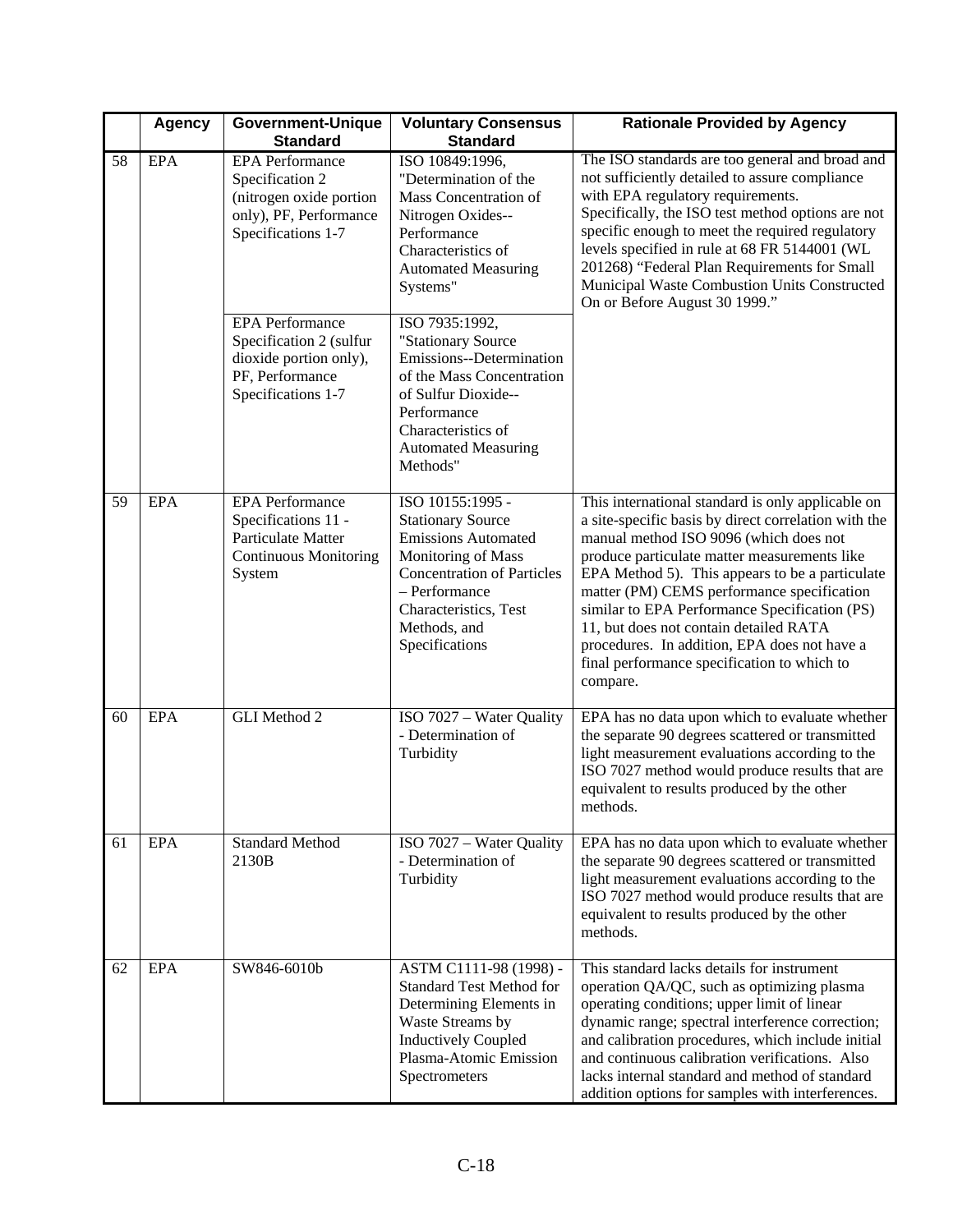|    | <b>Agency</b> | <b>Government-Unique</b>                                                                 | <b>Voluntary Consensus</b>                                                                                                                                                                                                                                | <b>Rationale Provided by Agency</b>                                                                                                                                                                                                                                                                                                                                                                                                                                                                                                                                                                                                                                                                                                                                                                                                                                                                                                                                                                                                                                                                                                                                                                                                                                                                                                                                                                                                                                                                                                                                                                                                                             |
|----|---------------|------------------------------------------------------------------------------------------|-----------------------------------------------------------------------------------------------------------------------------------------------------------------------------------------------------------------------------------------------------------|-----------------------------------------------------------------------------------------------------------------------------------------------------------------------------------------------------------------------------------------------------------------------------------------------------------------------------------------------------------------------------------------------------------------------------------------------------------------------------------------------------------------------------------------------------------------------------------------------------------------------------------------------------------------------------------------------------------------------------------------------------------------------------------------------------------------------------------------------------------------------------------------------------------------------------------------------------------------------------------------------------------------------------------------------------------------------------------------------------------------------------------------------------------------------------------------------------------------------------------------------------------------------------------------------------------------------------------------------------------------------------------------------------------------------------------------------------------------------------------------------------------------------------------------------------------------------------------------------------------------------------------------------------------------|
|    |               | <b>Standard</b>                                                                          | <b>Standard</b>                                                                                                                                                                                                                                           |                                                                                                                                                                                                                                                                                                                                                                                                                                                                                                                                                                                                                                                                                                                                                                                                                                                                                                                                                                                                                                                                                                                                                                                                                                                                                                                                                                                                                                                                                                                                                                                                                                                                 |
|    |               |                                                                                          | ASTM D6349-99 (1999) -<br><b>Standard Test Method for</b><br>Determining Major and<br>Minor Elements in Coal,<br>Coke, and Solid Residues<br>from Combustion of Coal<br>and Coke by Inductively<br>Coupled Plasma-Atomic<br><b>Emission Spectrometers</b> | This standard lacks details for instrument<br>operation QA/QC, such as optimizing plasma<br>operating conditions, upper limit of linear<br>dynamic range, spectral interference correction,<br>and calibration procedures, that include initial<br>and continuous calibration verifications. Also<br>lacks details for standard preparation, and<br>internal standard and method of standard<br>addition options for samples with interferences.                                                                                                                                                                                                                                                                                                                                                                                                                                                                                                                                                                                                                                                                                                                                                                                                                                                                                                                                                                                                                                                                                                                                                                                                                |
| 63 | GSA           | <b>Federal Specification</b><br>A-A-1925 - Shield,<br><b>Expansion</b> (Nail<br>Anchors) | ASTM E488 - Standard<br>Test Methods for Strength<br>of Anchors in Concrete<br>and Masonry Elements                                                                                                                                                       | This government-unique standard is prepared $&$<br>maintained by the Defense Logistics Agency<br>(DLA). Both the GSA & DLA contract for<br>products that reference A-A-1925. In order to<br>maintain product continuity in the federal<br>marketplace, we must cite the standard as the<br>DLA.                                                                                                                                                                                                                                                                                                                                                                                                                                                                                                                                                                                                                                                                                                                                                                                                                                                                                                                                                                                                                                                                                                                                                                                                                                                                                                                                                                 |
| 64 | <b>GSA</b>    | <b>Federal Specification</b><br>KKK-A-1822E-<br>Federal Specification<br>for Ambulances  | ASTM F2020 - Standard<br>Practice for Design,<br>Construction, and<br>Procurement of<br><b>Emergency Medical</b><br>Services Ambulances                                                                                                                   | The ASTM "Standard Practice for Design,<br>Construction, and Procurement of Emergency<br>Medical Services (EMSS) Ambulances" (ASTM<br>F2020) is not practical for use, and therefore<br>GSA uses the Federal Specification for<br>Ambulances (KKK-A-1822E). GSA has<br>determined the ASTM document is not practical<br>for use for the following reasons: 1) GSA has<br>determined that ASTM F2020 contains specific<br>practices that are technically and economically<br>impractical to use for the acquisition of<br>commercial based vehicles because the<br>document is financially burdensome and<br>technically ineffective. Specifically at issue is<br>the ASTM Standard Specification for Medical<br>Oxygen Delivery Systems for EMS Ground<br>Vehicles, F1949-99 which is inclusive to ASTM<br>F2020. 2) GSA has determined that ASTM<br>F2020 is impractical because it is defined as a<br>"standard practice" which is ambiguous and an<br>ineffective substitution for specifications or<br>requirements for use in GSA contract<br>documents. ASTM F1949-99, a Standard<br>Specification for Medical Oxygen Delivery<br>Systems for EMS Ground Vehicles is included<br>in ASTM F2020. ASTM F1949-99 is defined as<br>a "standard specification". 3) GSA has<br>determined that ASTM F2020 is impractical<br>because ASTM International does not provide<br>interpretations and written guidance to their<br>publications which is inadequate and less useful.<br>ASTM members may only offer personal<br>opinions. ASTM offers no mechanism to<br>support timely resolution of conflicts between<br>contractor and procurement organizations on |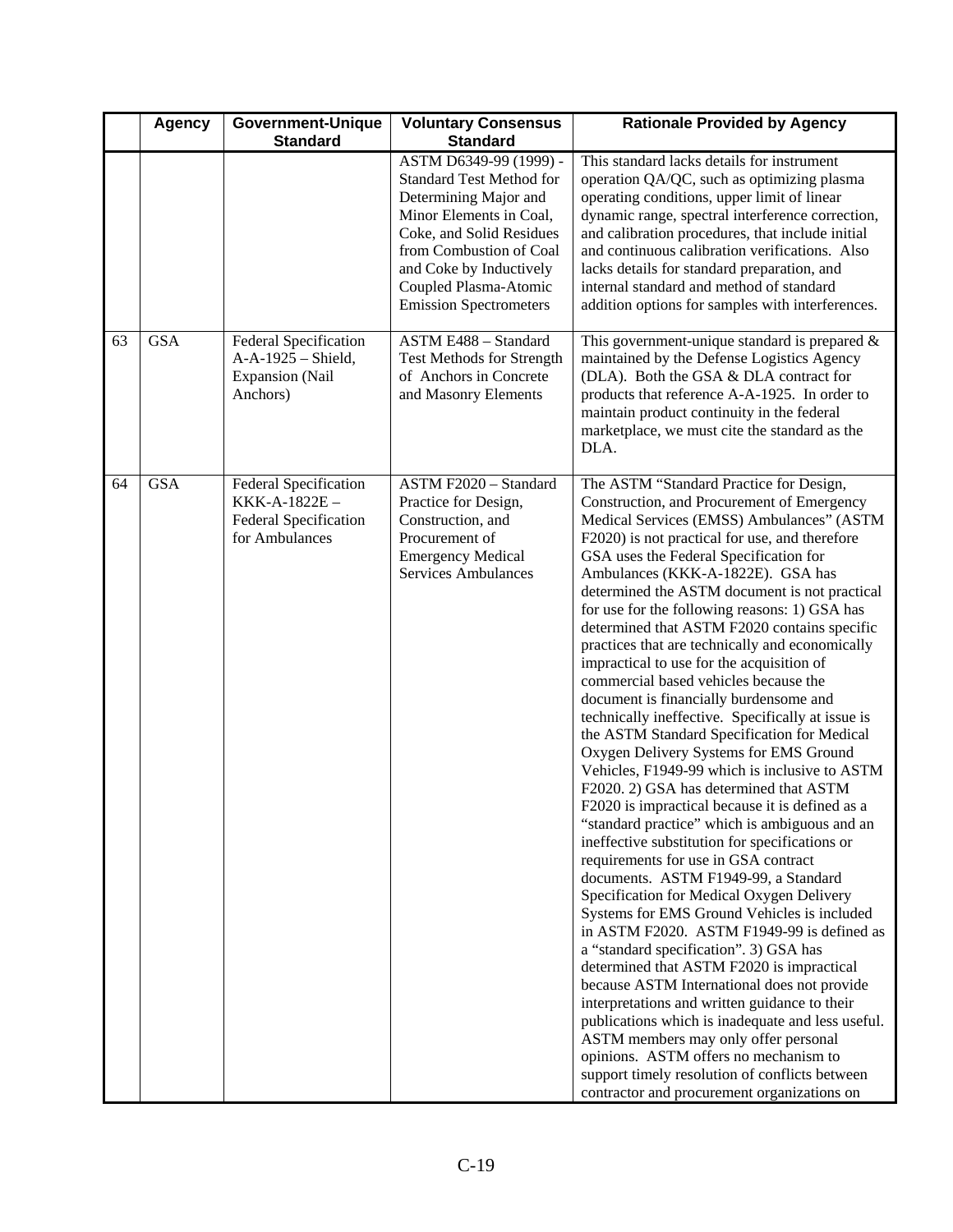|         | <b>Agency</b> | <b>Government-Unique</b><br><b>Standard</b>               | <b>Voluntary Consensus</b><br><b>Standard</b>                                                           | <b>Rationale Provided by Agency</b>                                                                                                                                                                                                                                                                                                                                                                                                                                                                                                                                                                                                                                                                                                                                                                                                                                                                                                                                                                                                                                                                                                                                                                                                                                                                                                                                                                                                                                                                                                                                                                                                                                                                                                                                                                                                                           |
|---------|---------------|-----------------------------------------------------------|---------------------------------------------------------------------------------------------------------|---------------------------------------------------------------------------------------------------------------------------------------------------------------------------------------------------------------------------------------------------------------------------------------------------------------------------------------------------------------------------------------------------------------------------------------------------------------------------------------------------------------------------------------------------------------------------------------------------------------------------------------------------------------------------------------------------------------------------------------------------------------------------------------------------------------------------------------------------------------------------------------------------------------------------------------------------------------------------------------------------------------------------------------------------------------------------------------------------------------------------------------------------------------------------------------------------------------------------------------------------------------------------------------------------------------------------------------------------------------------------------------------------------------------------------------------------------------------------------------------------------------------------------------------------------------------------------------------------------------------------------------------------------------------------------------------------------------------------------------------------------------------------------------------------------------------------------------------------------------|
|         |               |                                                           |                                                                                                         | technical subject matter. GSA provides<br>interpretations, clarifications and engineering<br>determinations when required. This is one of the<br>most important concerns presented by the<br>Ambulance Manufacturers Division (AMD). 4)<br>The AMD has determined through consensus<br>that it is impractical to replace the Federal<br>Specification for Ambulances, KKK-A-1822E<br>with the ASTM Standard Practice, F2020. GSA<br>initiated a survey to collect public responses<br>from a wide range of constituent users of the<br>Federal Ambulance Specification. The National<br>Association of Emergency Medical Technicians<br>(NAEMT), the International Association of Fire<br>Chiefs (IAFC), the National Association of State<br>EMS Directors (NASEMSD) and the National<br>Association of EMS Physicians universally<br>accept and support the continued use of the<br>Federal Specification. The AMD and<br>constituent users have determined that it is<br>impractical to replace the Federal Specification<br>for Ambulances, KKK-A-1822E with the ASTM<br>Standard Practice, F2020 because rule<br>promulgation is burdensome and costly. Staff<br>and administration resources would need to be<br>diverted in each state EMS office to implement<br>the change in statutes, public health codes, rules<br>and regulations. 5) GSA has determined that<br>ASTM F2020 is impractical because it is<br>burdensome to GSA procurement efforts. While<br>the current ASTM document recites many of the<br>requirements from the Federal Specification, a<br>future ASTM document would likely have<br>diverging requirements unacceptable to the<br>Government. This was verified by a member of<br>the ASTM F2020 subcommittee at the<br>September 4, 2003 meeting of the Federal<br>Interagency Committee on Emergency Medical<br>Services. |
| 65<br>∗ | <b>GSA</b>    | $MIL-G-9954 - Glass$<br>Beads for Cleaning and<br>Peening | SAE/AMS 2431-<br>Peening Media, General<br>Requirements                                                 | This government-unique standard contains<br>specific size & performance required for Air<br>Force critical applications that are not present in<br>the voluntary standards.                                                                                                                                                                                                                                                                                                                                                                                                                                                                                                                                                                                                                                                                                                                                                                                                                                                                                                                                                                                                                                                                                                                                                                                                                                                                                                                                                                                                                                                                                                                                                                                                                                                                                   |
| 66      | <b>NARA</b>   | <b>NARA Data Standard</b>                                 | <b>Encoded Archival</b><br>Description (EAD)<br>Archives, Personal<br>Papers, and Manuscripts<br>(APPM) | These standards do not meet the precise needs of<br>NARA. However, NARA continues to bring<br>individual data elements guidance closer into<br>line with these voluntary standards.                                                                                                                                                                                                                                                                                                                                                                                                                                                                                                                                                                                                                                                                                                                                                                                                                                                                                                                                                                                                                                                                                                                                                                                                                                                                                                                                                                                                                                                                                                                                                                                                                                                                           |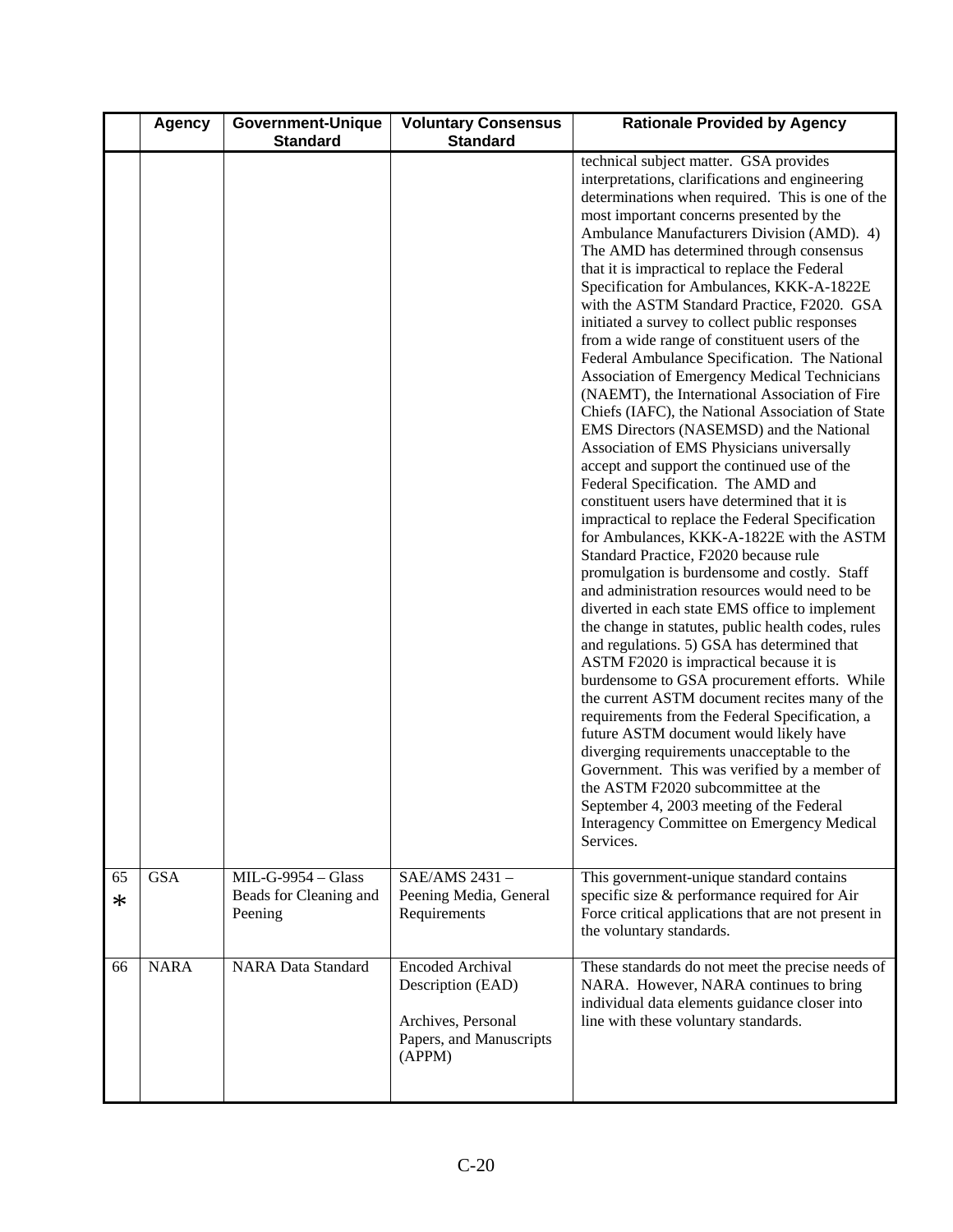|         | <b>Agency</b> | <b>Government-Unique</b><br><b>Standard</b>                                                                                                                   | <b>Voluntary Consensus</b><br><b>Standard</b>                                                                                                                                                                                                | <b>Rationale Provided by Agency</b>                                                                                                                                                                                                                                                                                                                                                                          |
|---------|---------------|---------------------------------------------------------------------------------------------------------------------------------------------------------------|----------------------------------------------------------------------------------------------------------------------------------------------------------------------------------------------------------------------------------------------|--------------------------------------------------------------------------------------------------------------------------------------------------------------------------------------------------------------------------------------------------------------------------------------------------------------------------------------------------------------------------------------------------------------|
|         |               |                                                                                                                                                               | <b>General International</b><br><b>Standard Archival</b><br>Description (ISAD(G))<br><b>International Standard</b><br><b>Archival Authority</b><br>Record for Corporate<br>Bodies, Persons, and<br>Families (ISAAR(CPF))<br>Machine Readable |                                                                                                                                                                                                                                                                                                                                                                                                              |
|         |               |                                                                                                                                                               | Cataloguing (MARC)                                                                                                                                                                                                                           |                                                                                                                                                                                                                                                                                                                                                                                                              |
| 67<br>∗ | <b>CPSC</b>   | FR/Vol. 68, No.<br>75/Friday, April 18,<br>2003, pp. 19142-19147,<br>"Metal-Cored<br>Candlewicks<br>Containing Lead and<br><b>Candles With Such</b><br>Wicks" | Voices of Safety<br>International (VOSI)<br>standard on lead in candle<br>wicks                                                                                                                                                              | The U.S. Consumer Product Safety Commission<br>found that "the VOSI standard is technically<br>unsound, and thus would not result in the<br>elimination or adequate reduction of the risk,<br>and that substantial compliance with it is<br>unlikely." See FR/Vol. 68, No. 75/Friday, April<br>18, 2003, pp. 19145-19146, paragraph H2,<br>"Voluntary Standards" for further information on<br>this finding. |
| 68      | <b>CPSC</b>   | CPSC CFR Parts 1213,<br>1500, and 1513                                                                                                                        | <b>ASTM F1427-96</b><br><b>Bunk Beds</b>                                                                                                                                                                                                     | The CPSC rule goes beyond the provisions of<br>the ASTM voluntary standard to provide<br>increased protection to children from the risk of<br>death and serious injury from entrapment.                                                                                                                                                                                                                      |
| 69      | <b>GPO</b>    | FED-STD 209                                                                                                                                                   | ISO 14644-1 & ISO<br>14644-2                                                                                                                                                                                                                 | The standards are not acceptable because they do<br>not meet GPO Quality Assurance expectations.                                                                                                                                                                                                                                                                                                             |
| 70      | <b>GPO</b>    | MIL-STD 105                                                                                                                                                   | ANSI/ASQC Z1.4                                                                                                                                                                                                                               | The standards are not acceptable because they do<br>not meet GPO Quality Assurance expectations.                                                                                                                                                                                                                                                                                                             |
| 71      | <b>GPO</b>    | <b>MIL-STD 1189</b>                                                                                                                                           | ANSI/AIM X5-2 & ANSI<br>X3.182                                                                                                                                                                                                               | The standards are not acceptable because they do<br>not meet GPO Quality Assurance expectations.                                                                                                                                                                                                                                                                                                             |
| 72      | <b>GPO</b>    | <b>MIL-STD 498</b>                                                                                                                                            | IEEE/EIA 12207.0,<br>IEEE/EIA 12207.1, &<br><b>IEEE/EIA 12207.2</b>                                                                                                                                                                          | The standards are not acceptable because they do<br>not meet GPO Quality Assurance expectations.                                                                                                                                                                                                                                                                                                             |